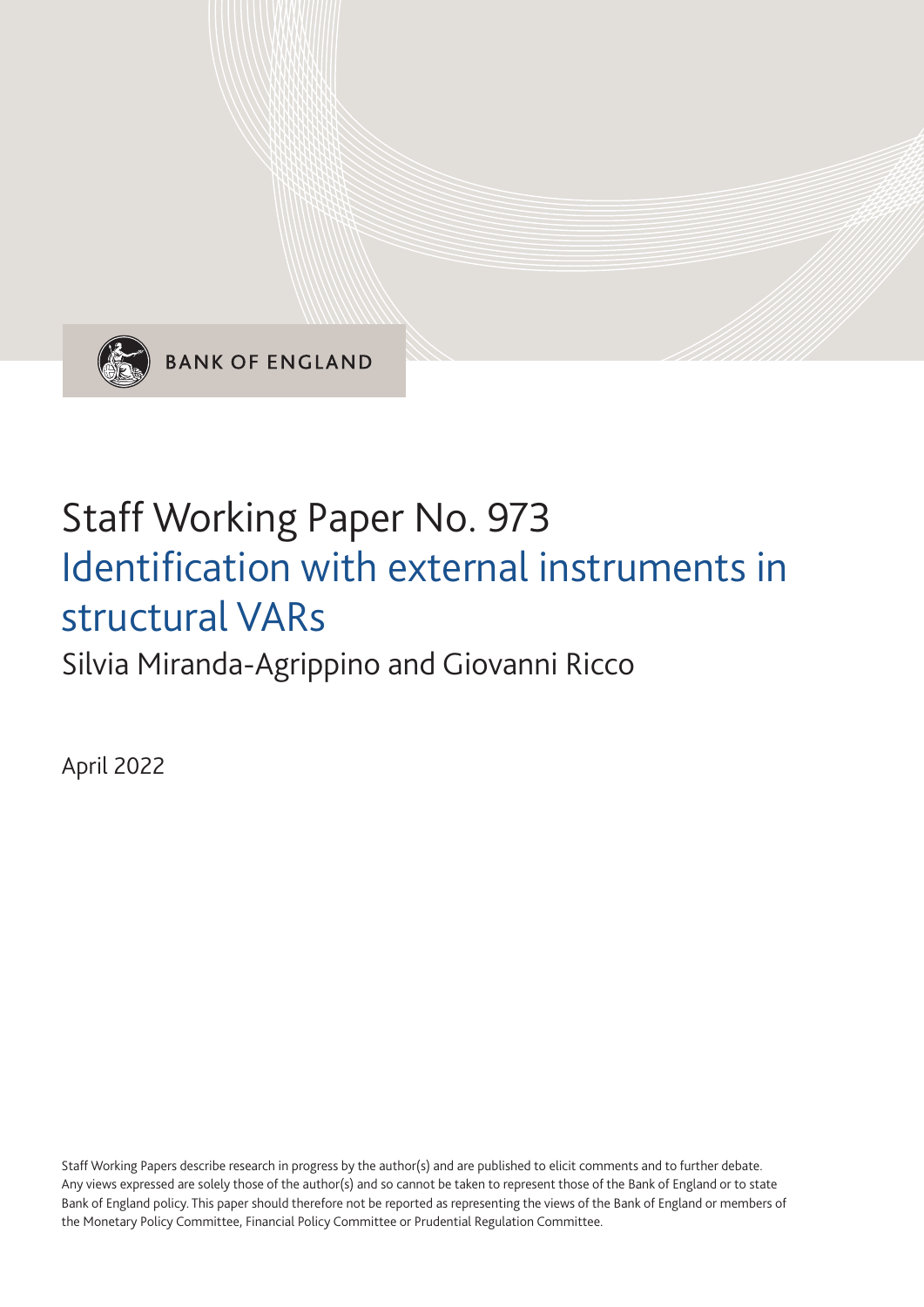

**BANK OF ENGLAND** 

# Staff Working Paper No. 973 Identification with external instruments in structural VARs

Silvia Miranda-Agrippino<sup>(1)</sup> and Giovanni Ricco<sup>(2)</sup>

## Abstract

IV methods have become the leading approach to identify the effects of macroeconomic shocks. Conditions for identification generally involve all the shocks in the VAR even when only a subset of them is of interest. This paper provides more general conditions that only involve the shocks of interest and the properties of the instrument of choice. We introduce a heuristic and a formal test to guide the specification of the empirical models, and provide formulas for the bias when the conditions are violated. We apply our results to the study of the transmission of conventional and unconventional monetary policy shocks.

Key words: Identification with external instruments, structural VAR, invertibility, monetary policy shocks.

JEL classification: C36, C32, E30, E52.

The Bank's working paper series can be found at www.bankofengland.co.uk/working-paper/staff-working-papers

Bank of England, Threadneedle Street, London, EC2R 8AH Email enquiries@bankofengland.co.uk

© Bank of England 2022

<sup>(1)</sup> Bank of England. Email: [silvia.miranda-agrippino@bankofengland.co.uk](mailto:silvia.miranda-agrippino%40bankofengland.co.uk?subject=)

<sup>(2)</sup> University of Warwick. Email: [G.Ricco@warwick.ac.uk](mailto:G.Ricco%40warwick.ac.uk?subject=)

We thank Guido Ascari, Matteo Barigozzi, Fabio Canova, Marco Del Negro, Luca Gambetti, Domenico Giannone, Diego Kaenzig, Peter Karadi, Michael McMahon, Mikkel Plagborg-Møller, Giuseppe Ragusa, Valerie Ramey, Lucrezia Reichlin, Juan Rubio-Ramírez, James Stock, Paolo Surico, Christian Wolf, Francesco Zanetti, and an anonymous referee for helpful discussions and suggestions. We also thank participants at the Nowcasting Meeting 2018, the 2019 IAAE, the WBS Workshop on 'Advances in Empirical Macroeconomics', Oxford University, and the 2019 Meeting of the RES for comments. Silvia Miranda-Agrippino gratefully acknowledges hospitality and support from Northwestern University. The authors acknowledge support from the British Academy: Leverhulme Small Research Grant SG170723. The views expressed in this paper are those of the authors and do not represent those of the Bank of England or any of its Committees.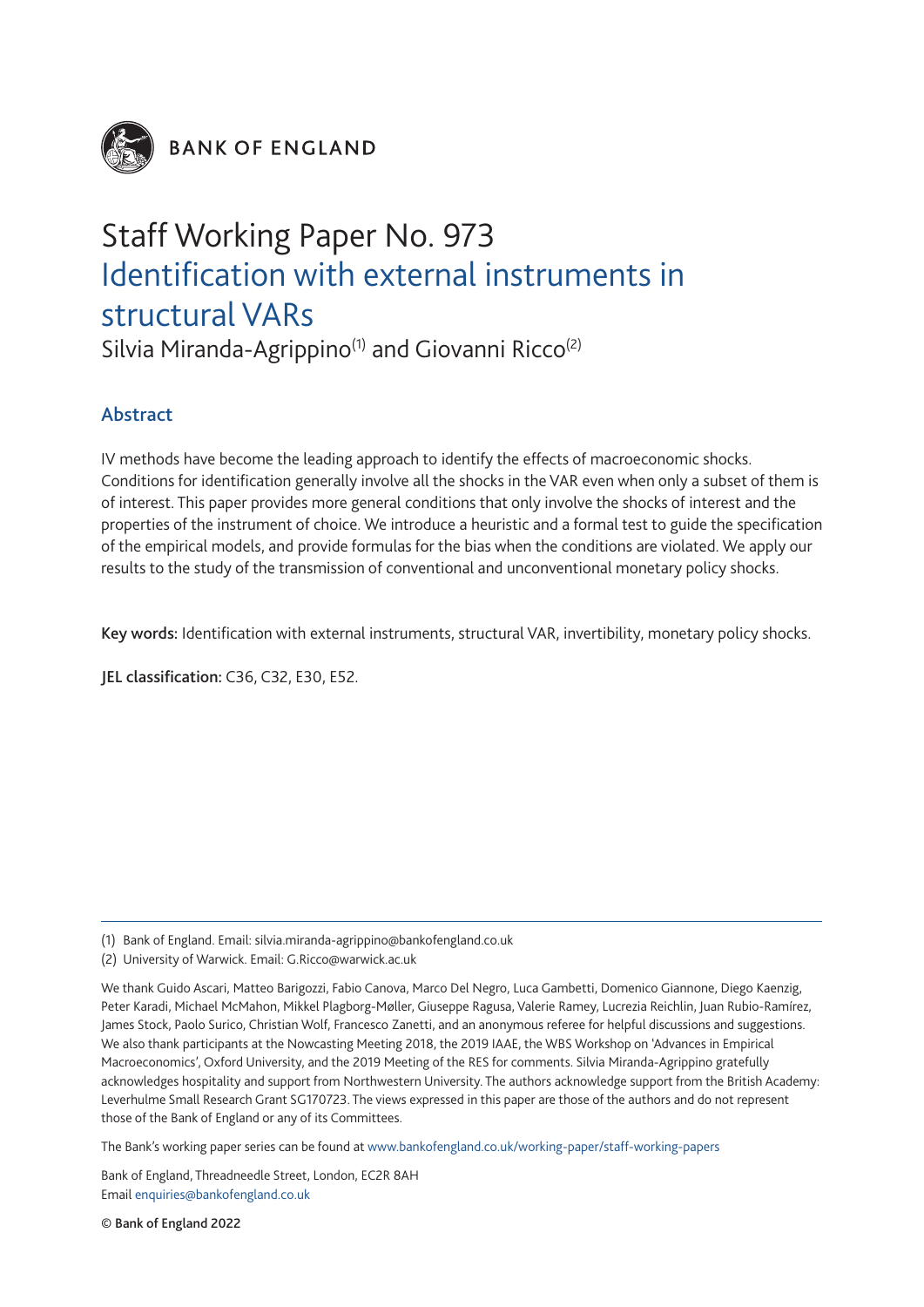#### 1. Introduction

The study of the dynamic causal effects of structural shocks on economic variables is a central endeavour in empirical macroeconomics. In an important departure from classical statistical identifications based on theorymotivated restrictions, the recent practice has increasingly relied on instrumental variables (IV) for the identification of structural shocks. The instruments, interpreted as noisy measures of the shock of interest, are used either with Structural VARs – as external (SVAR-IV/Proxy-SVARs) or internal instruments (Hybrid VARs) –, or with Local Projections (LP-IV [Jordà, 2005\)](#page-31-0) with or without controls. IV-based identification has rapidly become dominant in empirical macro, and has led to important advancements in the research on the transmission of structural shocks.<sup>[1](#page--1-0)</sup>

In stating the conditions for a correct IV-based identification, the SVAR literature has routinely appealed to the notion of full invertibility. This is the requirement that all the structural shocks in the economy can be obtained from linear combinations of the VAR residuals (see [Mertens and Ravn, 2013](#page-32-0) and [Stock and Watson, 2018\)](#page-33-0). Full invertibility is a very strong assumption and likely to be seldom attained in practice (see [Canova and Ferroni, 2019\)](#page-30-0). This paper argues that, in the context of SVAR-IV, it is not necessary, and that only invertibility of the shock of interest – or partial invertibility [\(Sims](#page-33-1) and  $Z$ ha,  $2006$ ) – is required. To fix ideas, consider the case in which monetary policy is set using a Taylor rule, as a function of past inflation and output. The monetary policy shock can be retrieved from the residuals of the policy rate equation in a small VAR that also includes an index of real activity and of price inflation. However, other shocks such as, for example, financial shocks or technology news shocks would not invertible in this system.

The contribution of this paper is to formalise the conditions that the IV must satisfy to achieve correct identification in SVAR-IVs, given partial invertibility. In particular, we show that other than the standard exclusion restrictions, the IV must satisfy a 'limited lead-lag exogeneity condition' that ensures that the VAR innovations and the IV correlate only via the contemporaneous structural shock of interest. Importantly, this condition allows

<sup>1</sup>This rapidly expanding research programme has produced a wide array of instruments for the identification of conventional and unconventional monetary policy shocks, tax and government spending shocks, oil and news shocks. See e.g. the survey in [Ramey](#page-33-2) [\(2016\)](#page-33-2).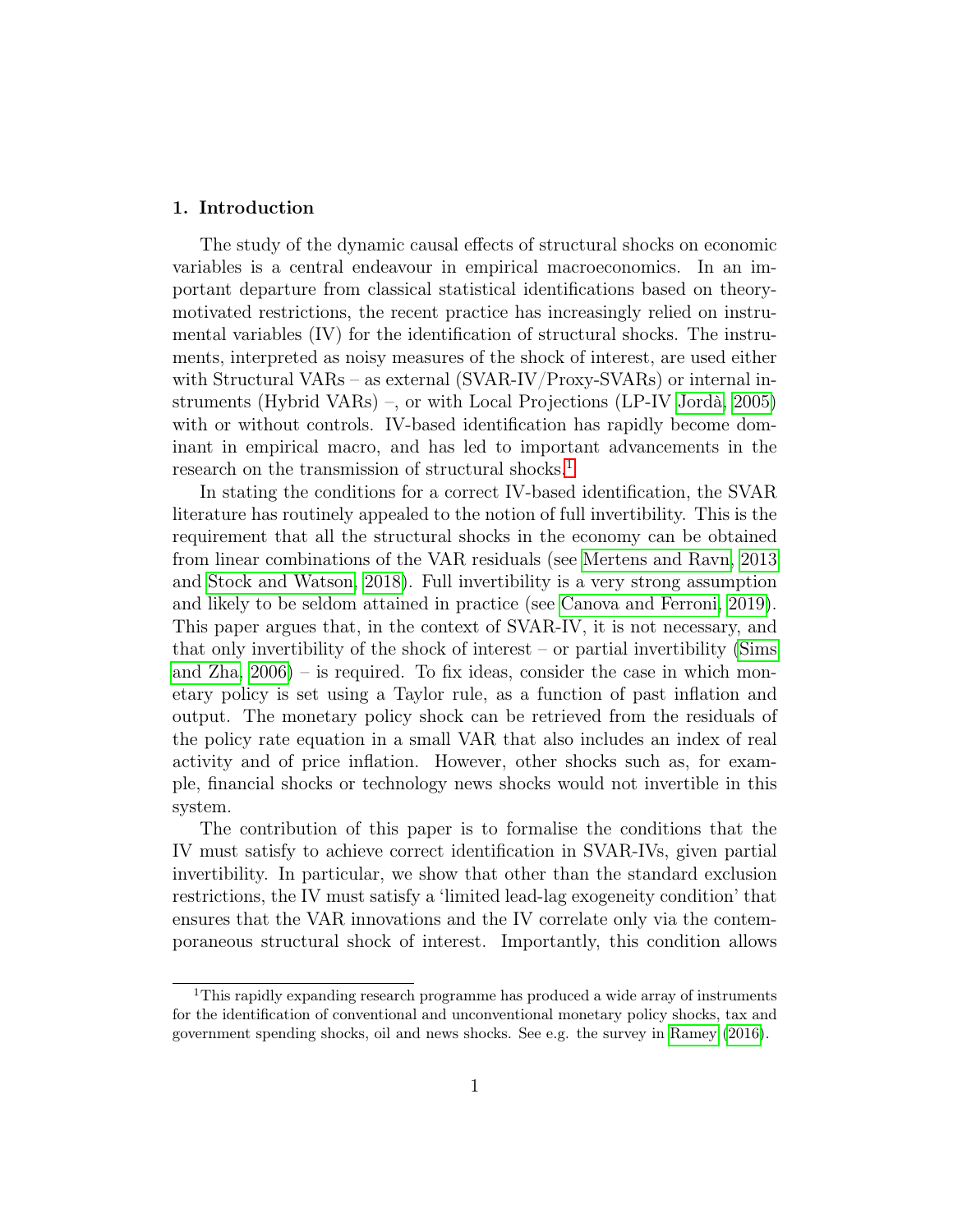the instrument to correlate with leads and lags of other partially invertible shocks without compromising the correct identification.

We move in three steps. First, we show that under partial invertibility a covariance stationary stochastic vector process admits a 'semi-structural' representation that is the sum of two orthogonal terms. The first one is a moving average of the partially invertible shocks, with structural coefficients. The second is a reduced-form moving average of convolutions of leads and lags of the the remaining non-invertible shocks. This result implies that if a VAR correctly captures the autocorrelation structure of the Wold representation (i.e. of the data generating process, or DGP), the IRFs obtained from the partially identified structural moving average are the dynamic causal effects of the shock of interest.

Second, we show that the existence of the semi-structural representation allows for identification with IVs that correlate with leads or lags (but not contemporaneous realisations) of any other invertible shock in the system. We label this as the limited lead-lag exogeneity condition, and derive an explicit formula for the bias in the IRFs that arises when this condition is violated. Extending results in [Stock and Watson](#page-33-0) [\(2018\)](#page-33-0), we show that the limited lead-lag exogeneity condition is also required in LP-IV with controls.

Third, we analyse the likely cases in which the empirical VAR does not capture the DGP, e.g. due to insufficient lag order, or omitted variables. In this case IRFs at horizon larger than zero are generally biased. However, if partial invertibility of the shock of interest holds in this misspecified VAR, the impact responses are correctly identified provided that the limited leadlag exogeneity of the instrument holds. We show how to use this result to discriminate between cases of VAR misspecification and contamination of the IV. We formalise this intuition with a Hausman type test of lagged conditional exogeneity, along the lines of [Lu and White](#page-32-1) [\(2014\)](#page-32-1).

Our conditions for identification focus on the properties that the IV must satisfy, conditional on a given VAR. Conversely, the test provides a useful way to think of the issue of selecting a specific model, conditional on the available IV. In other words, the question of finding a 'core information set' that makes the IV conditionally exogenous. This is the point of view most relevant for empirical researchers. From this perspective, our results provide a theoretical justification to the empirical wisdom of searching for specifications that include 'sufficiently' rich sets of lagged controls, and of proving the robustness of results against 'reasonable' alternative control sets.

We illustrate our results using data simulated from a New-Keynesian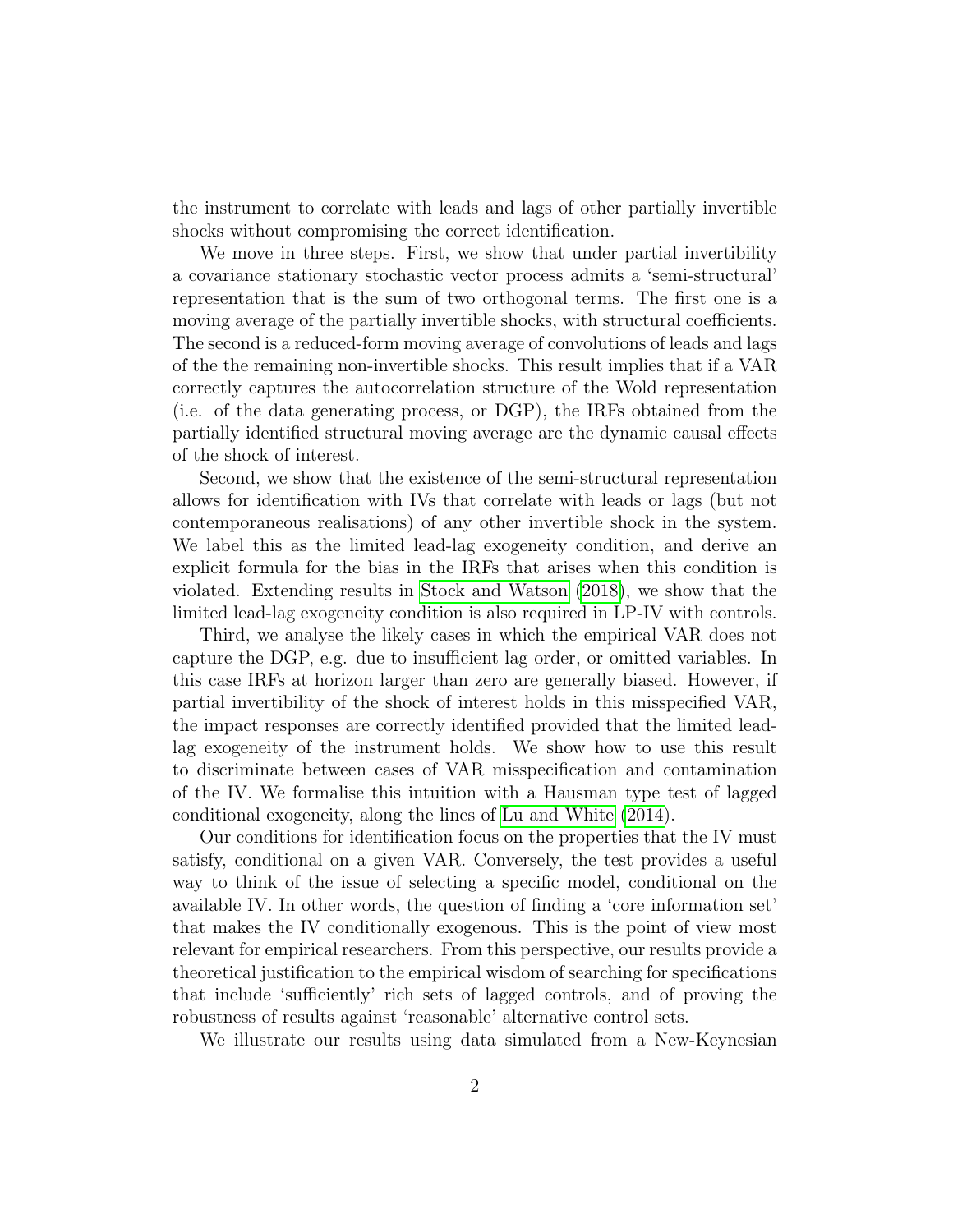DSGE with four shocks, only two of which are invertible from a VAR in the observables, and IVs contaminated to various degrees.

In the empirical application we use our results to review the leading IVs for the identification of monetary policy shocks, for which full exogeneity is typically assumed. The narrative and high-frequency (HF) IVs of [Romer and](#page-33-3) [Romer](#page-33-3) [\(2004\)](#page-33-3) and [Gertler and Karadi](#page-31-1) [\(2015\)](#page-31-1) for conventional monetary policy, and those proposed by [Swanson](#page-33-4) [\(2020\)](#page-33-4) for unconventional policy. The lack of robustness of these instruments has been pointed out in the literature, and the sensitivity of results obtained with these instruments has often been attributed to model misspecification. Instead, through the lens of our results, we show that [Romer and Romer](#page-33-3) [\(2004\)](#page-33-3)'s narrative IV is likely to fail both the contemporaneous and the lag exogeneity conditions. Hence, whether used as external or internal instrument, it fails to correctly recover the dynamic responses to monetary policy shocks in standard VARs without additional assumptions. Using three alternative HF IVs, all a variant of those introduced in [Gertler and Karadi](#page-31-1) [\(2015\)](#page-31-1), we show that only those that control for information effects pass the test for lagged conditional exogeneity even in standard small VARs. And recover IRFs that are not sensitive to the specification, even in VARs that are not fully invertible. Hence, the puzzles and instabilities reported in the literature are due to contamination of the HF IVs by shocks that are non-invertible in small VARs, rather than to model misspecification. Finally, [Swanson](#page-33-4) [\(2020\)](#page-33-4)'s IVs for forward guidance and quantitative easing shocks fail both exogeneity conditions. Absent additional controls for other confounding factors, these IVs are unlikely to recover dynamic responses to monetary policy actions irrespective of the chosen empirical system.

The paper is organised as follows. The reminder of this section summarises the related literature. Section [2](#page-6-0) discusses the existence of the semistructural representation that allows to specify the conditions for identification in Section [3.](#page-9-0) Section [4](#page-11-0) compares the conditions required in SVAR-IV and LP-IV with controls. In Section [5](#page-14-0) we discuss misspecification, while the test of conditional lagged exogeneity is in Section [6.](#page-15-0) The DSGE-based simulations are in Section [7.](#page-18-0) Section [8](#page-21-0) provides a step-by-step 'cookbook' on how to use IVs in SVARs, that is then applied in Section [9](#page-21-1) to assess IVs for monetary policy shocks. Section [10](#page-28-0) concludes. Technical proofs and additional results are in the Online Supplementary Materials.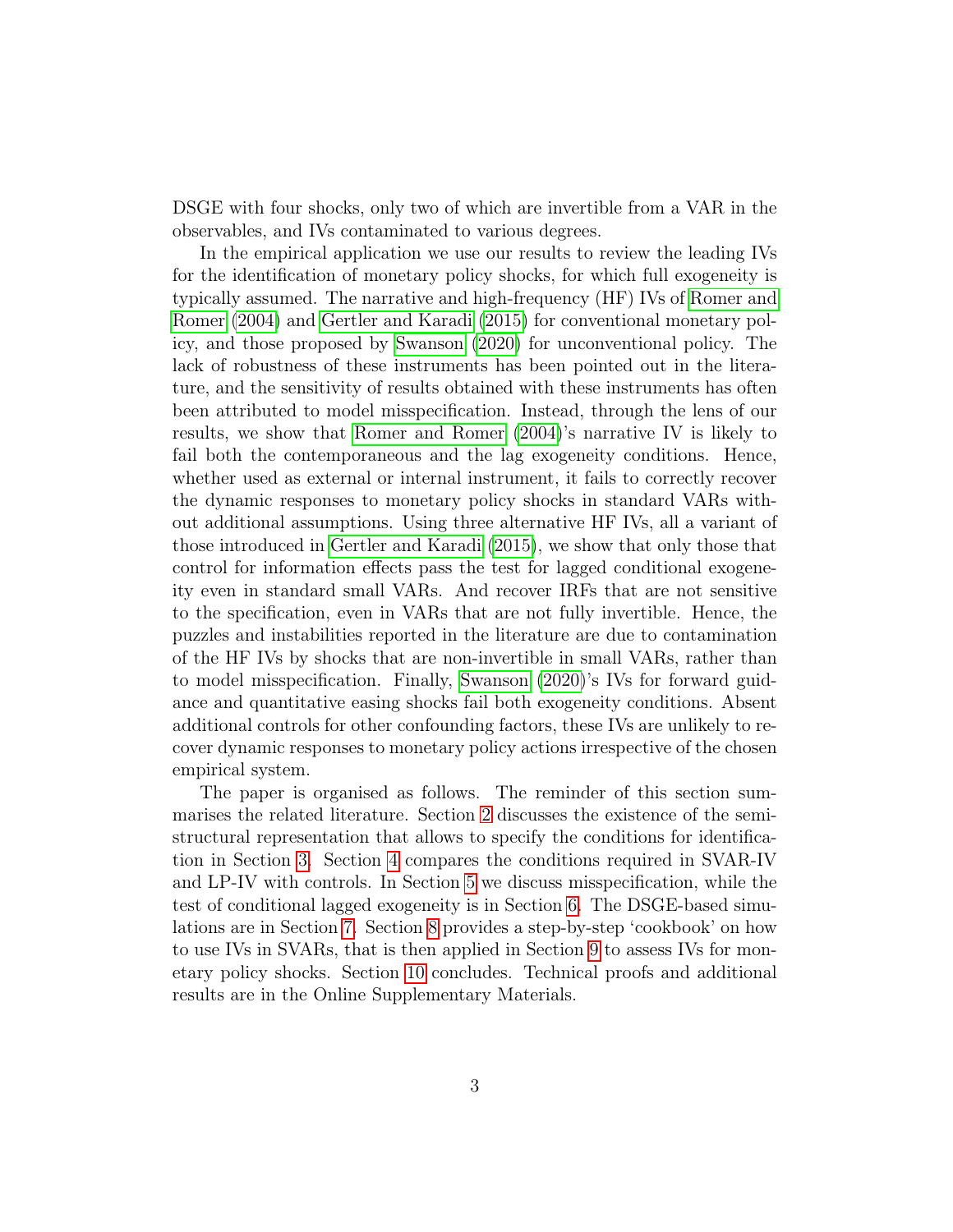Related Literature. Proxy SVARs/SVAR-IV techniques were first introduced by [Stock](#page-33-5) [\(2008\)](#page-33-5), and then explored in [Stock and Watson](#page-33-6) [\(2012\)](#page-33-6) and [Mertens](#page-32-0) [and Ravn](#page-32-0) [\(2013\)](#page-32-0). LP-IV with or without controls have been independently proposed in [Jordà et al.](#page-31-2) [\(2015\)](#page-31-2) and [Ramey and Zubairy](#page-33-7) [\(2018\)](#page-33-7). The econometric conditions for instruments' validity in LP without control variables have first appeared in lecture notes by [Mertens](#page-32-2) [\(2014\)](#page-32-2). [Stock and Watson](#page-33-0) [\(2018\)](#page-33-0) have provided a unified discussion of the use of external instruments in macroeconomics, laid out the conditions for identification in SVARs under full invertibility, and in LP with and without controls. Recently, [Arias et al.](#page-29-0) [\(2018\)](#page-29-0) have proposed algorithms for exact finite-sample inference for SVAR-IV when multiple instruments are used to identify more than one shock.

This paper adds to the literature that focuses on the link between the conditions for invertibility of structural shocks and the information included in VARs, e.g. [Giannone and Reichlin](#page-31-3) [\(2006\)](#page-31-3), [Forni and Gambetti](#page-30-1) [\(2014\)](#page-30-1), and [Canova and Hamidi Sahneh](#page-30-2) [\(2017\)](#page-30-2). The concepts of partial and 'approximate' invertibility (shocks are revealed only to some degree) were introduced in [Sims and Zha](#page-33-1) [\(2006\)](#page-33-1), and discussed in [Stock and Watson](#page-33-0) [\(2018\)](#page-33-0) and [Forni](#page-31-4) [et al.](#page-31-4) [\(2019\)](#page-31-4). Closest to our approach is the work of [Forni et al.](#page-31-4) [\(2019\)](#page-31-4) that discuss when an SVAR is informative enough to achieve approximate invertibility and to provide reasonable estimates the dynamic effects of a shock. That paper offers an independently derived expression of the Wold representation that is equivalent to our semi-structural representation in the case of one invertible shock. Differently from [Forni et al.](#page-31-4) [\(2019\)](#page-31-4), we focus on IV methods under partial invertibility and derive a proof of the existence of the semi-structural representation in a general case with several invertible shocks. [Stock and Watson](#page-33-0) [\(2018\)](#page-33-0) proposed a first proof of the possibility of IV identification under partial invertibility. Our work provides a new proof of that result and, importantly, specifies the conditions under which IV methods are successful in SVAR under partial invertibility. We also introduce a formal test for some of these conditions and characterise the bias induced by their violation.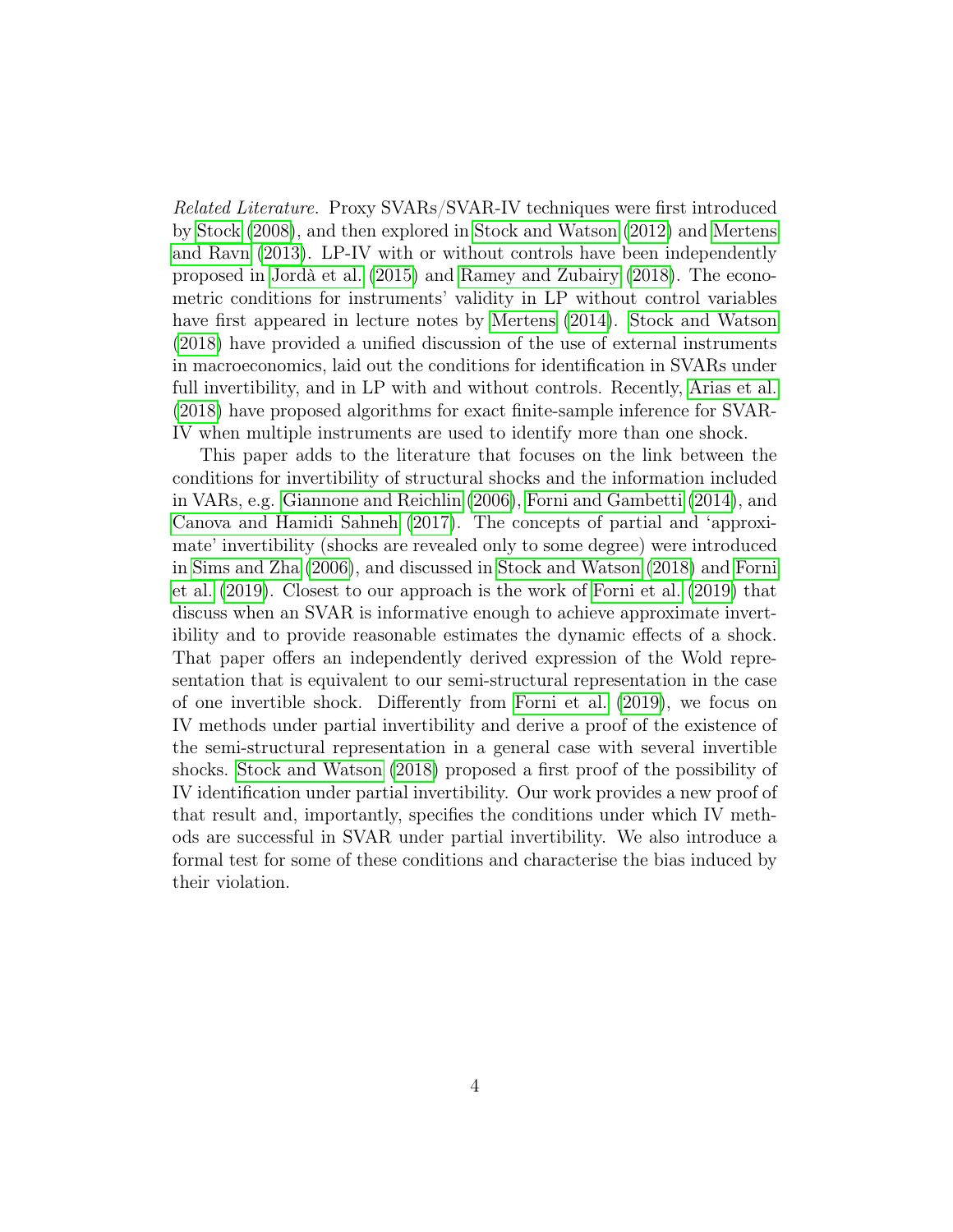#### <span id="page-6-0"></span>2. Partial Invertibility

Structural models, such as for example DSGE models, generally have a VARMA solution of the form[2](#page--1-0)

<span id="page-6-3"></span>
$$
\Phi(L)Y_t = \Psi(L)u_t \qquad u_t \sim \mathcal{WN}(0, \mathbb{I}_n) , \qquad (1)
$$

where  $Y_t$  is a covariance-stationary vector stochastic process,  $\Phi(L)$  and  $\Psi(L)$ are generic autoregressive (AR) and moving average (MA) components, and  $u_t$  are the structural shocks, assumed to be orthogonal processes. The Wold Representation Theorem guarantees that the covariance-stationary  $Y_t$  always admits an MA decomposition

<span id="page-6-1"></span>
$$
Y_t = C(L)\nu_t \qquad \nu_t \sim \mathcal{WN}(0, \Sigma_\nu), \tag{2}
$$

where  $\nu_t$  are the Wold innovations, defined as the residuals of the linear projection of  $Y_t$  on its past – i.e.  $\nu_t = Y_t - Proj(Y_t|Y_{t-1}, Y_{t-2}, \dots)$ , and the inverse of  $C(L)$  is well defined. Hence, Eq. [\(2\)](#page-6-1) can be rewritten as a VAR

<span id="page-6-5"></span>
$$
A(L)Y_t = \nu_t \qquad A_0 = \mathbb{I}_n , \qquad (3)
$$

where  $A(L) = C(L)^{-1}$ . The property of invertibility of the structural shocks guarantees the existence of a linear map between  $\nu_t$  and  $u_t$  of the form

<span id="page-6-2"></span>
$$
\nu_t = \Theta_0 u_t \tag{4}
$$

where  $\Theta_0$  is non-singular. This is equivalent to stating that all the structural disturbances in  $u_t$  can be recovered from current and lagged values of  $Y_t$ , i.e.  $u_t = Proj(u_t|Y_t, Y_{t-1}, \dots)$ . Full invertibility is a highly desirable property since it allows to study the dynamic causal effects of all the structural shocks  $u_t$  on  $Y_t$ . If Eq. [\(4\)](#page-6-2) holds, we can rewrite the Wold Representation in terms of the true economic shocks, as a Structural MA

<span id="page-6-4"></span>
$$
Y_t = C(L)\Theta_0 u_t = C_0 \Theta_0 u_t + C_1 \Theta_0 u_{t-1} + \dots + C_n \Theta_0 u_{t-n} + \dots,
$$
 (5)

where the matrices  $C_n\Theta_0$  collect the coefficients of the impulse response functions (IRFs) for each shock at horizon  $n$ .

<sup>2</sup>A more formal discussion is provided in the Online Supplementary Material.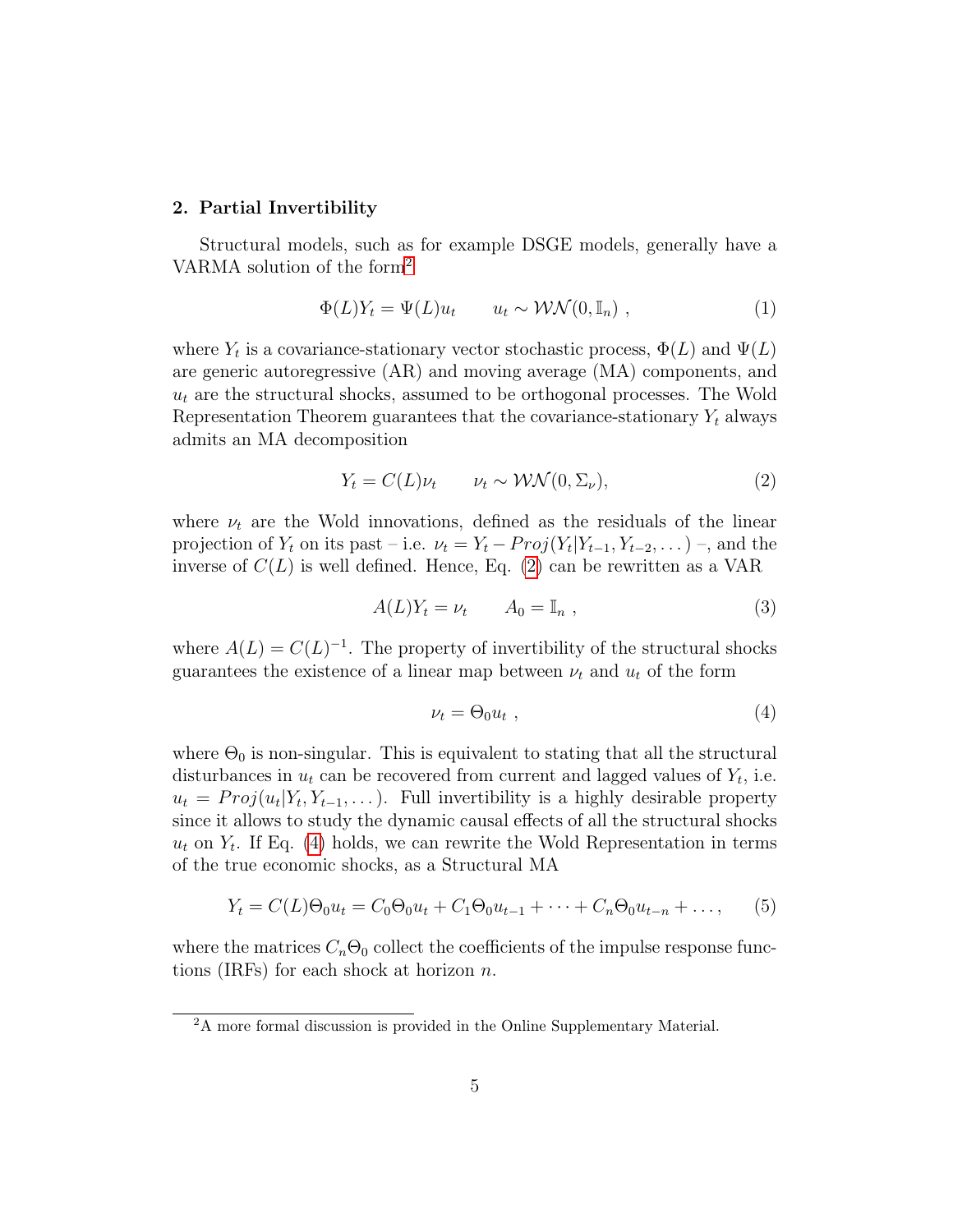While highly desirable, full invertibility rarely holds in the VARs used in empirical macro. Phenomena such as anticipation and foresight, that are often a feature of rational expectation models, can generate non-invertible representations (see e.g. [Lippi and Reichlin, 1993;](#page-32-3) [Leeper et al., 2013\)](#page-32-4). More generally, full invertibility is also unlikely to hold in small VARs due to omitted variables and insufficient lag lengths.

In most empirical applications, however, only one or a subset of the structural shocks are of interest. That is, only one or a subset of the columns of  $\Theta_0$  need to be identified ('partial identification'). For example, one may want to identify only a monetary policy shock, or an oil price shock. In such settings, the relevant property is that of partial invertibility of the subset of the shocks of interest (see [Sims and Zha, 2006\)](#page-33-1).

**Definition 1 (Partial Invertibility).** Let  $Y_t$  be an n-dimensional covariancestationary vector stochastic process, with rational spectral density, solution to Eq. [\(1\)](#page-6-3) that admits the representation in Eq. [\(2\)](#page-6-1). Let  $u_t^i$  denote one element of  $u_t$ . The structural shock  $u_t^i$  is invertible and  $Y_t$ -fundamental if

$$
u_t^i = Proj(u_t^i | \mathcal{H}_t^Y) \tag{6}
$$

where  $\mathcal{H}_t^Y$  denotes the Hilbert space generated by all the observations of  $Y_t$  up to time t, i.e.  $\mathcal{H}_t^Y = \overline{\text{span}}\{Y_{t-j}, j \geq 0\}$ . Hence,  $u_t^i$  is a linear combination of the innovations  $\nu_t$ , that is, there exists an n-dimensional vector  $\lambda$  such that

$$
u_t^i = \lambda' \nu_t \tag{7}
$$

More generally, partial invertibility holds if a subset  $u_t^{1:m} \equiv (u_t^1, \ldots, u_t^m)'$ with  $m < n$  of the structural shocks can be correctly recovered as a linear combination of the estimated VAR innovations. While seldom acknowledged, partial invertibility is almost always implicitly assumed in the empirical macroeconomic literature concerned with evaluating the effects of a specific shock.

As noted, Eq. [\(5\)](#page-6-4) is key to study the effects of all the structural shocks in  $u_t$  in a VAR. The following proposition guarantees the existence of a 'semistructural' representation for  $Y_t$  that in turn allows for the identification of the IRFs to the partially invertible shocks  $u_t^{1:m}$  under the most common identification schemes.

<span id="page-7-0"></span>Proposition 1 (Semi-structural Moving Average Representation). Let the n-dimensional covariance stationary vector process  $Y_t$  be solution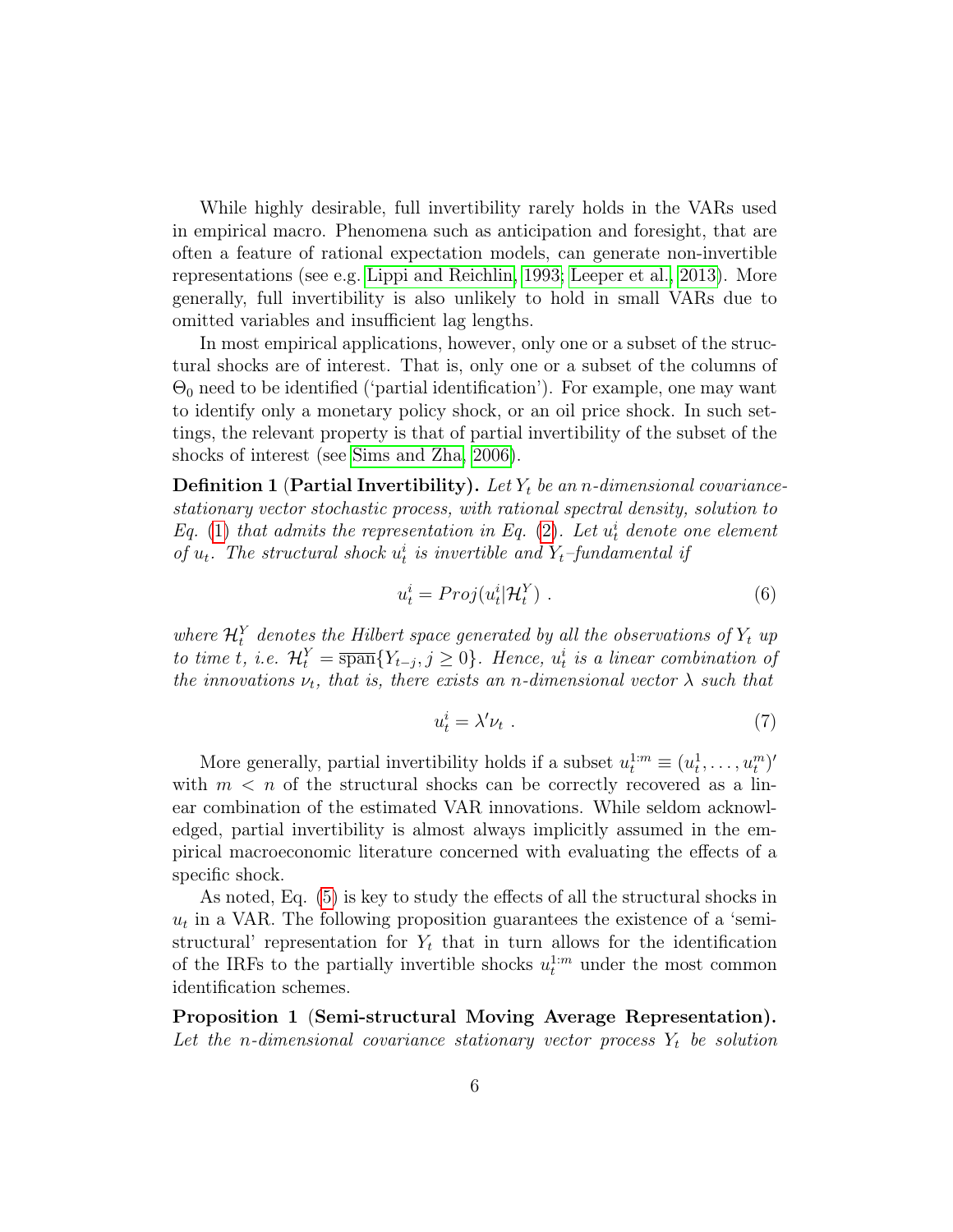to Eq. [\(1\)](#page-6-3), and let  $\Psi(L)$  be a non-invertible moving average filter, i.e.  $det(\Psi(z)) = 0$  for some  $\zeta_i$  such that  $|\zeta_i| < 1$ .  $Y_t$  admits the representa-tion in Eq. [\(2\)](#page-6-1). If the system is partially invertible in the shocks  $u_t^i$ , for  $i = 1, \ldots, m$ , i.e. there exist m vectors  $\lambda_i$  such that  $\lambda'_i \nu_t = u_t^i$ , then  $Y_t$  admits a semi-structural moving average representation of the form

<span id="page-8-0"></span>
$$
Y_t = C(L)\Sigma_\nu \sum_{i=1}^m \lambda_i u_t^i + C(L)\Sigma_\nu \tilde{\lambda} \xi_t , \qquad (8)
$$

 $\Box$ 

where  $\xi_t$  is an  $(n-m) \times 1$  vector of linear combinations of Wold innovations that is orthogonal to all  $u_t^i$  for  $i = 1, ..., m$ , i.e.  $\mathbb{E}(u_t^{i\zeta_t}) = 0$ .

Proof. See Online Supplementary Material.

Proposition [1](#page-7-0) is a representation result that guarantees the existence of a semi-structural MA representation for any covariance-stationary process, and for a generic number of invertible shocks.<sup>[3](#page--1-0)</sup> The first term of Eq.  $(8)$ depends on the invertible shocks  $u_t^i$  for  $i = 1, ..., m$ . The second term depends on  $(n - m)$  linear combinations of  $\nu_t$  denoted by  $\xi_t$  and orthogonal to the invertible shocks. Due to the presence of Blaschke factors [\(Lippi and](#page-32-5) [Reichlin, 1994\)](#page-32-5),  $\xi_t$  is a convolution of past, current and future non-invertible shocks. It is worth stressing that, while the requirement that  $\xi_t$  and the invertible shocks  $u_t^{1:m}$  are orthogonal is important,  $\xi_t$  does not need to span the space of all the non invertible structural shocks. While the representation in Eq.  $(8)$  always exists, it is not unique.<sup>[4](#page--1-0)</sup>

Importantly, Proposition [1](#page-7-0) implies that if the VAR correctly captures the autocovariance structure of  $Y_t$ , the 'partially' identified SVAR impulse response functions  $C(L)\Sigma_{\nu}\lambda_i u_i^i$  are the dynamic causal effects of the m invertible shocks.

Finally, the following remark generalises the map in Eq. [\(4\)](#page-6-2) to the case of partial invertibility.

<span id="page-8-1"></span>**Remark 1.** Under partial invertibility, the map between structural shocks and Wold innovations is of the form

$$
\nu_t = B(L)u_t = (b_1 \quad b_2(L)) u_t , \qquad (9)
$$

<sup>3</sup> In an independently derived result, [Forni et al.](#page-31-4) [\(2019\)](#page-31-4) propose a moving average equation (their Definition 4) similar to Eq. [\(8\)](#page-8-0) for the  $m = 1$  case.

<sup>4</sup>See the Online Supplementary Material for a more detailed discussion.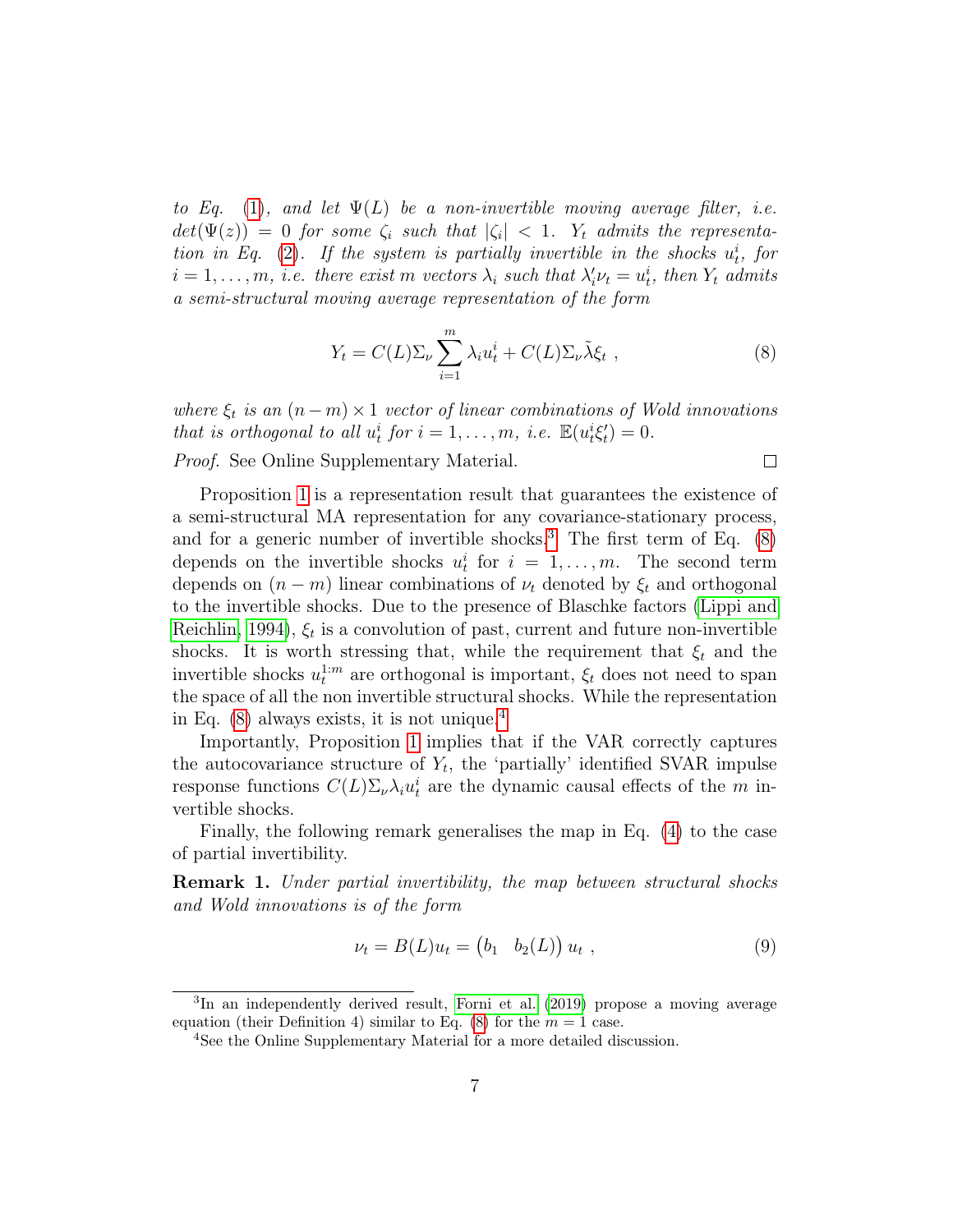where  $b_1$  is a  $n \times m$  matrix, with m the number of partially invertible shocks, and  $b_2(L)$  is of dimensions  $n \times (n-m)$  and contains Blaschke factors.

Proof. See Online Supplementary Material.

#### <span id="page-9-0"></span>3. IV Identification under Partial Invertibility

We now focus on the conditions for identification via external instruments in the setting provided by Eq. [\(8\)](#page-8-0). The intuition that we formalise in what follows is that identification is achieved when the IV, denoted by  $z_t$ , correlates with the VAR residuals only via the invertible shock of interest.

Let the structural shock  $u_t^1$  be invertible from a VAR with reduced-form representation as in Eq.  $(3)$ . Given an external instrument  $z_t$ , it is possible to identify  $u_t^1$  and its effects on  $Y_{t+h}$ ,  $h = 0, \ldots, H$ , under the conditions in the following proposition.

<span id="page-9-1"></span>Proposition 2 (Identification in SVAR-IV under Partial Invertibility). Let  $u_t^{1:m}$  denote the m structural shocks invertible from a VAR in  $Y_t$ , and  $u_t^{m+1:n}$  the remaining  $n-m$  non-invertible shocks. Let  $z_t$  be a candidate IV for the shock of interest  $u_t^1$  and define  $z_t^{\perp} = z_t - Proj\left(z_t|\mathcal{H}_{t-1}^Y\right)$ . The impact effects of  $u_t^1$  on  $Y_t$  are identified up to a scaling factor if  $z_t$  satisfies the following conditions:

- (i)  $\mathbb{E}[u_t^1 z_t^{\perp}] = \alpha$  (Relevance)
- (ii)  $\mathbb{E}[u_t^{2:n}z_t^{\perp}] = 0$  (Contemporaneous Exogeneity)
- (iii)  $\mathbb{E}[u_{t-j}^{m+1:n}z_t^{\perp}] = 0$  for all  $j \neq 0$  for which  $\mathbb{E}[u_{t-j}^{m+1:n}v_t^{\perp}]$  $(Limited$ Lead-Lag Exogeneity)

Moreover, if the VAR correctly captures the autocorrelation structure of the Wold representation of  $Y_t$ , the horizon h impulse response functions identified via  $z_t$  correctly estimate the causal effects of  $u_t^1$  up to a constant, i.e.

$$
IRF_{i1}^h \propto [C_h \Sigma_\nu \lambda_1]_i \quad , \tag{10}
$$

where  $C_h$  are the matrix coefficients of the Wold representation at lag h.

Proof. See Online Supplementary Material.

 $\Box$ 

 $\Box$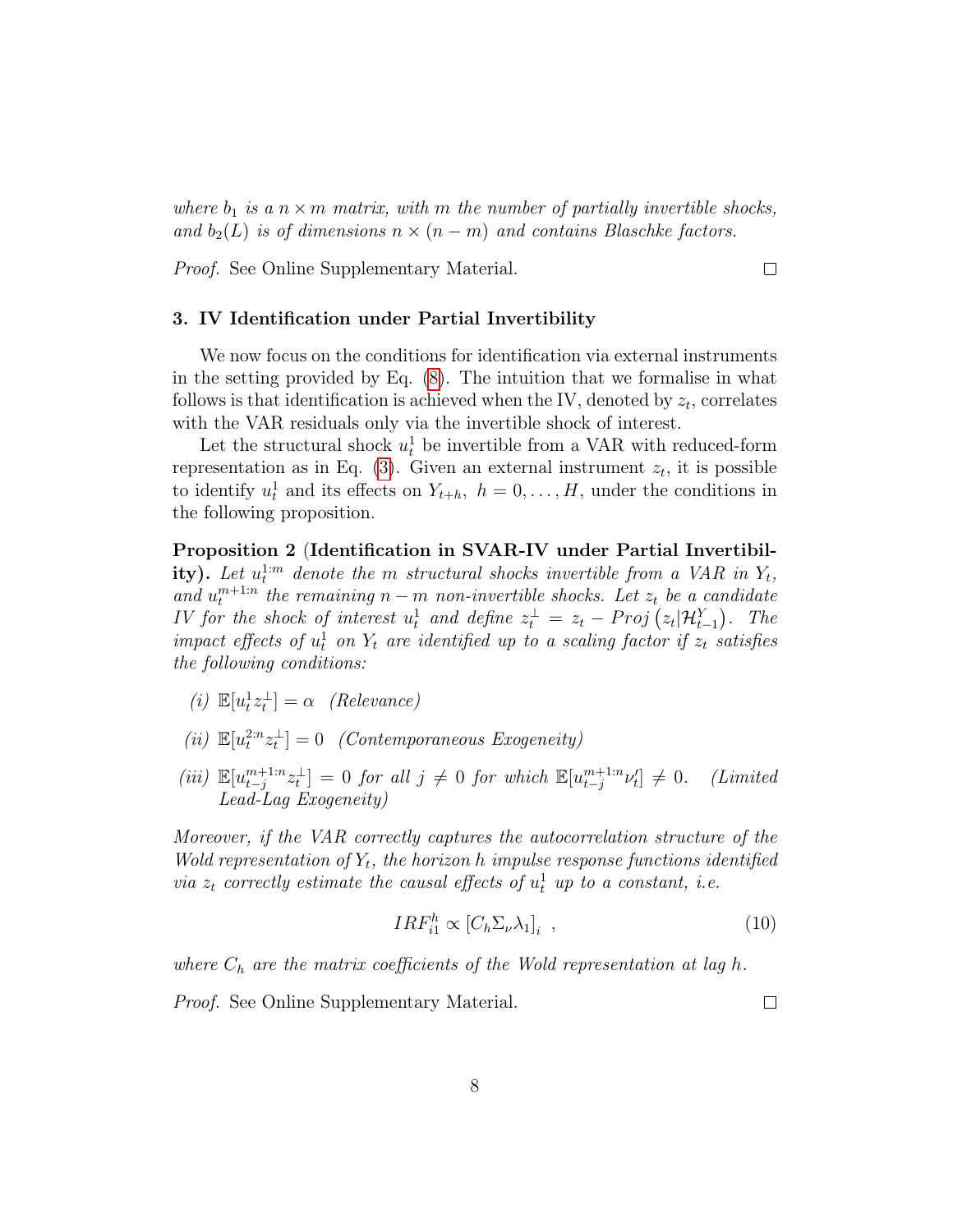Conditions  $(i)$  and  $(ii)$  are the standard validity conditions required for IV identification. Condition (iii) arises because of the dynamics, and requires that if there are any non-invertible shocks, they do not correlate at any leads and lags with the component of the instrument that is orthogonal to past  $Y_t$ . Conversely, leads and lags (but not contemporaneous values) of other partial invertible shocks can contaminate the instrument without compromising the identification since they do not enter the VAR residuals.<sup>[5](#page--1-0)</sup>

If the system is invertible in all the structural shocks, Condition  $(iii)$ is trivially satisfied, since  $\nu_t$  are a linear combination of the contemporaneous structural shocks only. These are the conditions discussed by [Stock and](#page-33-0) [Watson](#page-33-0) [\(2018\)](#page-33-0). Conversely, if  $u_t^1$  is the only invertible shock, Condition (*iii*) implies a stronger lead-lag exogeneity condition that applies to all the shocks but the invertible one. In the more general case in which only some of the remaining shocks are non-invertible, Proposition [2](#page-9-1) ensures that identification with an external instrument is possible as long as the instrument is contaminated only by the past and future realisations of the invertible shocks. It is worth stressing that while Condition  $(iii)$  is a relatively stronger condition than that required for a fully invertible SVAR (where lead-lag exogeneity is not required), it is still much weaker than the strong lead-lag exogeneity condition required for identification in LP-IV without controls.

When Conditions  $(ii)$  or  $(iii)$  are violated, the contamination of the IV induces a bias in the IRFs, as formalised in the following remark.

<span id="page-10-1"></span>Remark 2 (Violation of the Exogeneity Conditions). Let  $z_t$  be a candidate IV for the invertible shock  $u_t^1$  that satisfies Condition (i) but fails Condition (ii) and Condition (iii) due to contamination by lags, leads or contemporaneous realisations of a non-invertible shock  $u_t^j$ , i.e.

<span id="page-10-0"></span>
$$
z_t = \alpha u_t^1 + \sum_{k \in K} \beta_k u_{t-k}^{\prime}
$$
 (11)

Given a VAR that correctly captures the autocorrelation structure of  $Y_t$  the

<sup>&</sup>lt;sup>5</sup>Interestingly, leads, lags or even contemporaneous realisations of the noninvertible shocks can contaminate  $z_t$ , but only via their 'projectable' component  $Proj(u_t^{m+1:n} | \mathcal{H}_{t-1}^Y) \neq u_t^{m+1:n}$  that lives in the space spanned by past realisations of  $Y_t$ .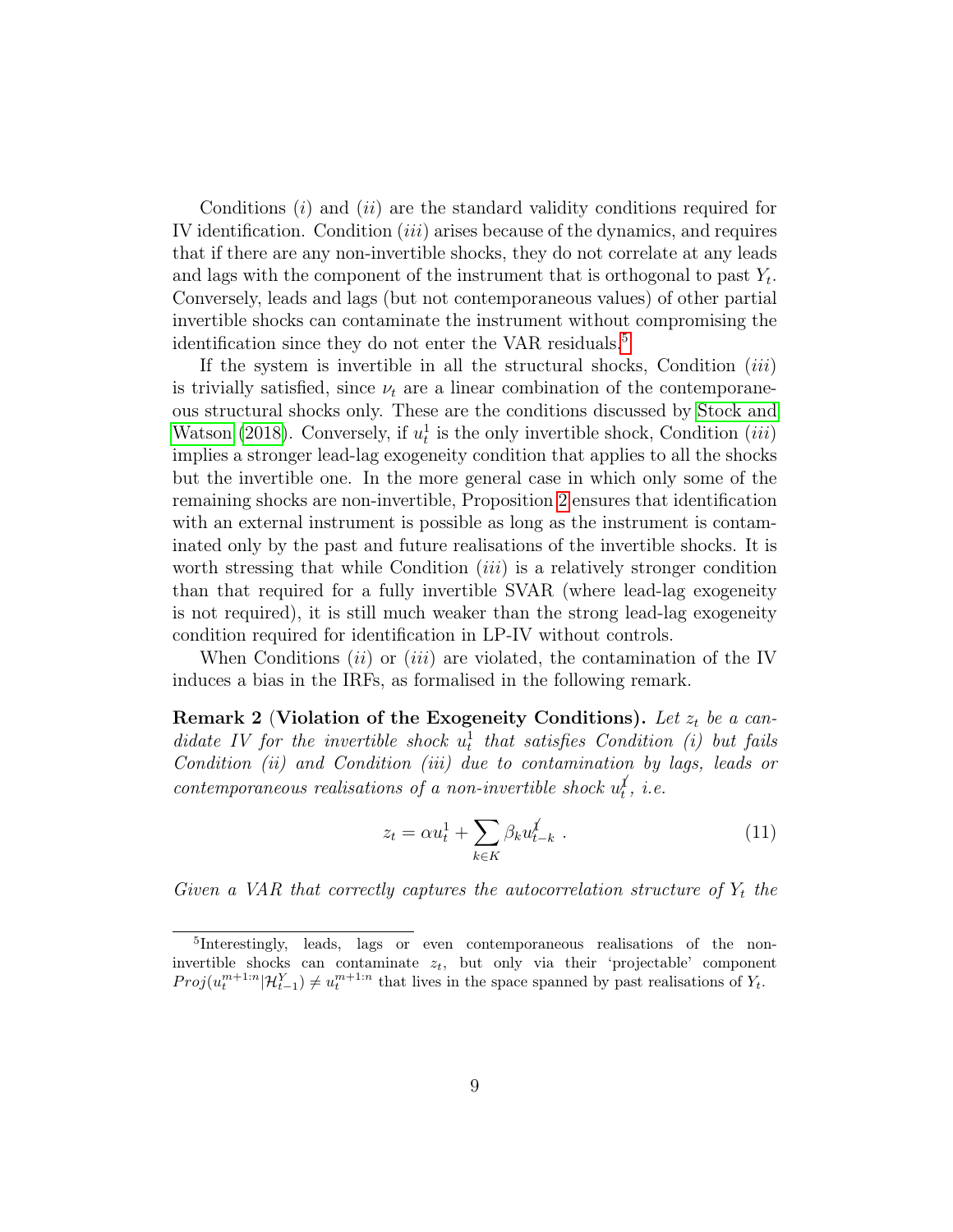IRFs identified via  $z_t$  are biased and, up to a constant, of the form

<span id="page-11-1"></span>
$$
\widetilde{IRF}_{i1}^{h} \propto IRF_{i1}^{h} + \left[C_{h} \sum_{j \in J} \sum_{k \in K} b_{2,j,\jmath} \frac{\beta_{k}}{\alpha} \delta_{jk}\right]_{i},\tag{12}
$$

 $\Box$ 

where  $IRF_{i1}^h$  are the IRFs for variable i to the shock  $u_t^1$  at horizon h,  $C_h$ are the coefficients of the Wold representation at lag h,  $b_{2,j,\cancel{1}}$  is the  $\cancel{1}$  column of the matrix of coefficients of the polynomial  $b_2(L)$  at lag j and  $\delta_{jk}$  is the Kronecker's delta.

Proof. See Online Supplementary Material.

A few elements of Eq. [\(12\)](#page-11-1) are worth highlighting. First, all else equal, the size of the bias depends on how much the IV correlates with the (leads, lags, or contemporaneous realisations of the) contaminating shock relative to the shock of interest – i.e. on the ratios  $\frac{\beta_k}{\alpha}$ . Second, the bias depends on the number of lags that are common to those contaminating the instrument (Eq. [11\)](#page-10-0) and those that appear in the Blaschke matrix  $b_2(L)$  defined in Remark [1.](#page-8-1) Finally, and importantly, the bias depends on the relative order of magnitude of the coefficients  $b_{2,j,\ell}$  and  $b_1$  that relate to the variance of variable i that is accounted for by  $u_t^j$  and  $u_t^1$  respectively. For example, very small values of  $b_{2,j,\ell}$  relative to  $b_1$  imply that shock  $u_t^{\ell}$  explains a small share of the variance of variable i, and hence the distortion is likely to be small.

For comparison, if the IV is contaminated by leads, lags and contemporaneous realisations of another invertible shock, Eq. [\(12\)](#page-11-1) simplifies to

$$
\widetilde{IRF}_{i1}^h = IRF_{i1}^h + \left[C_h b_{1,t} \frac{\beta_0}{\alpha}\right]_i.
$$
 (13)

In fact, only the violation of Condition  $(ii)$  matters, i.e. the correlation with the contemporaneous realisation of  $u_t^j$ .

#### <span id="page-11-0"></span>4. SVAR-IV under Partial Invertibility and LP-IV

As an alternative to VARs, local projections (LP) can also be used to estimate structural IRFs. As discussed in [Stock and Watson](#page-33-0) [\(2018\)](#page-33-0), when no control variables are included in the LP, identification is achieved only under stricter conditions that require lead-lag exogeneity of the IV, i.e.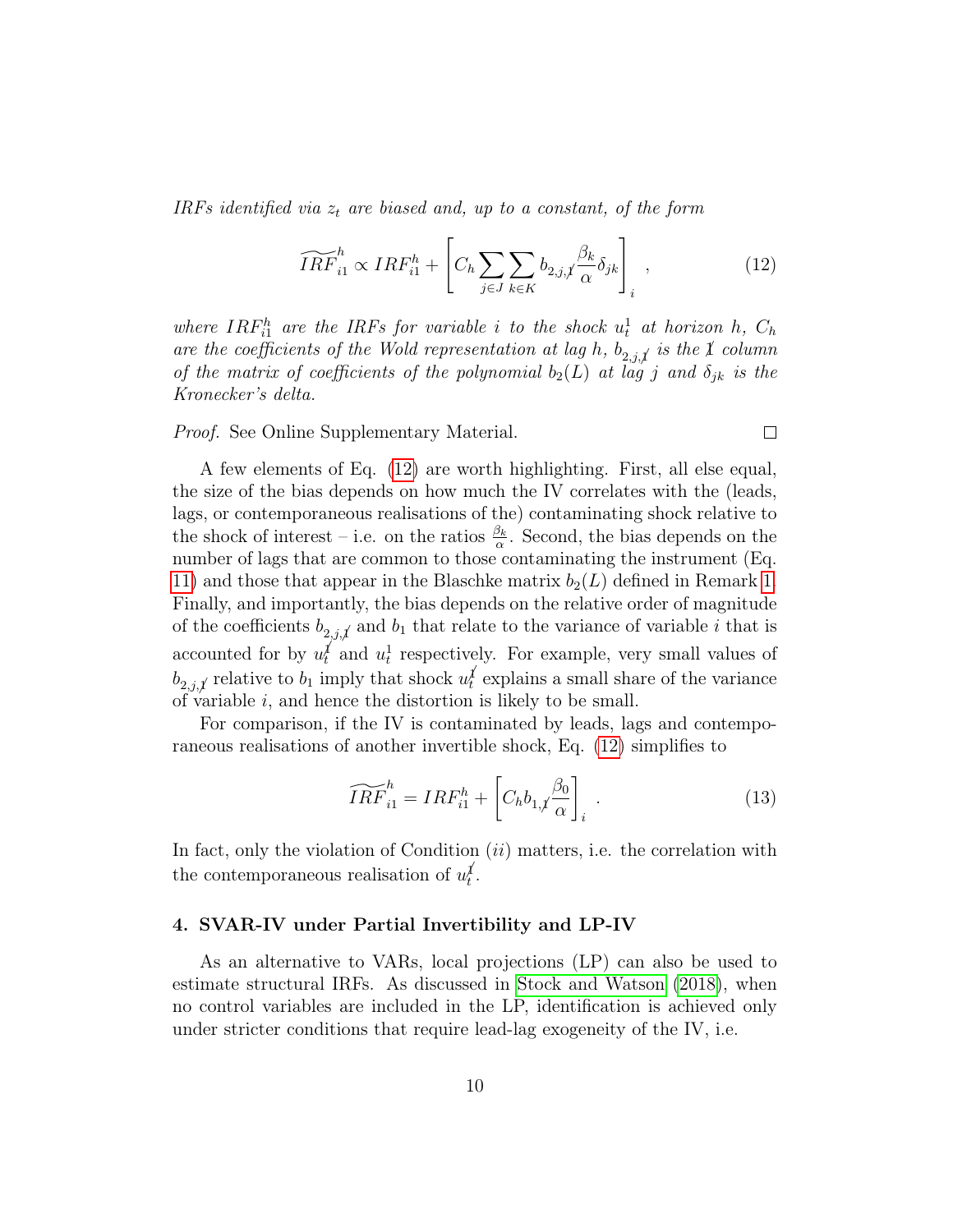- (*i*)  $\mathbb{E}[u_t^1 z_t] = \alpha$  (Relevance)
- (*ii*)  $\mathbb{E}[u_t^{2:n}z_t] = 0$  (Contemporaneous Exogeneity)
- (*iii*)  $\mathbb{E}[u^{2:n}_{t-j}z_t] = 0$  for all  $j \neq 0$  (Strict Lead-Lag Exogeneity.)

In the more likely case in which the instrument correlates with some past shocks, the standard practice is to incorporate lagged macro variables in the LP regression, in order to control for these lagged shocks (LP-IV<sup>⊥</sup>), i.e.

$$
Y_{i,t+h} = \Theta_{h,i1} \hat{Y}_t^1 + \gamma_h' W_t + \zeta_{i,t+h}^h \;, \tag{14}
$$

where  $W_t$  denotes a generic set of controls,  $\Theta_{h,i1}$  are the causal responses of  $Y_{i,t+h}$  to  $u_t^1$  at horizon h,  $\hat{Y}_t^1$  is the fitted value of the instrumented variable  $Y_t^1$  from the first-stage regression on  $z_t$ , and  $\zeta_{i,t+h}^h$  are serially correlated residuals. The conditions for identification are (see [Stock and Watson, 2018\)](#page-33-0)

- (*i*)  $\mathbb{E}[u_t^{1,\perp}z_t^{\perp}] = \alpha$  (Relevance)
- (*ii*)  $\mathbb{E}[u_t^{2:n,\perp}z_t^{\perp}] = 0$  (Contemporaneous Exogeneity)
- (*iii*)  $\mathbb{E}[u_{t-j}^{\perp}z_t^{\perp}] = 0$  for all  $j \neq 0$  (Lead-Lag Exogeneity)
- where  $x_t^{\perp} = x_t Proj(x_t|W_t)$  for a given  $x_t$ , and  $W_t = \overline{\text{span}}\{W_t\}.$

For  $LP-IV^{\perp}$ , [Stock and Watson](#page-33-0) [\(2018\)](#page-33-0) provide a 'no-free lunch' result by showing that, in general, this is equivalent to assuming full invertibility of a VAR with the same information set. The intuition for this result is that, if it is not known which are the lagged shocks that contaminate the instrument, the only way to achieve identification is to ensure that all the possible past shocks are controlled for, which is equivalent to including all the controls that make a VAR in the same variables fully invertible.<sup>[6](#page--1-0)</sup> In this section we generalise this result to the case of partial invertibility, and show that also in this case the conditions required in LP-IV and SVAR-IV are the same.

<sup>6</sup> In other words, when some past shocks are not absorbed by the LP controls, there will exist some pathological IV in the class of IVs contaminated only by past shocks, that satisfies Condition (ii) but fails Condition (iii), even conditional on the controls. In fact, the set of controls that absorbs all past shocks is the one that guarantees that the VAR is invertibile.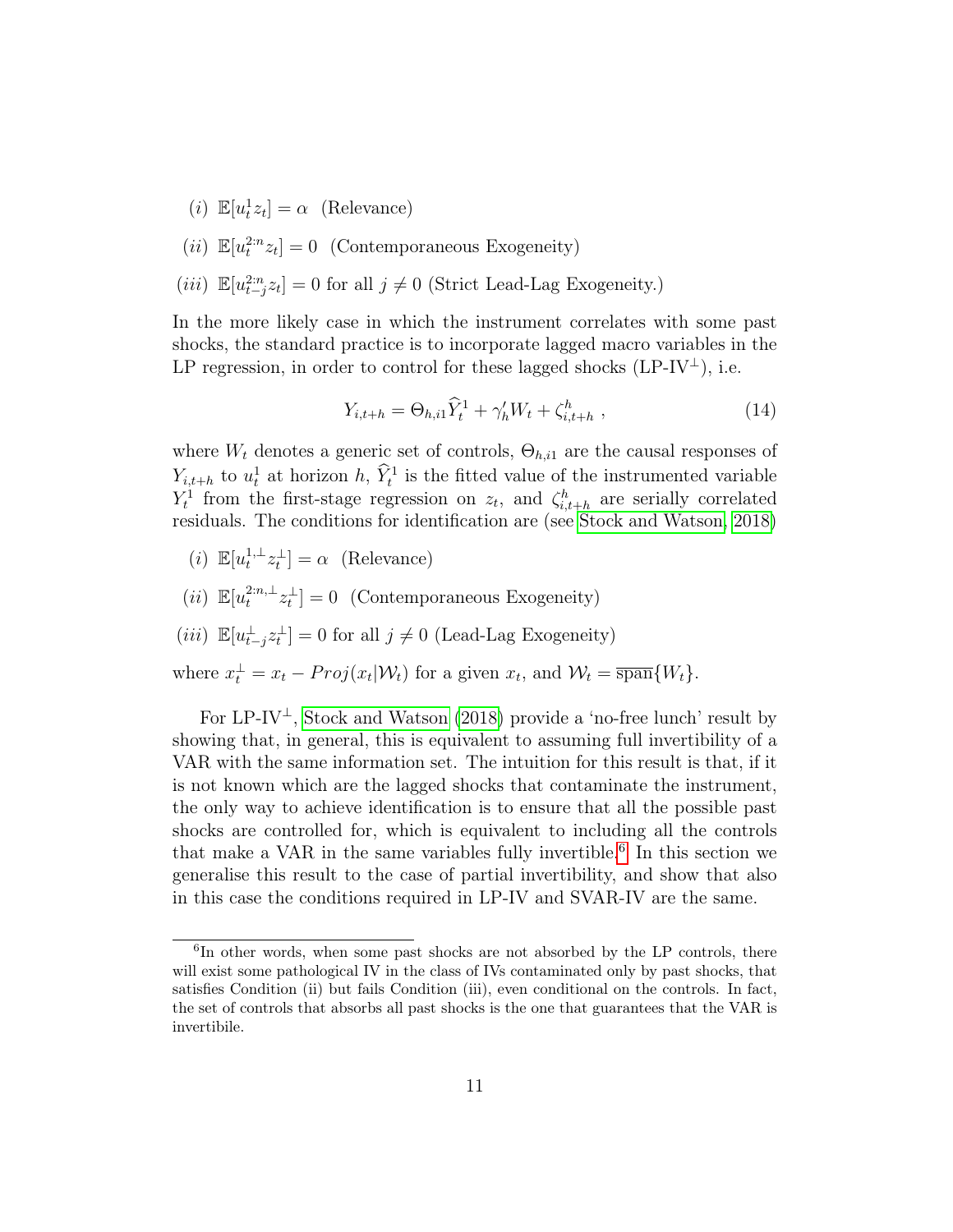The following proposition shows that an instrument that correctly identifies the shock of interest (up to a normalisation) in a SVAR-IV under partial invertibility, will also generally identify the same shock in  $LP-IV^{\perp}$  when  $W_t \equiv \mathcal{H}_{t-1}^Y$ , and vice versa. Conversely, an instrument that identifies a noninvertible shock in LP-IV<sup> $\perp$ </sup> will also identify that same shock in a SVAR if used as an internal instrument, i.e. in a hybrid VAR (SVAR-H) specified on  $(z'_t Y'_t)'$  (see also [Plagborg-Møller and Wolf, 2018\)](#page-33-8).

<span id="page-13-1"></span>Proposition 3 (Relation between SVAR-IV under Partial Invertibility and LP-IV<sup>⊥</sup>). Let Z be the set of scalar stochastic processes  $z_t$  that satisfy LP-IV Conditions (i) and (ii) – i.e.  $\mathbb{E}[u_t^1 z_t] = \alpha$  and  $\mathbb{E}[u_t^{2:n} z_t] = 0$  –, but satisfy Condition LP-IV (iii)  $\mathbb{E}[u_{t-j}z_t] = 0$  only for  $j < 0$  and not for  $j > 0$ . Let  $\widetilde{Z} \subseteq Z$  be such that any  $z_t \in \widetilde{Z}$  satisfies the LP-IV<sup>⊥</sup> conditions for  $\mathcal{W}_t \equiv \mathcal{H}_{t-1}^Y$ . Assume also that  $Proj(u_t | \mathcal{H}_{t-1}^Y) = 0$ .  $z_t$  is an element of Z if and only if it either (a) satisfies the conditions for SVAR-IV identification under partial invertibility, or (b) satisfies the conditions for SVAR-H identification under non-invertibility.

Proof. See Online Supplementary Material.

 $\Box$ 

Table [1](#page-13-0) summarises the content of the proposition and compares SVARs and LPs in terms of their ability to correctly estimate the IRFs (up to a normalisation) of the shock of interest  $u_t^1$  on  $Y_t$ , for given IV  $z_t$ . The rows in the table consider different properties of  $z_t$ , while the columns of the table distinguish between the cases in which  $u_t^1$  is invertible or not. It is understood that invertibility of any  $u_t^i$ ,  $i = 1, \ldots, n$ , is to be intended relative to  $\mathcal{H}_{t-1}^Y$ .

<span id="page-13-0"></span>Conditional on the same information set and IV, SVARs (as SVAR-IV or SVAR-H) and LP-IV with controls generally identify a shock under the same set of conditions. Hence, the choice between LP and VAR should be solely dictated by the specific empirical constraints imposed by the availability of the sample and variables of interest, and in light of the different finite-sample bias-variance properties of the two methods, as observed by [Plagborg-Møller](#page-33-8) [and Wolf](#page-33-8) [\(2018\)](#page-33-8).[7](#page--1-0)

It is worth observing that the three methods – LP-IV with controls, SVAR-IV and SVAR-H – deliver similar responses in most but not all of

<sup>7</sup>Under partial invertibility SVAR-IV can be identified also when the instrument correlates with future invertible shocks, while this is never possible for LP-IV with or without controls (nor for SVAR-H). However, these cases are empirically unlikely.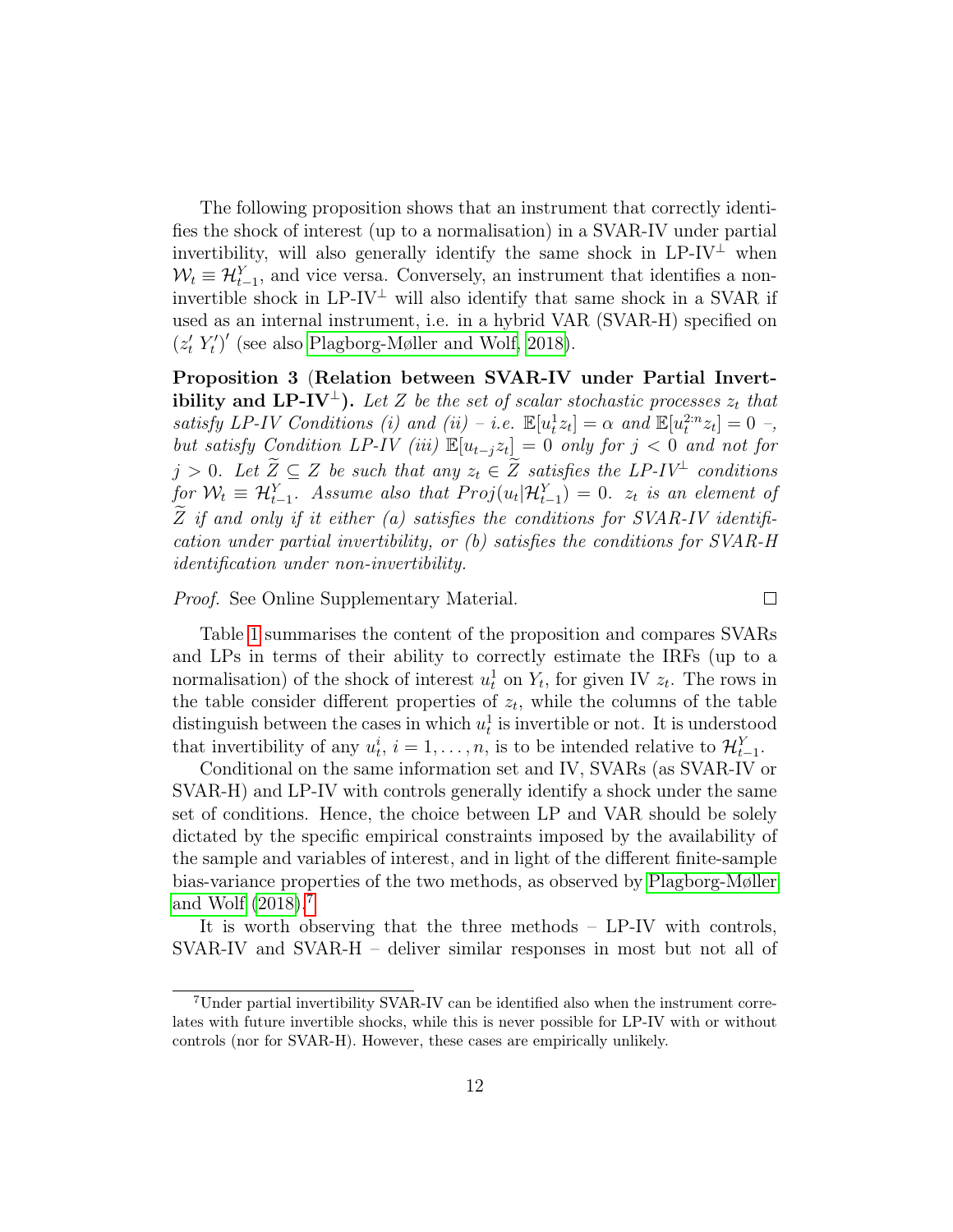the relevant empirical cases. Hence, they can be used to empirically gauge violations of the conditions for identification.

#### <span id="page-14-0"></span>5. IV Identification and VAR (Mis)specification

In Section [3](#page-9-0) we discussed how the contamination of the instrument biases both the impact and the dynamic responses. In this section we show that as long as partial invertibility and the conditions in Proposition [2](#page-9-1) hold, model misspecification biases the dynamic responses but does not prevent the cor-rect identification of the impact effects.<sup>[8](#page--1-0)</sup> This result can be used to detect potential contamination of the IV.

Let the data generating process for  $Y_t = (y'_{1,t}, y'_{2,t})'$  be a generic purely nondeterministic stationary VARMA(p,q)

<span id="page-14-3"></span><span id="page-14-2"></span><span id="page-14-1"></span>
$$
\begin{pmatrix}\n\Phi_{11}(L) & \Phi_{12}(L) \\
\Phi_{21}(L) & \Phi_{22}(L)\n\end{pmatrix}\n\begin{pmatrix}\ny_{1,t} \\
y_{2,t}\n\end{pmatrix} =\n\begin{pmatrix}\n\Psi_{11}(L) & \Psi_{12}(L) \\
\Psi_{21}(L) & \Psi_{22}(L)\n\end{pmatrix}\n\begin{pmatrix}\nu_{1,t} \\
u_{2,t}\n\end{pmatrix}.
$$
\n(15)

Fitting a VAR(k) to  $y_{1,t}$  corresponds to erroneously imposing some or all of the following restrictions

$$
\Phi_{11,i} = 0, \text{ for } i = k+1, k+2, \dots p; \tag{16}
$$

$$
\Phi_{12,i} = 0, \text{ for } i = 1, 2, \dots p,
$$
\n(17)

$$
\Psi_{11,i} = 0
$$
, for  $i = 1, 2, ..., q$ ;  $\Psi_{12,i} = 0$ , for  $i = 1, 2, ..., q$ . (18)

When  $k < p$ , the first restriction (Eq. [16\)](#page-14-1) corresponds to understating the VAR lag order. The second restriction (Eq. [17\)](#page-14-2) omits the variables in  $y_{2,t}$ ; this is also a trivial case of non-invertibility due to the number of variables being smaller than the number of shocks. Finally, the restrictions in Eq. [\(18\)](#page-14-3) disregard the MA structure of the process.

We now examine what these misspecifications imply for the identification of the shock of interest  $u_t^1$ . Assume that partial invertibility for  $u_t^1$  holds on the *n*<sub>1</sub>-dimensional subvector  $y_{1,t}$ , i.e.  $u_t^1 = Proj(u_t^1|y_{1,t}, y_{1,t-1}, \dots)$ . Hence,  $u_t^1$  can be obtained from the linear projection of  $y_{1,t}$  on its lags.

Consider the case of a too short lag order (Eq. [16\)](#page-14-1). In this case, the autoregressive coefficients are biased and inconsistent (see [Braun and Mittnik,](#page-29-1)

<sup>8</sup>[Canova and Ferroni](#page-30-0) [\(2019\)](#page-30-0) provide a background to and complement our discussion by analysing how VAR misspecification challenges the identification of structural shocks.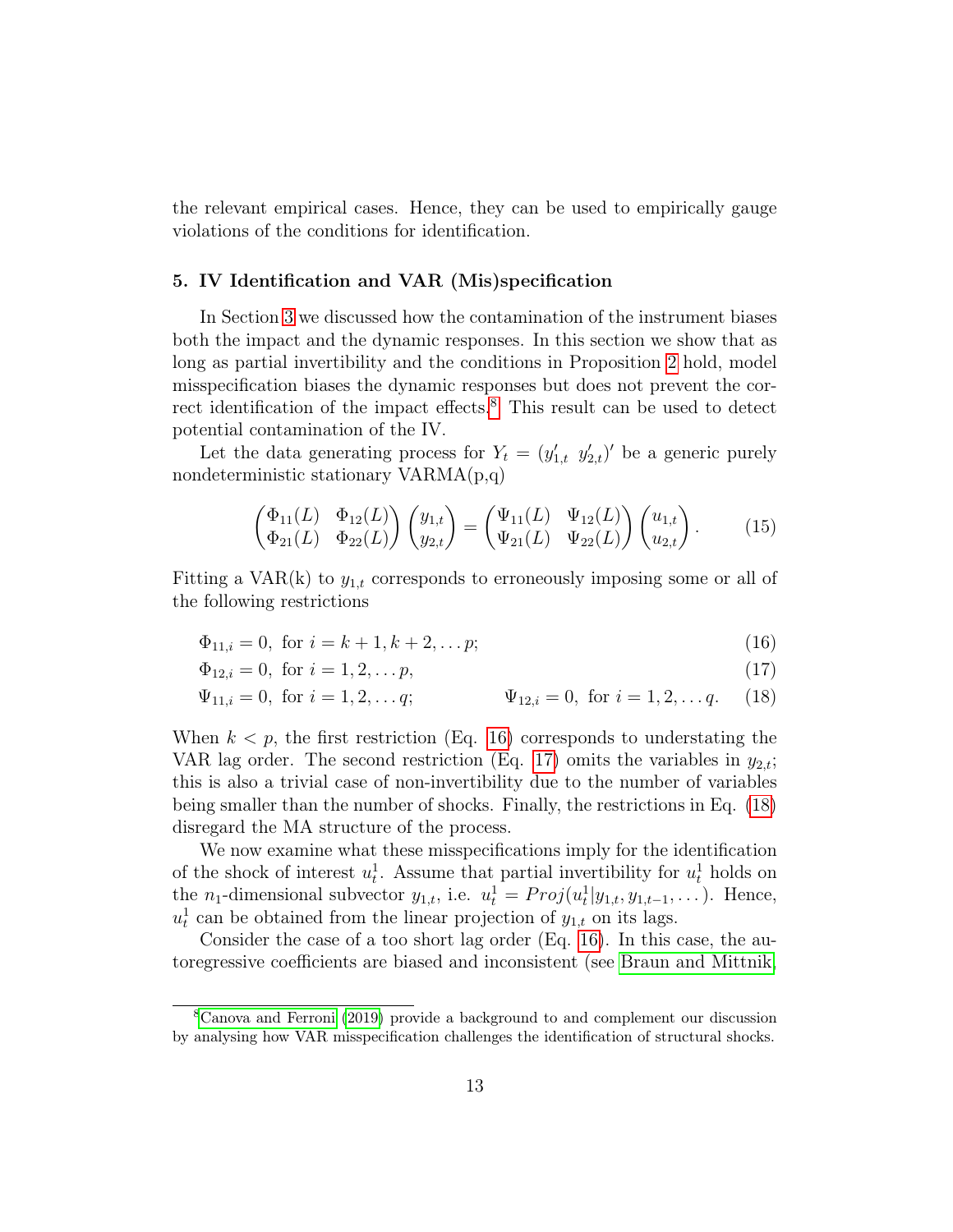[1993\)](#page-29-1). But, if k is sufficient to obtain partial invertibility of  $u_t^1$ , identification of the impact effects is preserved. Hence, while impact responses are correctly estimated, IRFs at larger horizons are distorted even asymptotically. Exactly the same logic applies to the case of misspecified MA components that can always be mapped into a VAR with infinitely many lags. However, while in the first case more lags trivially resolve the issue, in the second case longer lags approximate the true Wold representation only asymptotically.

Consider now the case of omitted variables (Eq. [17\)](#page-14-2). If partial invertibility holds, the impact effects are correctly retrieved, while the IRFs at longer horizons are distorted. Interestingly, however, also in this case increasing the number of lags recovers the true IRFs asymptotically. To see this, note that the Wold Representation Theorem implies that  $y_{1,t}$  has an invertible MA representation. In turn, this guarantees that the dynamics of the system are asymptotically approximated by infinitely many lags of  $y_{1,t}$  only.<sup>[9](#page--1-0)</sup>

These observations provide a simple way to gauge the contamination of the available IV versus the misspecification of the chosen model. If one can assume partial invertibility across different VAR specifications, an instrument that satisfies the conditions in Proposition [2](#page-9-1) delivers stable impact responses but unstable IRFs across models. In this case, increasing the number of lags and/or selectively adding variables that may be important for the transmission of the shock should help stabilising the IRFs. Conversely, an instrument that violates the limited lead-lag exogeneity condition is likely to also deliver unstable impact responses across different models.[10](#page--1-0)

#### <span id="page-15-0"></span>6. A Test for Conditional (Lagged) Exogeneity

It is possible to formalise the previous discussion using a statistical test. The *i*-th equation of the structural model in Eq.  $(1)$  can be rewritten as

<span id="page-15-1"></span>
$$
Y_{i,t} = b_{i1}u_t^1 + \gamma_i' W_t + U_{i,t} \qquad i = 1, \dots, n \tag{19}
$$

<sup>&</sup>lt;sup>9</sup>If  $Y_t$  is covariance-stationary,  $y_{1,t} \equiv JY_t$ , where  $J_t$  is a selector matrix, is also covariance stationary, with first and second moments respectively equal to  $\mathbb{E}(y_{1,t}) = J\mathbb{E}(Y_t)$ , and  $\Gamma_{y_1}(h) = J\Gamma_Y(h)J'$ , where  $\Gamma(h)$  is the autocovariance of  $Y_t$  at lag h.

 $10$ Rich information sets can help in this case, since structural shocks are likely invertible in larger models [\(Giannone and Reichlin, 2006\)](#page-31-3). In turn, this improves the performance of contaminated IVs.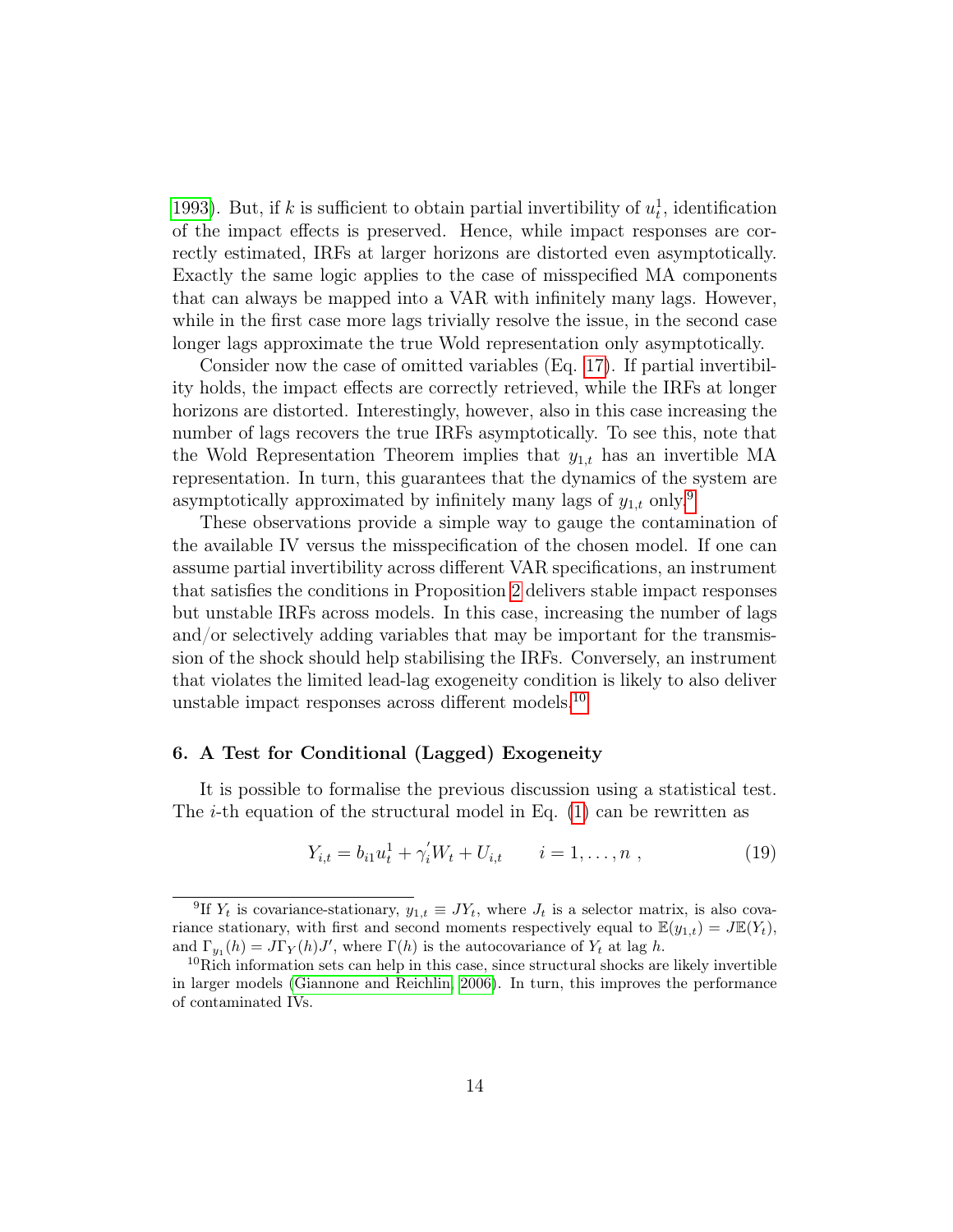where  $W_t$  denotes a generic set of control variables (e.g. lagged values of components of  $Y_t$ ) and  $U_t$  absorbs the structural components of  $Y_{i,t}$  not captured by  $W_t$  and not due to  $u_t^1$ . All the methods discussed – SVAR-IV, SVAR-H, LP-IV<sup> $\perp$ </sup> – estimate the causal responses of  $Y_t$  to  $u_t$ <sup>1</sup> by means of linear regressions of the form $11$ 

<span id="page-16-0"></span>
$$
Y_{i,t} = b_{i1}^* z_t + \gamma_i^{*'} W_t + \zeta_{i,t} \qquad i = 1, \dots, n . \tag{20}
$$

As is well known from the microeconometrics literature, structural interpretation of the coefficient of the 'predictive regression' in Eq. [\(20\)](#page-16-0), i.e.  $b_{i1}^* \propto b_{i1}$ , is obtained under the exogeneity of  $z_t$  conditional on  $W_t$ ; that is,  $\mathbb{E}[z_t^{\perp} U_{i,t}] = 0$ , where  $z_t^{\perp} = z_t - Proj(z_t | \mathcal{W}_t)$ . Along with the relevance condition, this guarantees that  $z_t$  correlates with  $Y_{i,t}$  only via the shock of interest  $u_t^1$  at time t, conditional on  $W_t$ .

The minimum set  $W_t$  for which the IV satisfies conditional exogeneity can be defined as the 'core information set'.<sup>[12](#page--1-0)</sup> This observation offers a different way to frame the identification with IVs. The previous sections formalised the conditions that the instrument must satisfy, conditional on given empirical model and information set. The 'dual' problem is to define a core information set such that the exogeneity condition is satisfied, conditional on a given  $IV^{13}$  $IV^{13}$  $IV^{13}$ 

Crucially, if  $W_t$  is correctly identified and included in the empirical model, estimates of  $b_1^*$  are insensitive to the inclusion of additional controls. This intuition can be formalised with a Hausman type test, following [White and](#page-34-0) [Chalak](#page-34-0) [\(2010\)](#page-34-0) and [Lu and White](#page-32-1) [\(2014\)](#page-32-1). Consider the core regression model for Eq. [\(19\)](#page-15-1)

<span id="page-16-1"></span>
$$
Y_{i,t} = b_{i,1}^{C*} z_t + \gamma_i^{C*'} W_t^C + \zeta_{i,t}^C , \qquad i = 1, ..., n , \qquad (21)
$$

<sup>&</sup>lt;sup>11</sup>In the two-step SVAR-IV, the structural impacts are identified (up to scale) from a regression of the first-stage VAR residuals on the IV. This is equivalent to instrumenting a variable in the VAR and then regressing all other variables on their lags and the instrumented variable. Alternatively, the IV can be included among the endogenous variables (SVAR-H). In the LP-IV framework, the same applies at each horizon.

<sup>12</sup>Also known as the 'minimum relevant information set' [\(Heckman and Navarro-Lozano,](#page-31-5) [2004\)](#page-31-5) or the set of 'core covariates' [\(Lu and White, 2014\)](#page-32-1) in microeconometrics.

 $13$ For a perfect IV (or one with classic measurement error), the core set has dimension zero; any regression of  $Y_{i,t}$  on the IV delivers the correct impacts. For IVs contaminated by other shocks at time  $t$ , the core set can be impossible to obtain, given the observables.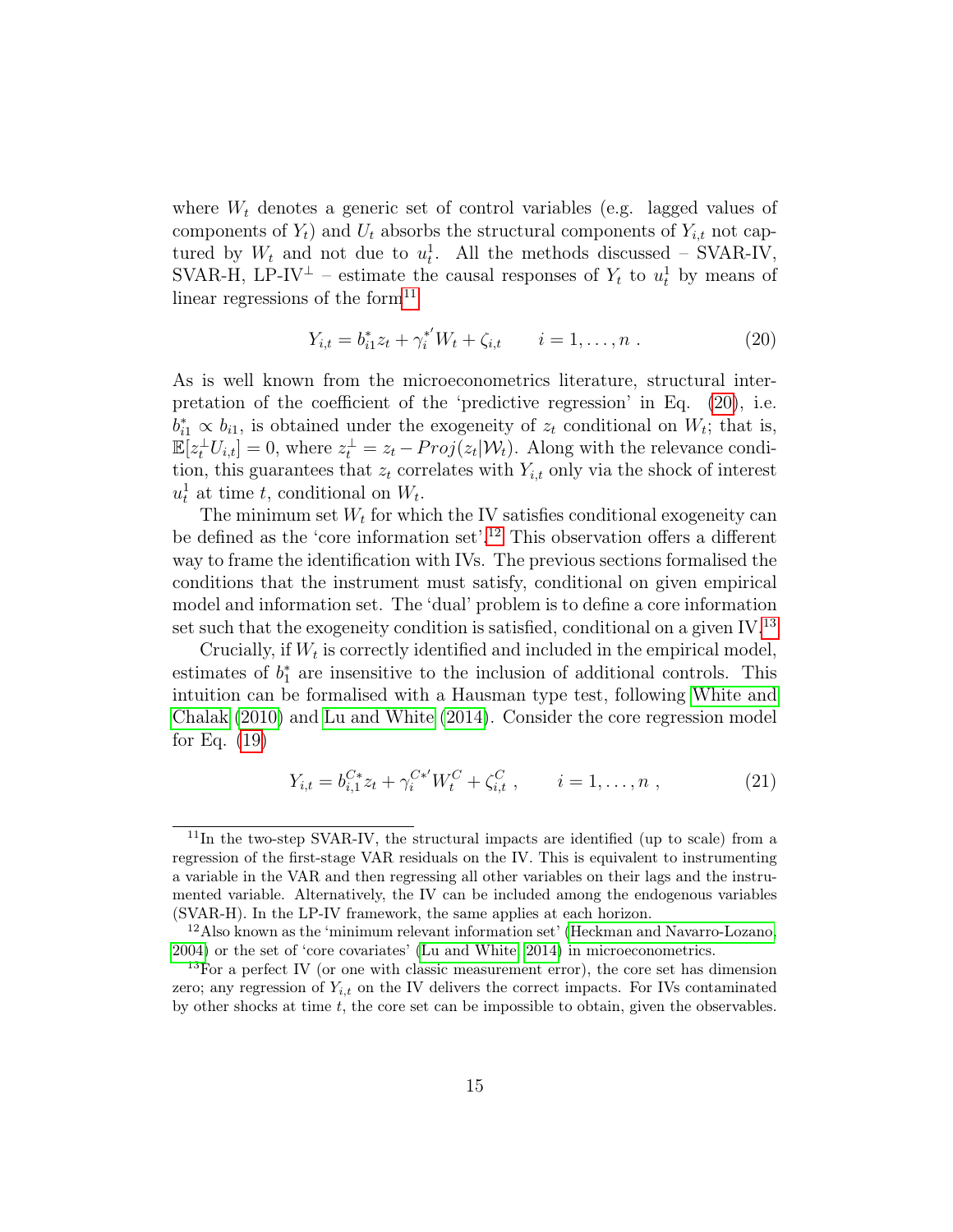along with an alternative regression model

<span id="page-17-0"></span>
$$
Y_{i,t} = b_{i,1}^{A*} z_t + \gamma_i^{A*'} W_t^C + \kappa_i^{*'} W_t^A + \zeta_{i,t}^A , \qquad i = 1, ..., n , \qquad (22)
$$

where  $W_t^C$  denotes the candidate core information set, and  $W_t^A$  are additional non-core controls, e.g., other variables and/or other lags of those in the core set. If the instrument is exogenous conditional on  $W_t^C$ , the coefficients associated to  $z_t$  in Eqs. [\(21\)](#page-16-1) and [\(22\)](#page-17-0) have to coincide. That is, testing for the conditional exogeneity of  $z_t$  is equivalent to testing the null  $\mathbb{H}_0 : b_{i,1}^{C^*} = b_{i,1}^{A^*}.$ <sup>[14](#page--1-0)</sup>

Let the OLS estimates over a sample of size  $T$  of the coefficients of the two regression models be, respectively,  $\hat{\delta}_i^C = (\hat{b}_{i,1}^C \hat{\gamma}_i^{C'})'$  and  $\hat{\delta}_i^A = (\hat{b}_{i,1}^A \hat{\gamma}_i^{A'} \hat{\kappa}_i')'.$ Define the joint vector  $\hat{\delta}_i \equiv (\hat{\delta}_i^{C'} \quad \hat{\delta}_i^{A'})'$ . Under the mild conditions discussed in [Chalak and White](#page-30-3) [\(2011\)](#page-30-3), and without assuming correct specification

$$
\sqrt{T}(\hat{\delta}_i - \delta_i^*) \xrightarrow{\mathcal{D}} \mathcal{N}(0, M_i^{*-1} V_i^* M_i^{*-1}), \qquad (23)
$$

where, accordingly,  $\delta_i^* \equiv (\delta_i^{C*'}$  $i^{C*'}$   $\delta_i^{A*'}$  $\binom{A^{*'}}{i}$ , [15](#page--1-0)

Let now S be a selection matrix such that  $S\hat{\delta}_i = (\hat{b}_{i,1}^C \hat{b}_{i,1}^A)'$  and define the differencing vector  $\Delta$  such that  $\Delta S \hat{\delta}_i = \hat{b}_{i,1}^C - \hat{b}_{i,1}^A$ . The test statistic is

$$
\mathcal{R}_{i,T} = T\hat{\delta}'_i(\Delta S)'[(\Delta S)\hat{M}_i^{-1}\hat{V}_i\hat{M}_i^{-1}(\Delta S)']^{-1}\Delta S\hat{\delta}_i , \qquad (24)
$$

where  $\hat{V}_i$  and  $\hat{M}_i$  are consistent estimators of  $M_i^*$  and  $V_i^*$  respectively, and  $[(\Delta S)\hat{M}_i^{-1}\hat{V}_i\hat{M}_i^{-1}(\Delta S)']$  is assumed to be nonsingular. Under the null,  $\mathcal{R}_{i,T} \stackrel{\mathcal{D}}{\longrightarrow}$  $\chi_1^2$ . As is standard,  $\mathbb{H}_0$  is rejected at the  $\alpha$  level if  $\mathcal{R}_{i,T}$  exceeds the  $1-\alpha$ percentile of the  $\chi_1^2$  distribution. Being a standard parametric test, it has power against local alternatives at rate  $T^{-1/2}$  [\(Lu and White, 2014\)](#page-32-1).

For a given IV, the test can be used to guide the choice of the VAR core information set by assessing the robustness of the impact responses to the inclusion of additional controls. For LPs, the same logic can be used for the

<sup>&</sup>lt;sup>14</sup>The test is easily generalised to the case of many alternative regression models. See Online Supplementary Material.

<sup>&</sup>lt;sup>15</sup>The matrices  $M_i^*$  and  $V_i^*$  are defined as follows.  $M_i^* = diag(M^{C*}, M^{A*})$ , where  $M^{C*} = \mathbb{E}\left(X_t^{C'} X_t^C\right), M^{A*} = \mathbb{E}\left(X_t^{A'} X_t^A\right)$  and X denotes the full set of regressors in each model.  $V_i^* = \begin{pmatrix} V_i^{CC} & V_i^{CA} \\ V_i^{AC} & V_i^{AA} \end{pmatrix}$ where  $V_i^{jk} = \mathbb{E}\left[\left(X_i^{j'}\right)\right]$  $\left(j^{'}_{t}\zeta_{i,t}^{j}\right)' \left(X_{t}^{k'}\zeta_{i,t}^{k}\right)\right]$  for  $j,k=\{A,C\}.$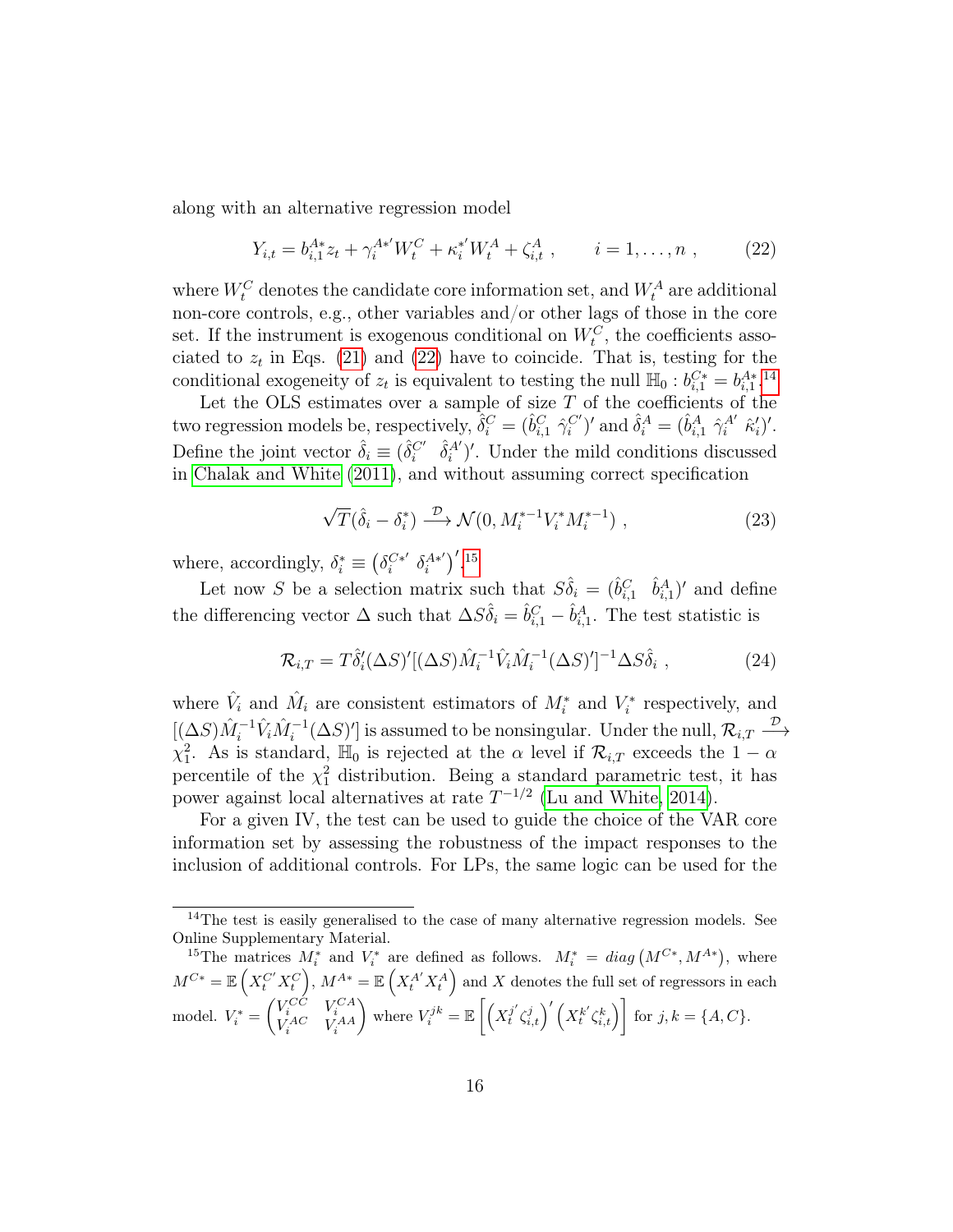IRF coefficients at all horizons. It is important to note that while necessary, the robustness of the coefficients is not sufficient for valid causal inference. For example, while rejection of  $\mathbb{H}_0$  indicates that conditional exogeneity is not satisfied, failure to reject does not rule out that the IV may violate contemporaneous exogeneity, which the test cannot detect.<sup>[16](#page--1-0)</sup> Hence, our test does not exonerate researchers from providing explicit arguments in support of the relevance and (conditional) exogeneity assumptions of the chosen IV.

#### <span id="page-18-0"></span>7. Monetary Policy Shocks in a Simulated System

We illustrate the theoretical results in the previous sections using a simulated environment. We use a stylised New Keynesian DSGE model that features (i) a representative infinitely-lived household that chooses between consumption and leisure; (*ii*) firms that produce a continuum of goods using a Cobb-Douglas technology to aggregate capital and labour; (iii) a government that consumes a share of output for wasteful public spending; and  $(iv)$ a central bank that sets the interest rate using a Taylor rule with smoothing. There are four stochastic disturbances that generate fluctuations in the economy, namely, a monetary policy shock  $u_t^r$ , a government spending shock  $u_t^g$ <sup>g</sup>, a technology shock  $u_t^a$ , and an inflation-specific shock  $u_t^{\pi}$ .

The processes for technology, spending, inflation, and the policy rate are defined as follows. Log technology  $a_t$  evolves with a news component  $a_t = \rho_a a_{t-1} + \sigma_a u_{t-4}^a$ , where  $u_t^a$  is an i.i.d. normally distributed technology news shock that affects the technology process after 4 periods. Similarly, fiscal foresight characterises the spending process  $g_t$ , that evolves according to  $g_t = \rho_g g_{t-1} + u_t^g$  $_{t-4}^g$ , where  $u_t^g$  $_t^g$  is an i.i.d. normally distributed spending shock. The monetary authority sets the nominal interest rate using a Taylor rule with smoothing

$$
r_t = \rho_r r_{t-1} + (1 - \rho_r) \left( \phi_\pi \overline{\pi_t} + \phi_y \overline{\Delta y_t} \right) + \sigma_r u_t^r , \qquad (25)
$$

where  $\overline{\pi_t}$  is the average inflation rate over the last four periods,  $\Delta y_t$  is the average growth rate of output, and  $u_t^r$  is a white noise i.i.d. normally distributed monetary policy shock. Finally, price dynamics are governed by a

<sup>&</sup>lt;sup>16</sup>A possible way around this issue is to introduce among the controls instruments for other shocks that may be contaminating the instrument at test, if available.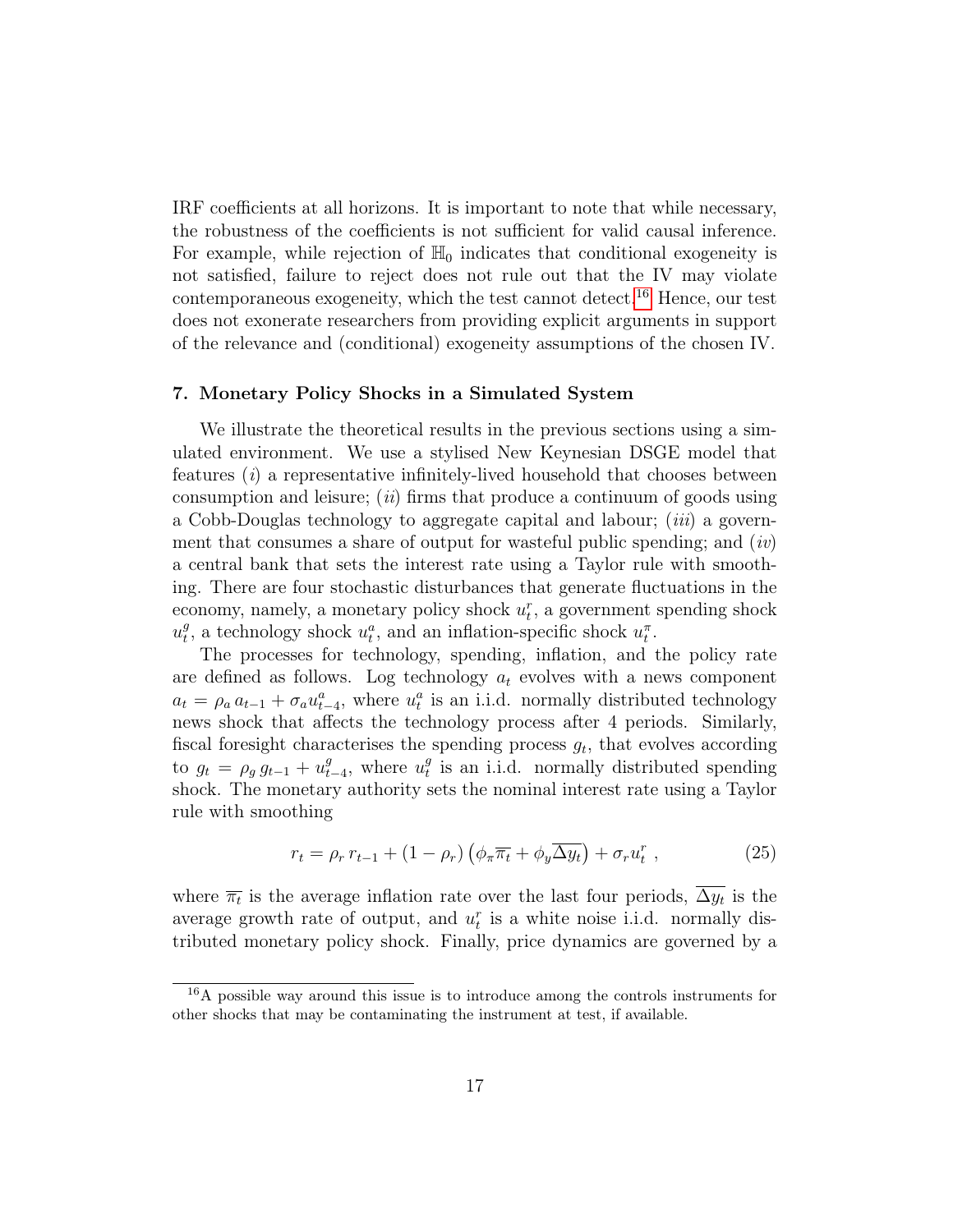New Keynesian Phillips Curve, as follows

$$
\pi_t = \gamma_\pi \pi_{t-1} + \beta \mathbb{E}_t \pi_{t+1} + \frac{(1 - \theta_\pi)(1 - \theta_\pi \beta)}{\theta_\pi} mc_t + u_t^\pi, \tag{26}
$$

where  $mc_t$  are marginal costs, and  $u_t^{\pi}$  is an i.i.d. normally distributed inflation-specific shock. All the model details, including the calibrated parameters, are reported in the Online Supplementary Material.

We consider a  $VAR(4)$  in the policy rate, inflation, output, and government spending. Under standard calibration, the model fails the 'poor man's invertibility condition' of [Fernandez-Villaverde et al.](#page-30-4) [\(2007\)](#page-30-4), hence, the four structural shocks cannot all be recovered from a VAR in the model's observables. However, the specification of the Taylor rule ensures that the monetary policy shock is partially invertible from a VAR(4) in  $[r_t, \pi_t, y_t]'$ .<sup>[17](#page--1-0)</sup>

The degree of invertibility of each of the structural shocks for the  $VAR(4)$ are as follows:  $\delta_r = 0.069, \delta_a = 0.799, \delta_g = 0.494, \delta_\pi = 0.343$ . The concept was introduced in [Sims and Zha](#page-33-1) [\(2006\)](#page-33-1) and takes values between 0 and 1. A value of 0 implies that the shock is invertible from the VAR, whereas increasing values of  $\delta$  imply non-fundamentalness and an increasing degree of non-invertibility.<sup>[18](#page--1-0)</sup> The value of  $\delta$  for the technology shock is very close to 1, confirming the inability of the VAR to recover it. Similarly, the inflation and spending shocks are also non-invertible, but with a higher degree of invertibility. The monetary policy shock is the only invertible shock in the system. The four shocks play a different role in driving economic fluctuations in the model, notably, the government spending shock plays a negligible role (see Online Supplementary Material).

We simulate from the model 5,000 economies each for a sample size of  $T = 300$  periods. For each set of simulated data, we estimate a  $VAR(4)$ in the four observables, and identify the monetary policy shock using the

<sup>&</sup>lt;sup>17</sup>A VAR(4) also captures the model's dynamics sufficiently well. The Online Supplementary Material reports results for 1 and 2 lags.

<sup>&</sup>lt;sup>18</sup>Following [Forni et al.](#page-31-4) [\(2019\)](#page-31-4)  $\delta_i$  is calculated as  $\delta_i = \text{var}[u_t^i - Proj(u_t^i|\mathcal{H}_t^Y)]/\sigma_{u_i}^2$ , where  $\sigma_{u_i}^2$  is the variance of  $u_t^i$ , and  $\mathcal{H}_t^Y$  is the space spanned by  $Y_t$  and its lags.  $\delta_i$  is a deterministic function of the model's parameters, and measures the unexplained variance of the orthogonal projection of each of the structural shocks on the VAR residuals.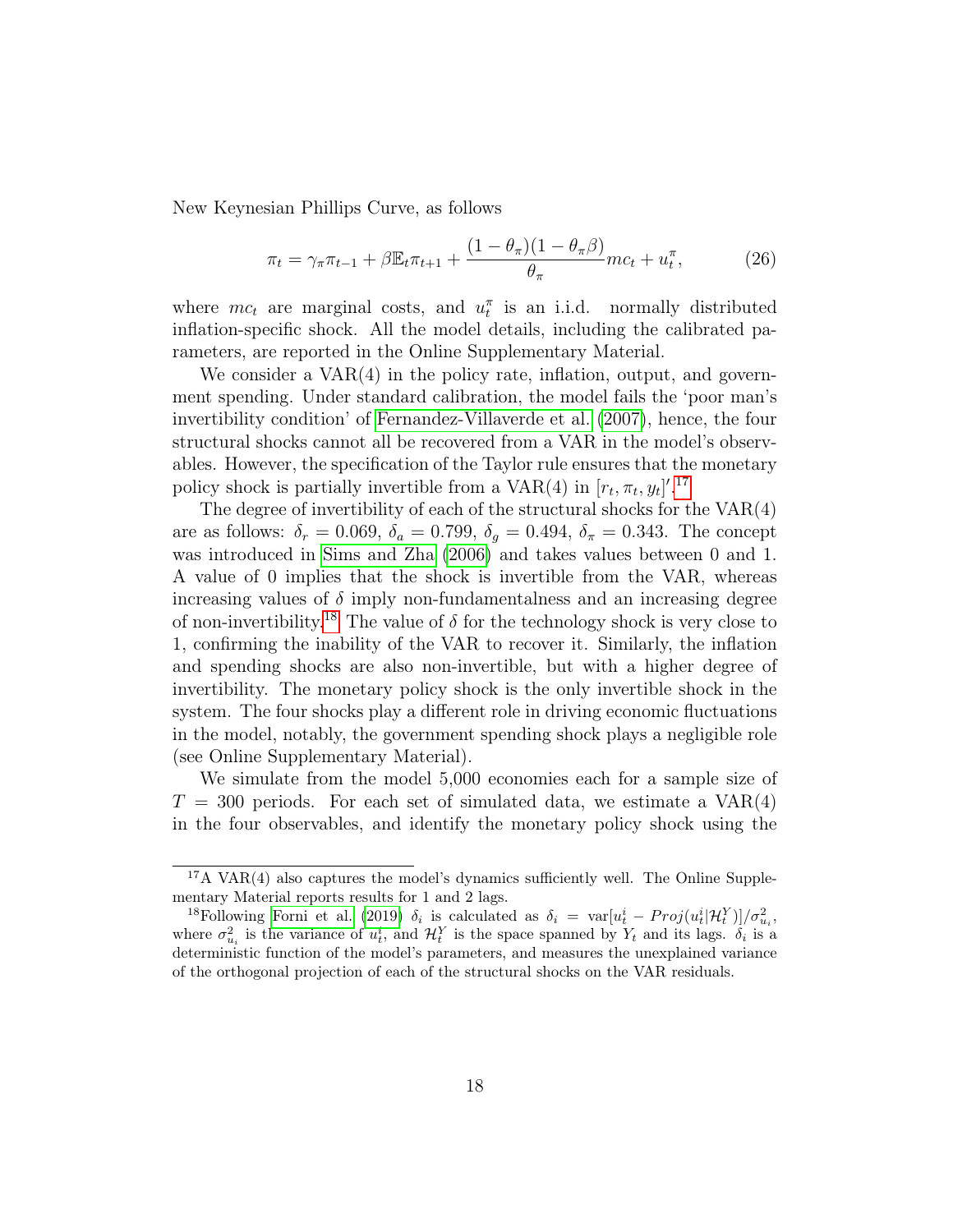following four external instruments

<span id="page-20-0"></span>
$$
z_{0,t} = u_t^r \tag{27}
$$

<span id="page-20-2"></span><span id="page-20-1"></span>
$$
z_{1,t} = 0.7u_t^r - 0.5u_{t-2}^r + \varsigma_t , \qquad (28)
$$

$$
z_{2,t} = 0.7u_t^r - 0.5\left(u_{t-1}^g + u_{t-2}^g + u_{t-3}^g\right) + \varsigma_t \tag{29}
$$

<span id="page-20-3"></span>
$$
z_{3,t} = 0.7u_t^r + 0.5\left(u_{t-1}^a + u_{t-2}^a + u_{t-3}^a\right) + \varsigma_t \tag{30}
$$

In Eq. [\(27\)](#page-20-0) the shock is perfectly observable. The instrument in Eq. [\(28\)](#page-20-1) is contaminated by classic white noise measurement error, and the second lag of the monetary policy shock. The instruments in Eqs. [\(29-](#page-20-2)[30\)](#page-20-3) both fail the limited lead-lag exogeneity condition. In fact, while  $z_{2,t}$  is contaminated by lagged spending shocks,  $z_{3,t}$  correlates with lagged technology shocks. In all cases,  $\varsigma_t$  is a normally distributed random measurement error with zero mean and variance equal to that of the structural shocks.

<span id="page-20-4"></span>Impact responses for output and inflation recovered from the four instru-ments are in Figure [1.](#page-20-4)<sup>[19](#page--1-0)</sup> In each subplot, we use blue circles for the model's responses (true), orange squares for the median across simulations, and green triangles for the simulation that is closest to the median (best).[20](#page--1-0) The error bars are two standard deviations intervals constructed from the distribution across simulations.

The results of this simulation validate Proposition [2.](#page-9-1) Even without full invertibility, the impact effects are correctly recovered both when the shock is observable  $(z_{0,t})$  and when the instrument is contaminated with lagged invertible shocks and measurement error  $(z_{1,t})$ . The introduction of a measurement error in  $z_{1,t}$  widens the distribution of impact responses across simulations. Instead, in the case of  $z_{3,t}$ , the instrument correlates with lagged non-invertible technology shocks that cannot be recovered from the VAR residuals. This results in severely biased impact responses. An interesting case arises when the instrument correlates with lagged spending shocks  $(z_{2,t})$ . This shock is not invertible, but it is responsible for a negligible share of the variance of the simulated variables. In this case the impact responses are

<sup>&</sup>lt;sup>19</sup>IRFs are normalised such that the impact response of the policy rate to a monetary policy shock equals that of the model.

<sup>20</sup>We use the simulation whose IRFs minimise the sum of square deviations from median IRFs over the first 12 periods. This puts more weight on shorter horizons where IRFs have richer dynamics. Changing the truncation horizon yields qualitatively similar results.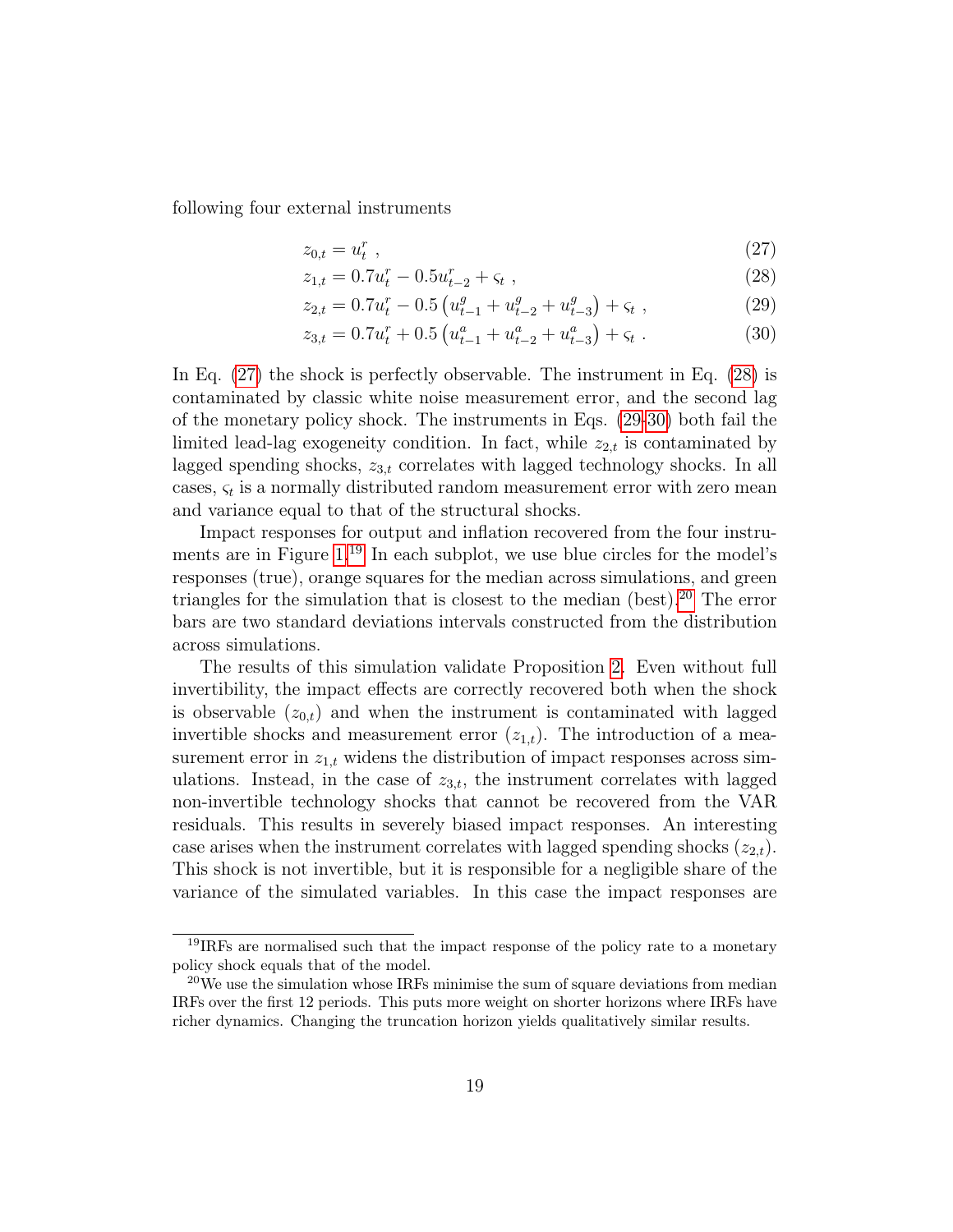close to the true ones, consistently with what noted in Remark [2.](#page-10-1) The same considerations apply to the full dynamic responses reported in Figure [2.](#page-21-2)

#### <span id="page-21-2"></span><span id="page-21-0"></span>8. Assessing IVs in Practice

The theoretical results in this paper can be used to guide the empirical practice in the following way.

First, a Granger causality test for the predictability of the IV using past information is useful to assess the potential contamination of the IV. Second, the test of [Forni and Gambetti](#page-30-1) [\(2014\)](#page-30-1) can be used to gauge whether all or some of the shocks are invertible in the chosen VAR. Invertibility related issues can also be revealed by differences in results obtained using the same IV as an internal or external instrument with the same VAR. Third, conditional on partial invertibility of the shock of interest, the heuristic and test developed in this paper can be used to assess the lagged exogeneity condition for the chosen instrument. Stable impact effects across different VARs point to a valid IV. If concerns arise about contemporaneous contamination with another shock for which an IV is available, this can be used to assess or remove the contamination. Finally, conditional on stable impacts, lack of robustness in the dynamic responses is instead an indication of model misspecification along some dimension.

It is worth reminding that while the tests can be used to reject a hypothesis, they do not prove the alternative. Hence, care should be exercised, and explicit arguments on the plausibility of the assumptions made need to be provided.

#### <span id="page-21-1"></span>9. Instrumental Variables for Monetary Policy Shocks

The recent literature on the macroeconomic effects of monetary policy has employed two leading types of IVs to identify conventional shocks. The narrative measure of [Romer and Romer](#page-33-3) [\(2004\)](#page-33-3), and the high-frequency instruments of [Gürkaynak et al.](#page-31-6) [\(2005\)](#page-31-6), as proposed by [Gertler and Karadi](#page-31-1) [\(2015\)](#page-31-1). These were recently extended by [Swanson](#page-33-4) [\(2020\)](#page-33-4) to unconventional policy actions. Despite having been extensively used, at a closer examination these instruments produce unstable results, and puzzling responses to prices and real variables, as discussed e.g. in [Ramey](#page-33-2) [\(2016\)](#page-33-2). While these fragilities are known, the debate on their sources is not settled. In this section we review these proxies through the lens of the theoretical results of this paper.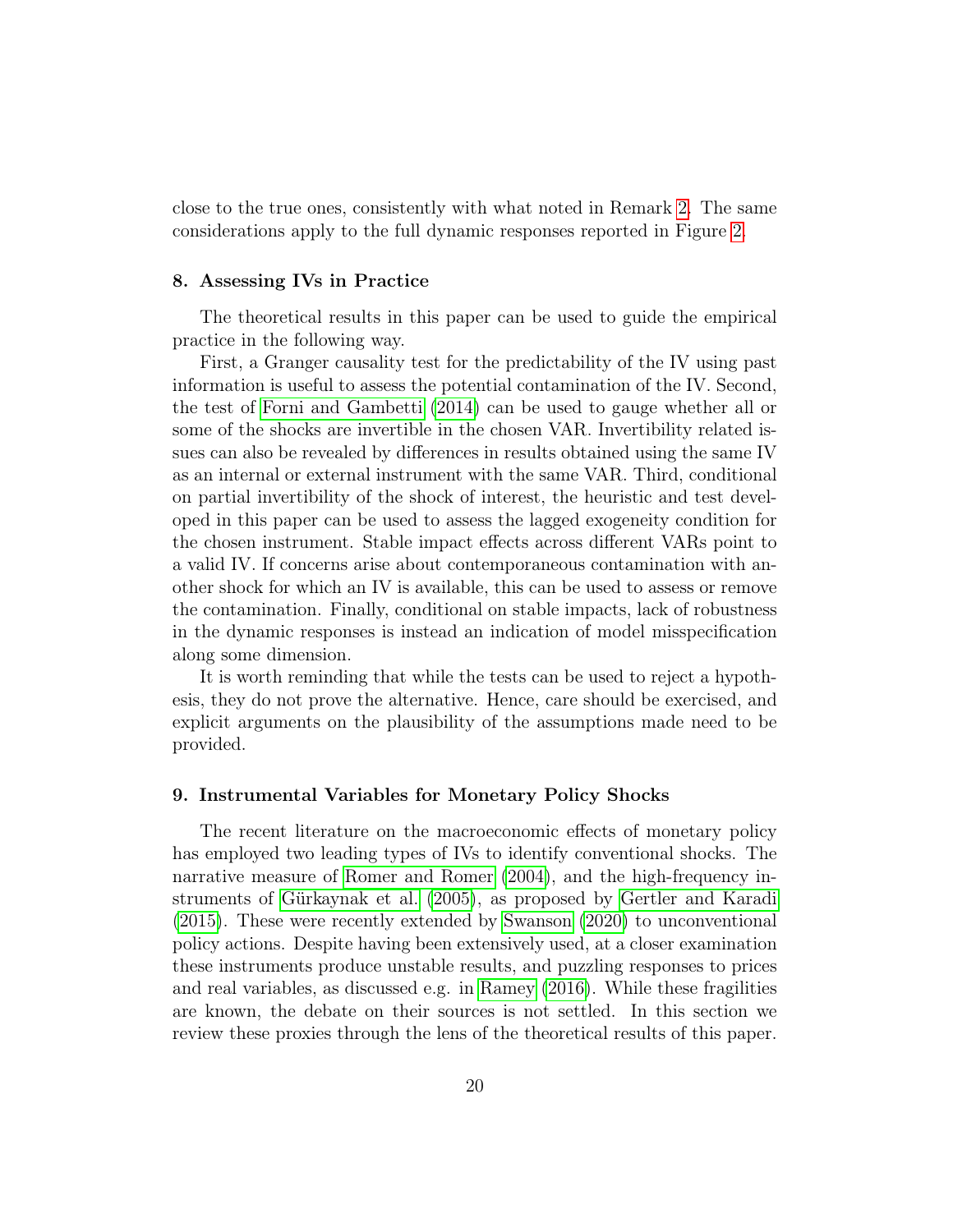#### 9.1. Conventional Monetary Policy: Narrative Instruments

The seminal work of [Romer and Romer](#page-33-3) [\(2004\)](#page-33-3) jolted the literature providing a first proxy for U.S. monetary policy shocks, constructed to be orthogonal to endogenous and anticipatory movements. The measure is obtained in two steps. First, a series of federal funds rate (FFR) changes around FOMC meetings is inferred using narrative records. Second, this series is regressed on the Fed's internal forecasts (Greenbook) of output growth, unemployment and inflation to derive a measure free of systematic responses to information about current and expected developments.

In the original paper the proxy was used (along with its lags) in a distributed lag regression that also included the current realisations of output and prices, thus imposing a recursiveness assumption. Since then, the measure has found application in hundreds of papers either as an internal or external instrument in VARs and LPs. [Coibion](#page-30-5) [\(2012\)](#page-30-5) and [Ramey](#page-33-2) [\(2016\)](#page-33-2) have noted that results obtained with this series are highly sensitive to the sample, the variables and lags used, and to whether the recursiveness assumption is maintained or not.

Using Section [8](#page-21-0) as a guide, we first observe that the narrative IV  $(z_{N,t})$  is autocorrelated up to lag 12; several coefficients are individually significant, and the joint null is strongly rejected (F-stat: 2.56, p-val 0.003). We then use six factors extracted from the FRED-MD dataset of [McCracken and Ng](#page-32-6) [\(2015\)](#page-32-6) in a Granger causality test, as follows,

<span id="page-22-0"></span>
$$
z_{N,t} = \theta_0 + \theta_1 z_{N,t-1} + \sum_{j=1}^6 \theta_{f_j} f_{j,t-1} + v_t.
$$
 (31)

While the joint null is not rejected, some factors are individually significant at the 5% level. These tests suggest that  $z_{N,t}$  may correlate with past shocks.

For the empirical setup, we rely on the main VAR specifications discussed in the literature. The benchmark model is [Coibion](#page-30-5) [\(2012\)](#page-30-5)'s VAR, that includes the log of industrial production, the unemployment rate, the log of the consumer price index, of a commodity price index, and the FFR.[21](#page--1-0) The VAR is estimated over the original 1969-1996 sample with 12 lags.

 $^{21}$ This is the same system used in [Ramey](#page-33-2) [\(2016\)](#page-33-2). Data for bond yields, industrial production, and the consumer price index are from the St Louis FRED Database, the commodity price index is from the Commodity Research Bureau.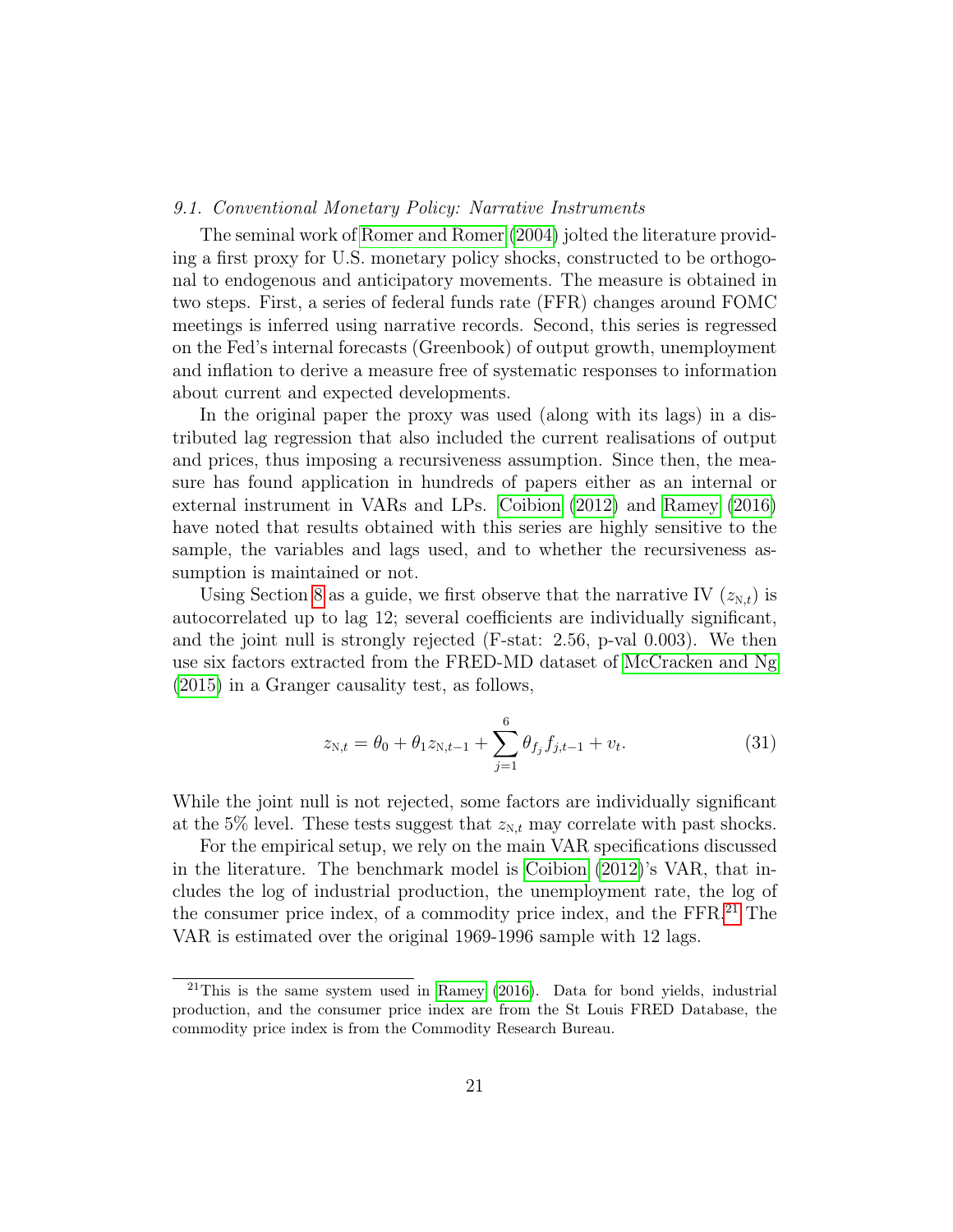In our reference setup, identification is obtained with  $z_{N,t}$  as external instrument in the [Coibion](#page-30-5) [\(2012\)](#page-30-5) VAR. We then consider a number of variations to this benchmark, and explore the effects of changes to the VAR information set. First, the case in which the IV is the residual of  $z_{N,t}$  on its first 12 lags. This to assess the role of the potential interaction between the violation of the lag-exogeneity condition and the non invertibility of the system.<sup>[22](#page--1-0)</sup> Second, the case in which the IV is used as an internal instrument in a Hybrid VAR, achieved by adding  $z_{N,t}$  to the VAR, and ordering it first.<sup>[23](#page--1-0)</sup> This is helpful in assessing whether a violation of the partial-invertibility condition may be of consequence, after controlling for the contamination of the IV by past-shocks via the VAR lags. Finally, the case of a Hybrid VAR that imposes the recursiveness assumption, and in which the IV is ordered after the output and price variables.<sup>[24](#page--1-0)</sup> Figure [3](#page-23-0) collects the impact and dynamic IRFs across cases, all normalised to increase the FFR by 1% on impact.

A few elements stand out. First, when the recursiveness assumption is relaxed – i.e. when the current realisations of the real and price variables are not in the core information set –, the estimated impact effects are statistically non-zero. The estimated impacts are remarkably stable across cases, but at odds with what predicted by economic theory for both output and prices. This can be seen as a contamination by other contemporaneous shocks, and hence as a violation of the contemporaneous exogeneity condition. Second, the dynamic responses obtained when using the IV as an internal or external instrument are markedly different. The inclusion of  $z_{N,t}$  in the VAR delivers much larger peak effects. As noted in Section [4,](#page-11-0) this points to a violation of the invertibility condition for some of the shocks captured by the IV.<sup>[25](#page--1-0)</sup>

<span id="page-23-0"></span>Taken together, these results should alert the reader that the [Romer and](#page-33-3) [Romer](#page-33-3) [\(2004\)](#page-33-3)'s narrative measure is likely to violate the conditions for iden-

 $22$ The test of [Forni and Gambetti](#page-30-1) [\(2014\)](#page-30-1) indicates that the benchmark system may not be invertible. The FFR residuals are predictable at 5% (F-stat 2.067, p.val 0.047).

<sup>&</sup>lt;sup>23</sup> Alternative Hybrid VAR specifications in the literature substitute in the VAR the FFR with the cumulative  $z_{N,t}$ . Results under this alternative are equivalent to those discussed here. See Online Supplementary Material.

<sup>&</sup>lt;sup>24</sup>In the Hybrid VAR that includes  $z_{N,t}$ , the FFR innovations are not predictable (F-stat 1.473, p.val 0.176).

<sup>&</sup>lt;sup>25</sup>If the IV correlates with shocks that are non-invertible in the VAR, the impact effects are still identified when it is used as an external instrument. However, the SVAR-IV would not correctly capture the dynamics due to the presence of the Blashke factor  $b(L)$ . A detailed discussion is in the proof of Proposition [3,](#page-13-1) in the Online Supplementary Material.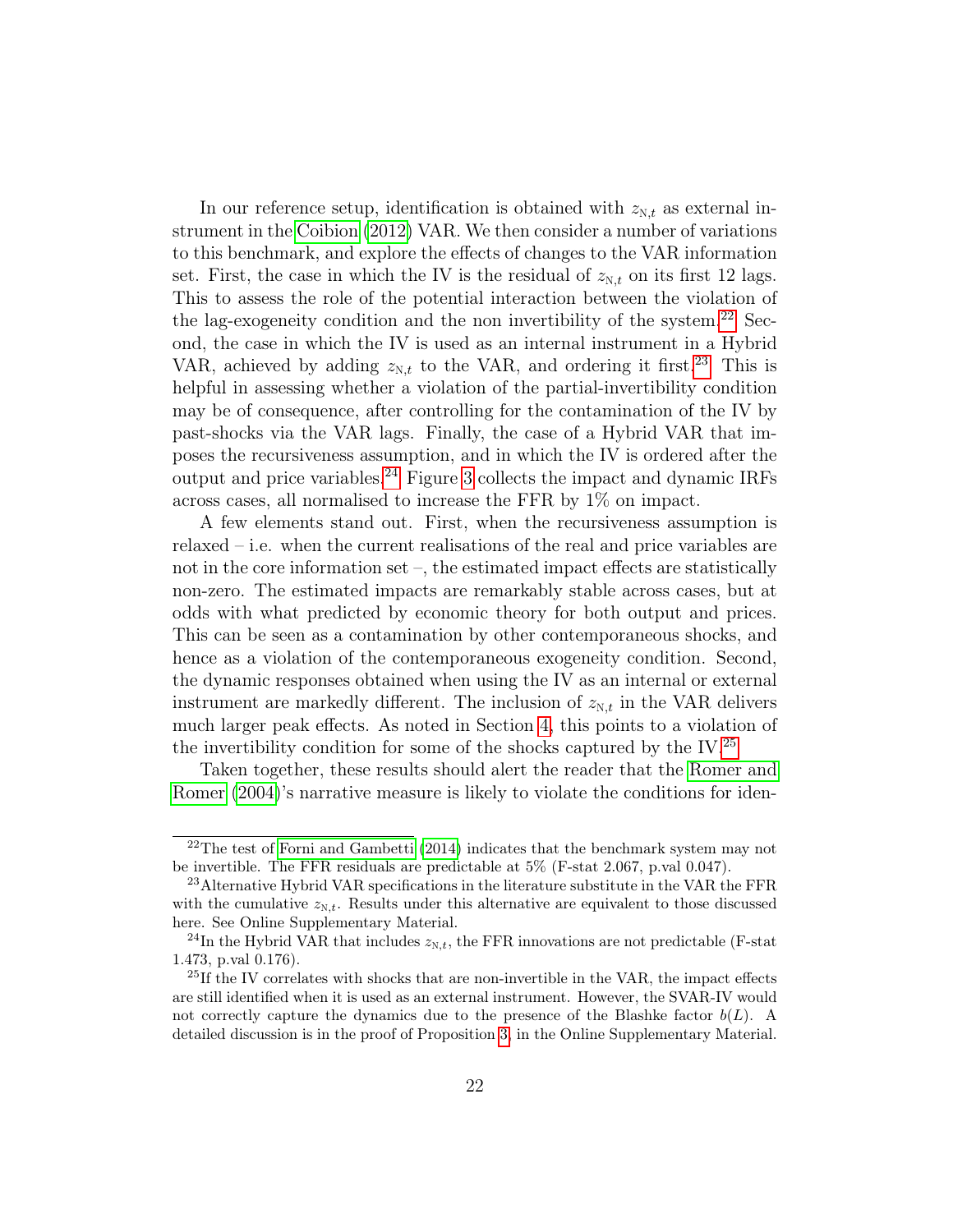tification in standard VARs. Its use as an external IV is also complicated by the difficulty of correctly specifying a core information set that makes it conditionally exogenous. In fact, the contamination by contemporaneous and possibly non-fundamental shocks forces the researcher to control for the contemporaneous realisation of several variables, and hence impose arbitrary recursiveness assumptions. The information content of this measure of monetary policy innovations is an open problem. A conjecture is that the source of contamination may be deviations from the estimated Fed's reaction function that are due to shocks not captured by the selection of Greenbook forecasts that the IV controls for, but are likely anticipated by market participants.

#### 9.2. Conventional Monetary Policy: High-Frequency Instruments

We now examine high-frequency instruments, arguably the state of the art in the identification of monetary policy shocks at the short end of the yield curve. Price and output puzzles, and sample instabilities, are often obtained when using these IVs [\(Ramey, 2016\)](#page-33-2). These are typically explained as the result of model misspecification, for example due to the omission of financial variables, as conjectured by [Caldara and Herbst](#page-29-2) [\(2019\)](#page-29-2). Alternatively, as due to contamination of the IVs by other shocks, owed to information effects, as pointed out by a growing literature.[26](#page--1-0)

We consider three versions of this proxy, all a variant of the monetary surprises of [Gürkaynak et al.](#page-31-6) [\(2005\)](#page-31-6). The first IV is constructed by measuring high-frequency surprises in the fourth federal funds futures (FF4) around all the FOMC announcements between 1990 and 2012. This is similar to the instrument used in [Stock and Watson](#page-33-0) [\(2018\)](#page-33-0) and [Caldara and Herbst](#page-29-2) [\(2019\)](#page-29-2), and we denote it by  $z_{A,t}$ . The second instrument is a monthly moving average of high-frequency FF4 surprises around all FOMC announcements from 1990 to 2012. This was originally proposed in [Gertler and Karadi](#page-31-1)  $(2015)$ , denoted by  $z_{B,t}$ . The third IV is the residual of a projection of highfrequency FF4 surprises around all FOMC announcements on their lags and on Fed Greenbook forecasts from 1990 to 2009. This is the instrument in [Miranda-Agrippino and Ricco](#page-32-7) [\(2021\)](#page-32-7), denoted by  $z_{C,t}$ . The projection is intended to control for non-policy and past shocks that may affect market surprises due to the information channel of monetary policy (see [Melosi, 2017\)](#page-32-8)

<sup>26</sup>Among others, [Cieslak](#page-30-6) [\(2018\)](#page-30-6), [Nakamura and Steinsson](#page-33-9) [\(2018\)](#page-33-9), [Cieslak and Schrimpf](#page-30-7) [\(2019\)](#page-30-7), [Jarociński and Karadi](#page-31-7) [\(2020\)](#page-31-7), [Lunsford](#page-32-9) [\(2020\)](#page-32-9), [Miranda-Agrippino and Ricco](#page-32-7) [\(2021\)](#page-32-7), [Karnaukh](#page-32-10) [\(2020\)](#page-32-10), [Bauer and Swanson](#page-29-3) [\(2020\)](#page-29-3), and [Sastry](#page-33-10) [\(2021\)](#page-33-10).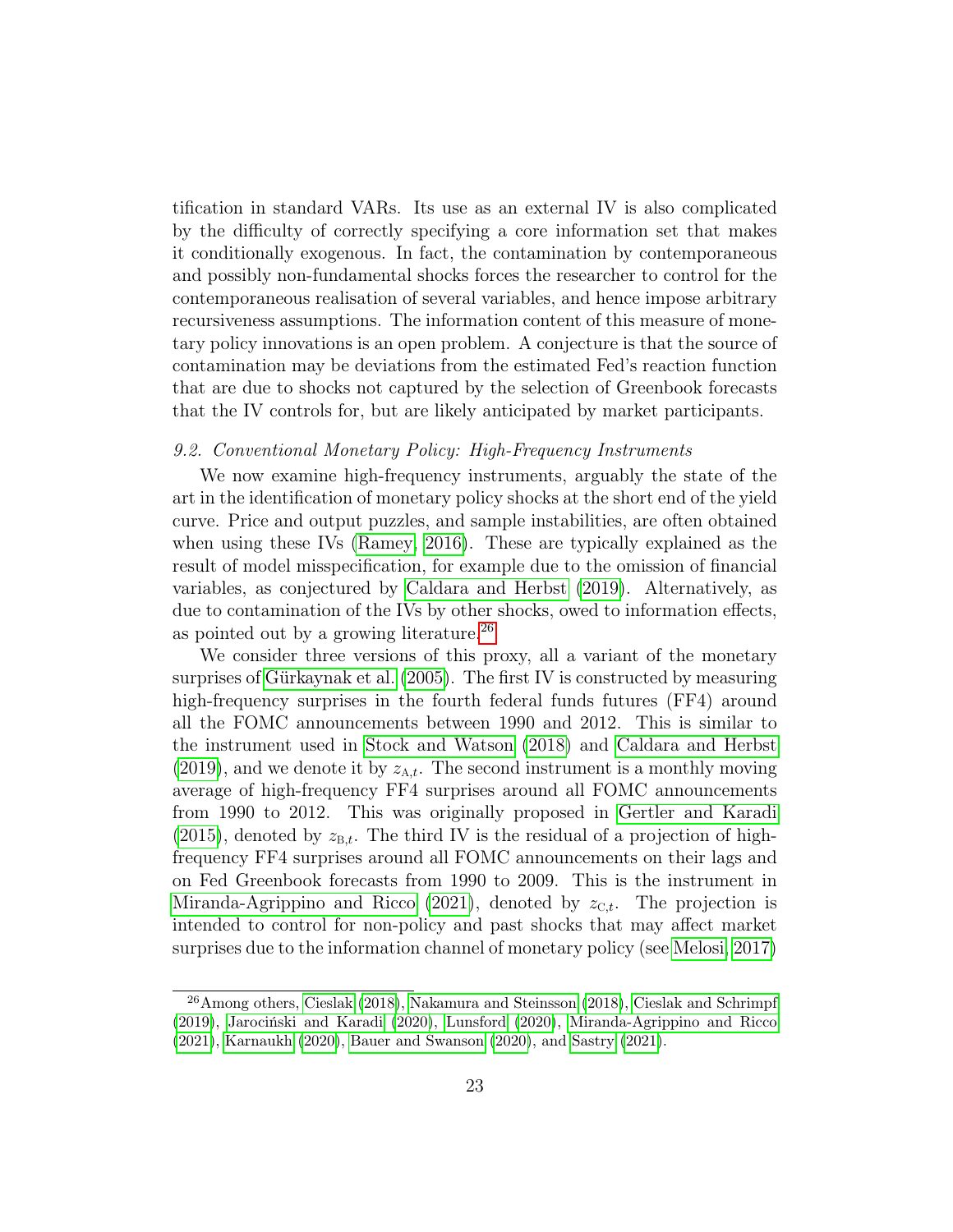and for autocorrelation in expectation revisions due to imperfect information (see [Coibion and Gorodnichenko, 2012,](#page-30-8) [2015\)](#page-30-9).

For each instrument, we run a Granger causality test as in Eq. [31,](#page-22-0) again using factors extracted from the FRED-MD dataset. The Wald test statistics associated to the joint null are equal to 2.31 (p-value 0.013) for  $z_{A,t}$ , 3.52 (pvalue 0.0002) for  $z_{B,t}$ , and 1.77 (p-value 0.067) for  $z_{C,t}$  over the common sample 1990-1:2009-12. This suggests possible contamination by past shocks for the first two instruments.

We then consider three monthly VARs estimated from 1979-1 to 2012-12. A VAR(12) that includes the log of industrial production, of the consumer price index, and of a commodity price index, the unemployment rate, the one-year rate as the policy variable, and the excess bond premium (EBP) of [Gilchrist and Zakrajšek](#page-31-8) [\(2012\)](#page-31-8). A second VAR(12) that excludes the EBP; this is equivalent to the [Coibion](#page-30-5) [\(2012\)](#page-30-5) VAR but with the one year rate in lieu of the the FFR. And a third VAR that has composition identical to the latter but only includes 2 lags. The information set of this VAR is equivalent to that of the LP in [Ramey](#page-33-2) [\(2016\)](#page-33-2). This VAR is likely to understate the lag order, but it is compatible with a central bank that sets the interest rate using a simple Taylor rule.

Table [2](#page-25-0) reports the results of the test of [Forni and Gambetti](#page-30-1) [\(2014\)](#page-30-1). Full invertibility is rejected. However, in all cases we do not find evidence that past information Granger causes the residuals of the policy-rate equation over this sample. This suggests partial invertibility of conventional monetary policy shocks in these VARs.

<span id="page-25-0"></span>Table [3](#page-26-0) reports two specifications for the test of conditional exogeneity for the impact responses of output and prices. One in which the instrument is included among the endogenous variables as in a Hybrid VAR, and one in which the test is run on first-stage residuals, as in the SVAR-IVs presented here. This latter specification does not take into account parameters uncertainty and hence tends to over-reject the null. Conditional exogeneity is rejected for  $z_{A,t}$  and  $z_{B,t}$  conditional on the information set in the 5-variable VAR. Conversely, we cannot reject that the same VAR is a correctly specified core information set for  $z_{\text{C},t}$ . This suggests that impact effects under  $z_{\text{C},t}$  are likely to be stable across the models once these core variables are included.

This is indeed the case, as visible from Figure [4,](#page-26-0) where all responses are normalised to a 1% impact increase in the policy rate. The top row of the figure collects results for the larger VAR, while the VAR(12) and VAR(2) that exclude the EBP are in the middle and bottom rows respectively. Consis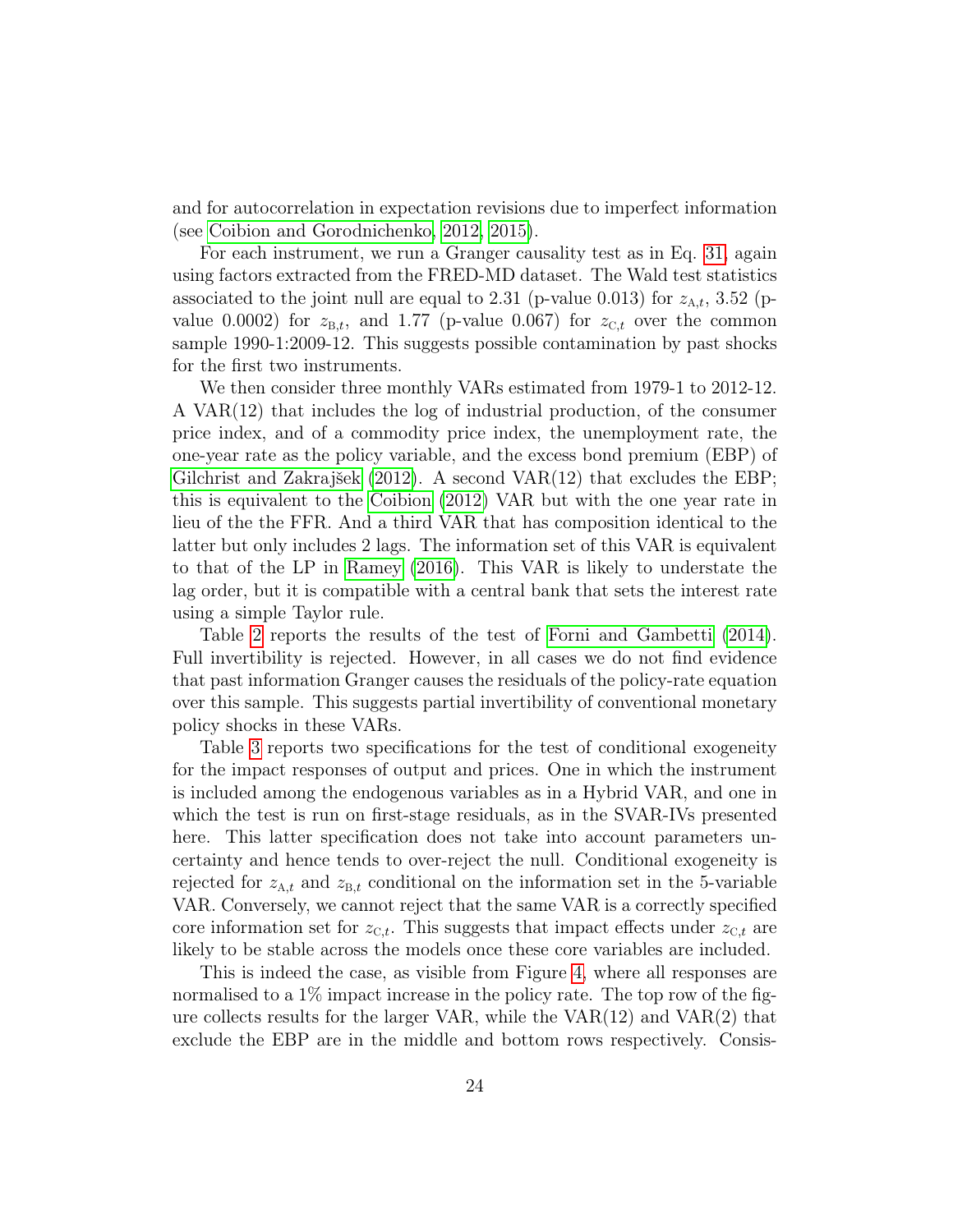tent with the outcome of the conditional exogeneity test, impact responses recovered under either  $z_{A,t}$  or  $z_{B,t}$  vary across models, and are statistically different. Median impact responses of output to a contractionary monetary policy shock of the same size go from  $-0.5\%$  to essentially zero under  $z_{A,t}$ , and from being non-significant to strongly positive at around  $1\%$  under  $z_{B,t}$ .

<span id="page-26-0"></span>Figure [5](#page-26-1) plots the full IRFs identified by the three IVs across all VARs. Given stable impacts,  $z_{C,t}$  also recovers similar dynamic IRFs across models. Increasing the number of lags marginally stabilises the IRFs. This suggests that misspecification due to omitted variables or lags is minor. It follows that the large variability in the dynamic IRFs under  $z_{A,t}$  or  $z_{B,t}$  is predominantly due to the unstable impacts. That is, to contamination of the IVs.<sup>[27](#page--1-0)</sup>

<span id="page-26-1"></span>Taking stock, we can interpret these results as follows. Given partial invertibility of the monetary policy shocks in the VARs considered,  $z_{C,t}$  recovers both stable impacts, and stable dynamic IRFs across models. Combined with the Granger causality and lagged-exogeneity tests, this suggests that the IV satisfies the conditions for identification laid out in this paper. Moreover, the sign of the responses is compatible with theoretical priors on the effects of monetary policy on output and prices.

The same does not hold true for  $z_{A,t}$  and  $z_{B,t}$ , for which the inclusion of the EBP in the VAR alters the IRFs materially, while at the same time reducing the extent of the puzzles. This finding had led [Caldara and Herbst](#page-29-2) [\(2019\)](#page-29-2) to attribute the instability to model misspecification. Our results suggest a different interpretation instead. They indicate that both IVs correlate with other lagged and possibly contemporaneous shocks that are non-invertible in VARs without financial variables. The inclusion of the EBP helps obtaining IRFs that are in line with theoretical priors by absorbing and making invertible in the larger system shocks that contaminate the IVs, e.g. due to information effects. In turn, this reduces the bias, as discussed in Remark [2](#page-10-1) and in Section [5.](#page-14-0) In other words, the EBP helps approximating the core information set that makes these IVs conditionally exogenous.

These results provide a justification to the intuition in [Barakchian and](#page-29-4) [Crowe](#page-29-4) [\(2013\)](#page-29-4) and [Gertler and Karadi](#page-31-1) [\(2015\)](#page-31-1), that the inclusion of forward looking variables in otherwise standard VARs can stabilise the IRFs and

<sup>27</sup>Results in this section are robust to the sample specification and to using a version of  $z_{A,t}$  that is measured only around scheduled FOMC announcements. See Online Supplementary Material.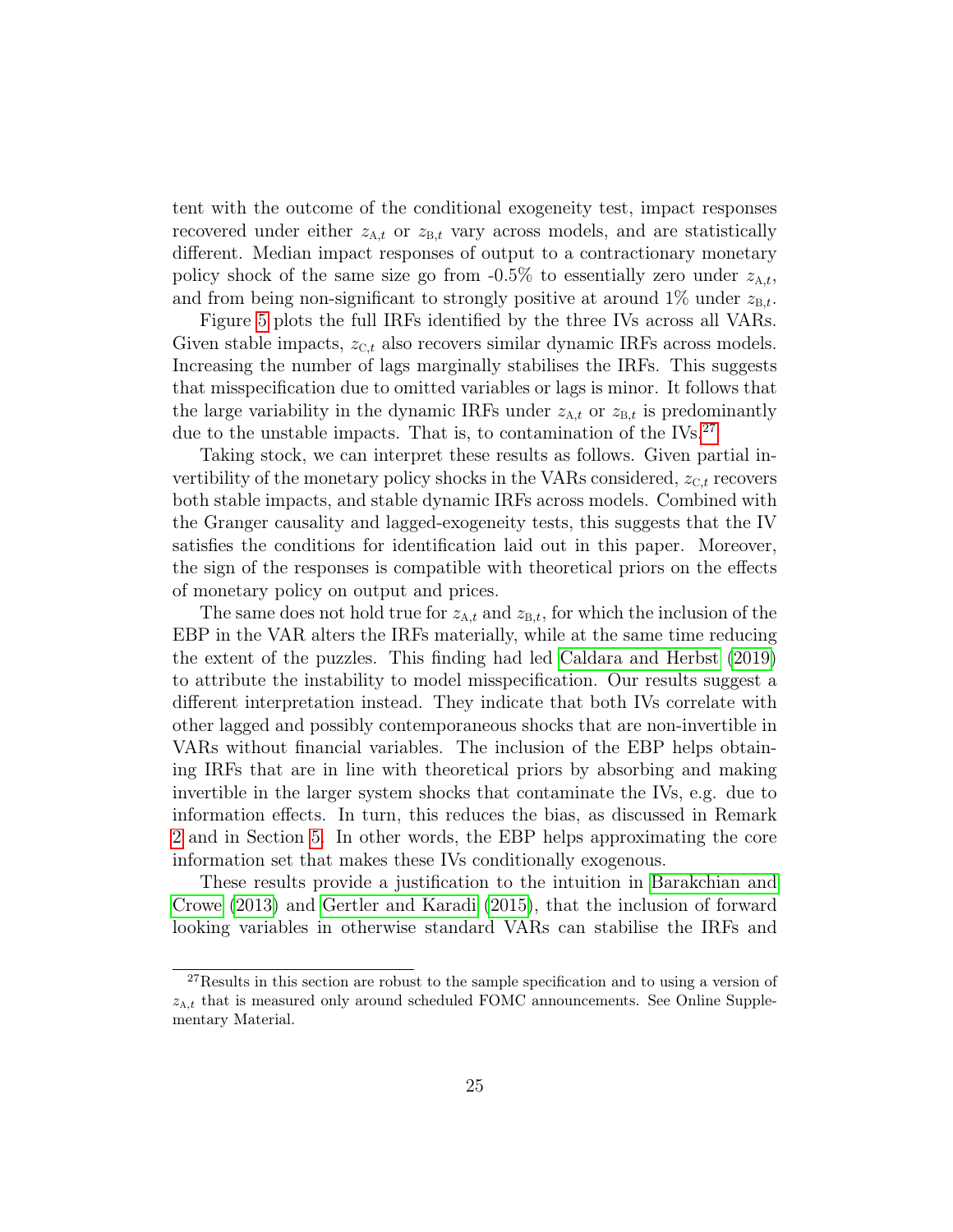avoid large puzzles. Our results also offer an alternative interpretation to the findings in [Miranda-Agrippino and Ricco](#page-32-7) [\(2021\)](#page-32-7). Seen through these lens, central bank forecasts are the controls needed to obtain the core information set conditional on which high-frequency instruments are exogenous. Hence, an alternative to the approach of [Miranda-Agrippino and Ricco](#page-32-7) [\(2021\)](#page-32-7) is to include the Greenbook in the VAR. Abstracting from estimation uncertainty and risks of overfitting, the two procedures should deliver identical results.

It is interesting to note that the Greenbook alone may not be sufficient to control for the endogenous/anticipated component of monetary policy. This was evident in the case of the narrative IV discussed earlier. Yet, they do seem to be effective in controlling for residual information effects when market surprises are used to isolate the unanticipated component of policy announcements, i.e. conditional on market participants' information sets.

#### 9.3. Unconventional Monetary Policy: High-Frequency Instruments

High-frequency instruments for forward guidance and large-scale asset purchases (LSAP) have been proposed by [Swanson](#page-33-4) [\(2020\)](#page-33-4). These instruments summarise monetary surprises at the medium and long end of the yield curve. Specifically, forward guidance surprises  $(z_{\text{FWG},t})$  have higher loadings on 1 to 2-year maturity rates, while the LSAP ones  $(z_{\text{LSAP},t})$  mostly captures variation in longer term (10-year) rates.

As in the previous section, we evaluate the properties of these IV with the aid of three VARs. A baseline VAR(12) with the log of IP, of the CPI index, and of a commodity price index, the unemployment rate, the two-year and ten-year government bond rates, and the EBP. A second  $VAR(12)$  that excludes the EBP. And a  $VAR(2)$  that also excludes the unemployment rate and the commodity price index. To focus on unconventional monetary policy, we estimate the VARs on the sample 2008-1 to 2019-12. The IRFs identified with  $z_{\text{FWG},t}$  and  $z_{\text{LSAP},t}$  are normalised to a 1% impact decrease in the 2-year and 10-rate respectively. Hence, they can be interpreted as the effects of an easing of the monetary policy stance through either tool.

The information sufficiency test indicates that full invertibility is not rejected in the larger VARs, but there is evidence of predictability of the 2-year rate residuals in the smaller VAR (results are available upon request). Table [4](#page-28-1) reports the test for conditional exogeneity for the two IVs, calculated using a specification that includes all the variables in the larger VAR, with one that only includes the controls in the smallest one. Similar to what noted in the previous section, conditional exogeneity is rejected for both high-frequency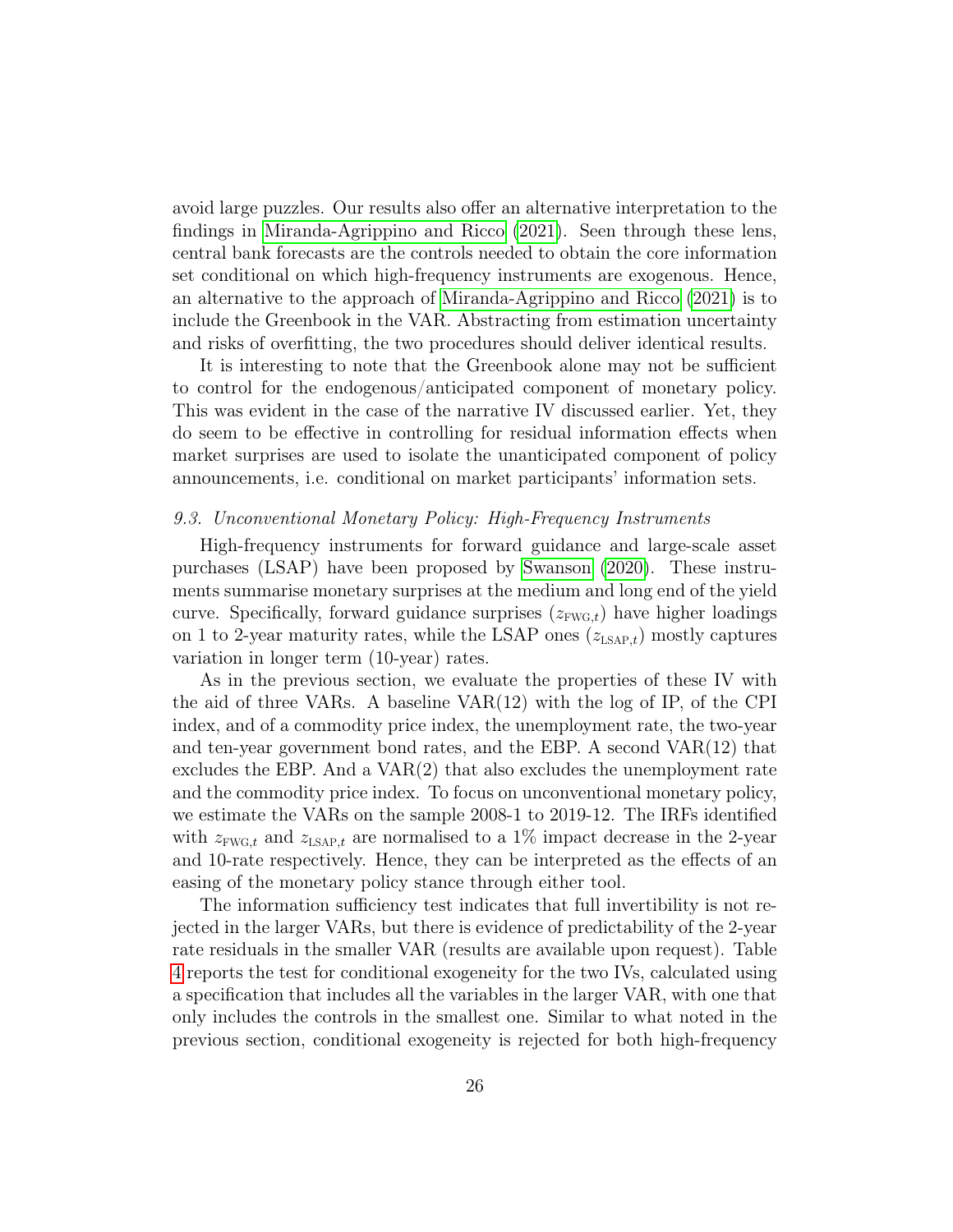instruments and, consistently, this translates into model-dependent impact responses.[28](#page--1-0) What is arguably more relevant in this case is that, however unstable, the impact responses consistently deliver severe output and price puzzles across all VARs. This is visible in Figure [6,](#page-28-1) where IRFs identified with  $z_{LSAP,t}$  and  $z_{FWG,t}$  are in the top and bottom panels respectively. Both IVs identify shocks that lead to the 10-year rate falling by more than the 2-year, and a contraction in output and prices.

<span id="page-28-1"></span>We can interpret these results as follows. The conditional exogeneity test indicates that the small VAR is not a valid core information set for either IV. Hence, the large change in the impact effects from the small to the larger VARs suggests that the IVs correlate with other past shocks. However, while the size of the impact varies, their sign does not. The two shocks lead to impact inversions of the yield curve typically associated with business cycle recessions, and at odds with the theoretical priors on the effects of monetary policy. Similar to the narrative IV, this suggest correlation with other contemporaneous shocks. For  $z_{\text{FWG},t}$ , it can be reconciled with the notion of Delphic guidance, i.e. with a public signal on the economic outlook. But, in general, these results suggest that absent controls for confounding factors such as e.g. information effects and risk premia shocks, these are not valid IVs for unconventional policy shocks even in VARs that include forwardlooking variables and many lags. More research on their information content is needed for them to be used as external IVs in VAR or LP.[29](#page--1-0)

#### <span id="page-28-0"></span>10. Conclusions

Correct identification of Structural VARs with external instruments requires that only the shock of interest is invertible in the VAR of choice, and that the IV satisfies a limited lead-lag exogeneity condition in addition to the standard relevance and contemporaneous exogeneity conditions. Our results broaden the scope of IV methods in SVARs, and relieve the empirical researcher from discussing the invertibility of all the shocks in the systems

 $28$ See Online Supplementary Material. Using a specification similar to Eq.  $(31)$  with seven factors, the Wald test statistics associated to the joint null of no forecastability are equal to 0.59 (p-value 0.7603) and 1.84 (p-value 0.0843) for  $z_{\text{FWG},t}$  and  $z_{\text{LSAP},t}$  respectively.

 $^{29}$ [Swanson](#page-33-4) [\(2020\)](#page-33-4) provides compelling evidence on the effectiveness of FWG and LSAP on asset prices using  $z_{\text{FWG},t}$  and  $z_{\text{LSAP},t}$  in event studies. However, conditions for identification in VARs are more stringent, as also noted in [Gürkaynak et al.](#page-31-9) [\(2020\)](#page-31-9).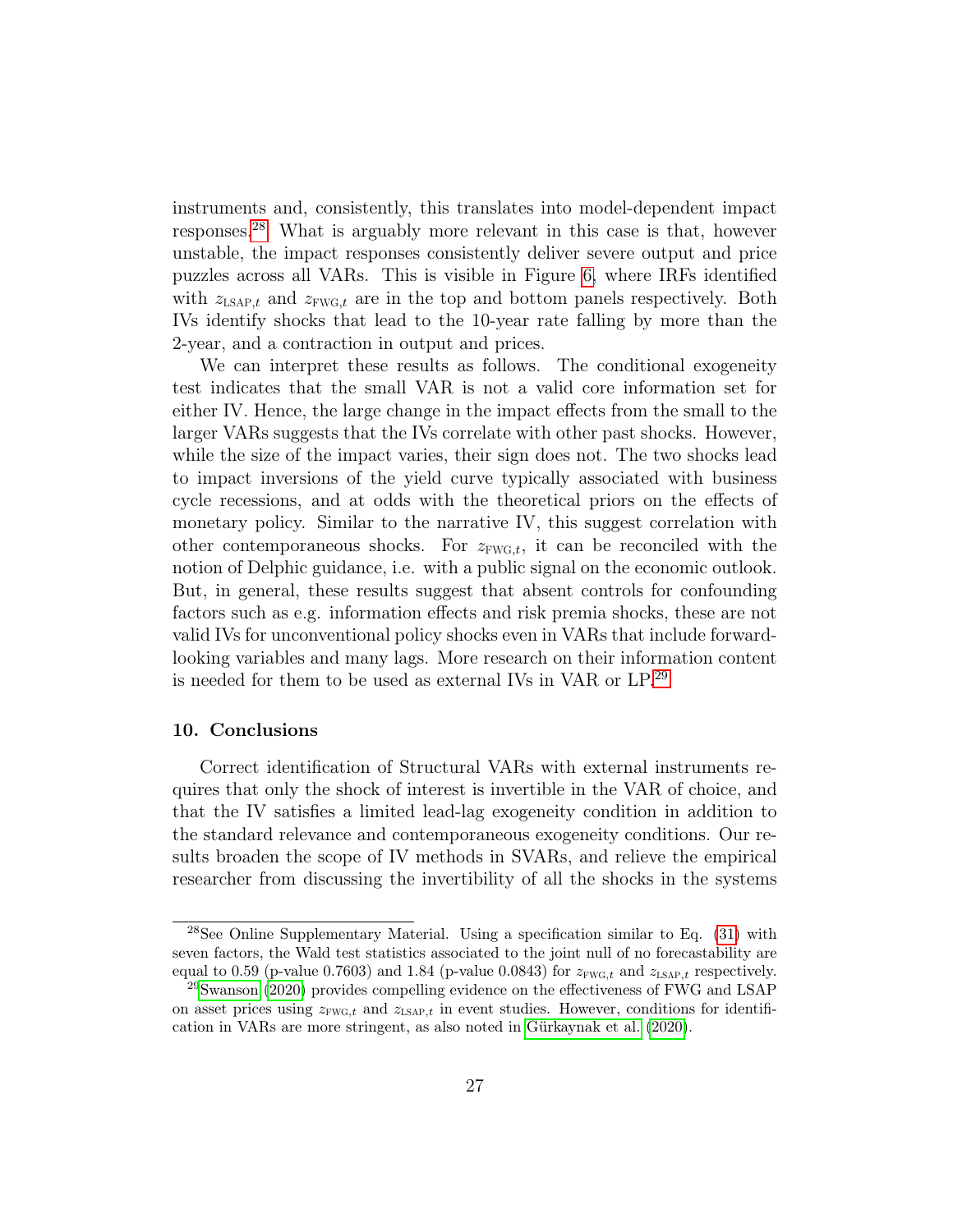that are not of direct interest to the study. They also provide a formal characterisation of the bias that arises when the conditions for identification are not met, and introduce a testing procedure to assess the lag exogeneity of the IV of interest.

Acknowledgements. We thank Guido Ascari, Matteo Barigozzi, Fabio Canova, Marco Del Negro, Luca Gambetti, Domenico Giannone, Diego Kaenzig, Peter Karadi, Michael McMahon, Mikkel Plagborg-Møller, Giuseppe Ragusa, Valerie Ramey, Lucrezia Reichlin, Juan Rubio-Ramírez, James Stock, Paolo Surico, Christian Wolf, Francesco Zanetti, and an anonymous referee for helpful discussions and suggestions. We also thank participants at the Nowcasting Meeting 2018, the 2019 IAAE, the WBS Workshop on 'Advances in Empirical Macroeconomics', Oxford University, and the 2019 Meeting of the RES for comments. Silvia Miranda-Agrippino gratefully acknowledges hospitality and support from Northwestern University. The authors acknowledge support from the British Academy: Leverhulme Small Research Grant SG170723. The views expressed in this paper are those of the authors and do not represent those of the Bank of England or any of its Committees.

- <span id="page-29-0"></span>Arias, Jonas E., Juan F. Rubio-Ramirez, and Daniel F. Waggoner (2018) "Inference in Bayesian Proxy-SVARs," Working Papers 18-25, Federal Reserve Bank of Philadelphia.
- <span id="page-29-4"></span>Barakchian, S. Mahdi and Christopher Crowe (2013) "Monetary policy matters: Evidence from new shocks data," Journal of Monetary Economics, Vol. 60, No. 8, pp. 950–966.
- <span id="page-29-3"></span>Bauer, Michael D and Eric T Swanson (2020) "The Fed's Response to Economic News Explains the "Fed Information Effect"," Working Paper Series 27013, National Bureau of Economic Research.
- <span id="page-29-1"></span>Braun, Phillip A. and Stefan Mittnik (1993) "Misspecifications in vector autoregressions and their effects on impulse responses and variance decompositions," Journal of Econometrics, Vol. 59, No. 3, pp. 319–341, October.
- <span id="page-29-2"></span>Caldara, Dario and Edward Herbst (2019) "Monetary Policy, Real Activity, and Credit Spreads: Evidence from Bayesian Proxy SVARs," American Economic Journal: Macroeconomics, Vol. 11, No. 1, pp. 157–92, January.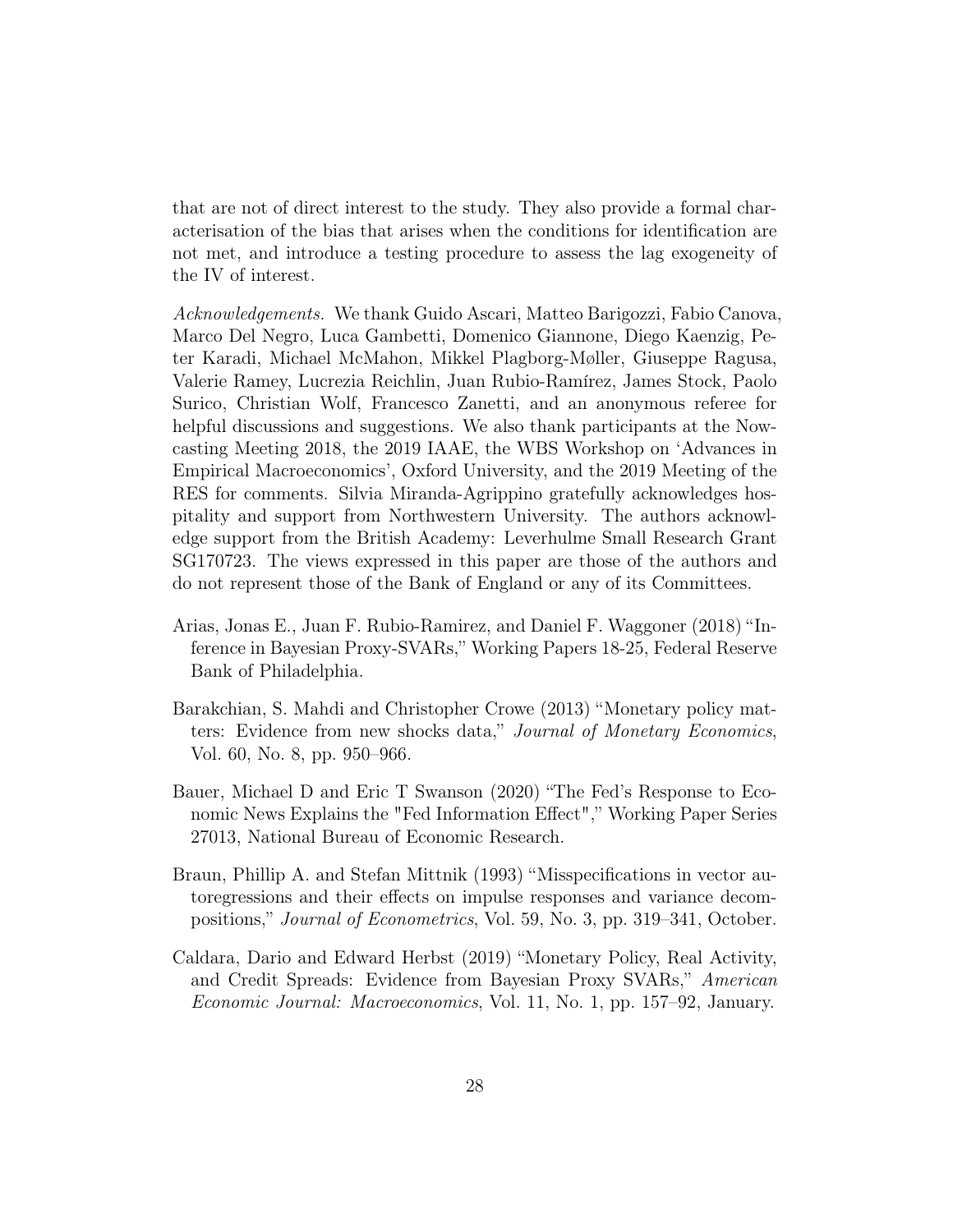- <span id="page-30-0"></span>Canova, Fabio and Filippo Ferroni (2019) "Mind the gap! Stylized dynamic facts and structural models.," June. mimeo.
- <span id="page-30-2"></span>Canova, Fabio and Mehdi Hamidi Sahneh (2017) "Are Small-Scale SVARs Useful for Business Cycle Analysis? Revisiting Nonfundamentalness," Journal of the European Economic Association, Vol. 16, No. 4, pp. 1069– 1093.
- <span id="page-30-3"></span>Chalak, Karim and Halbert White (2011) "Viewpoint: An extended class of instrumental variables for the estimation of causal effects," Canadian Journal of Economics/Revue canadienne d'économique, Vol. 44, No. 1, pp. 1–51.
- <span id="page-30-6"></span>Cieslak, Anna (2018) "Short-Rate Expectations and Unexpected Returns in Treasury Bonds," The Review of Financial Studies, Vol. 31, No. 9, pp. 3265–3306, 04.
- <span id="page-30-7"></span>Cieslak, Anna and Andreas Schrimpf (2019) "Non-monetary news in central bank communication," Journal of International Economics, Vol. 118, No. C, pp. 293–315.
- <span id="page-30-5"></span>Coibion, Olivier (2012) "Are the Effects of Monetary Policy Shocks Big or Small?," American Economic Journal: Macroeconomics, Vol. 4, No. 2, pp. 1–32, April.
- <span id="page-30-8"></span>Coibion, Olivier and Yuriy Gorodnichenko (2012) "What Can Survey Forecasts Tell Us about Information Rigidities?" Journal of Political Economy, Vol. 120, No. 1, pp. 116–159.
- <span id="page-30-9"></span>(2015) "Information Rigidity and the Expectations Formation Process: A Simple Framework and New Facts," American Economic Review, Vol. 105, No. 8, pp. 2644–78, August.
- <span id="page-30-4"></span>Fernandez-Villaverde, Jesus, Juan F. Rubio-Ramirez, Thomas J. Sargent, and Mark W. Watson (2007) "ABCs (and Ds) of Understanding VARs," American Economic Review, Vol. 97, No. 3, pp. 1021–1026, June.
- <span id="page-30-1"></span>Forni, Mario and Luca Gambetti (2014) "Sufficient information in structural VARs," Journal of Monetary Economics, Vol. 66, No. C, pp. 124–136.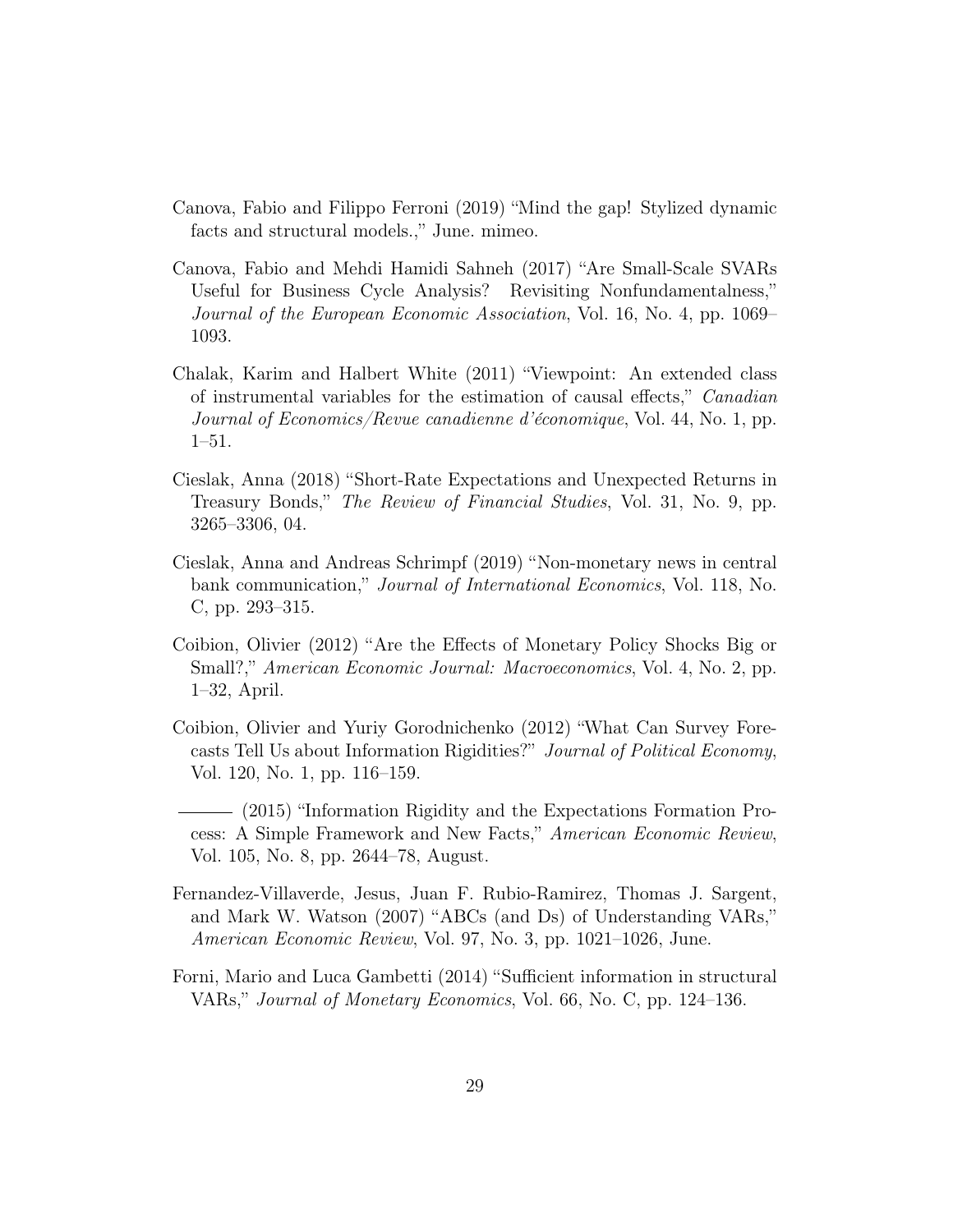- <span id="page-31-4"></span>Forni, Mario, Luca Gambetti, and Luca Sala (2019) "Structural VARs and noninvertible macroeconomic models," Journal of Applied Econometrics, Vol. 34, No. 2, pp. 221–246.
- <span id="page-31-1"></span>Gertler, Mark and Peter Karadi (2015) "Monetary Policy Surprises, Credit Costs, and Economic Activity," American Economic Journal: Macroeconomics, Vol. 7, No. 1, pp. 44–76.
- <span id="page-31-3"></span>Giannone, Domenico and Lucrezia Reichlin (2006) "Does information help recovering structural shocks from past observations?," Journal of the European Economic Association, Vol. 4, No. 2-3, pp. 455–465, 04-05.
- <span id="page-31-8"></span>Gilchrist, Simon and Egon Zakrajšek (2012) "Credit Spreads and Business Cycle Fluctuations," American Economic Review, Vol. 102, No. 4, pp. 1692–1720.
- <span id="page-31-9"></span>Gürkaynak, Refet S., A. Hakan Kara, Burçin Kısacıkoğlu, and Sang Seok Lee (2020) "Monetary Policy Surprises and Exchange Rate Behavior," CEPR Discussion Papers 15289, C.E.P.R. Discussion Papers.
- <span id="page-31-6"></span>Gürkaynak, Refet S, Brian Sack, and Eric Swanson (2005) "Do Actions Speak Louder Than Words? The Response of Asset Prices to Monetary Policy Actions and Statements," International Journal of Central Banking, Vol. 1, No. 1, May.
- <span id="page-31-5"></span>Heckman, James and Salvador Navarro-Lozano (2004) "Using Matching, Instrumental Variables, and Control Functions to Estimate Economic Choice Models," The Review of Economics and Statistics, Vol. 86, No. 1, pp. 30– 57.
- <span id="page-31-7"></span>Jarociński, Marek and Peter Karadi (2020) "Deconstructing Monetary Policy Surprises– The Role of Information Shocks," American Economic Journal: Macroeconomics, Vol. 12, No. 2, pp. 1–43, April.
- <span id="page-31-0"></span>Jordà, Òscar (2005) "Estimation and Inference of Impulse Responses by Local Projections," American Economic Review, Vol. 95, No. 1, pp. 161–182, March.
- <span id="page-31-2"></span>Jordà, Òscar, Moritz Schularick, and Alan M. Taylor (2015) "Betting the house," *Journal of International Economics*, Vol. 96, No. S1, pp. 2–18.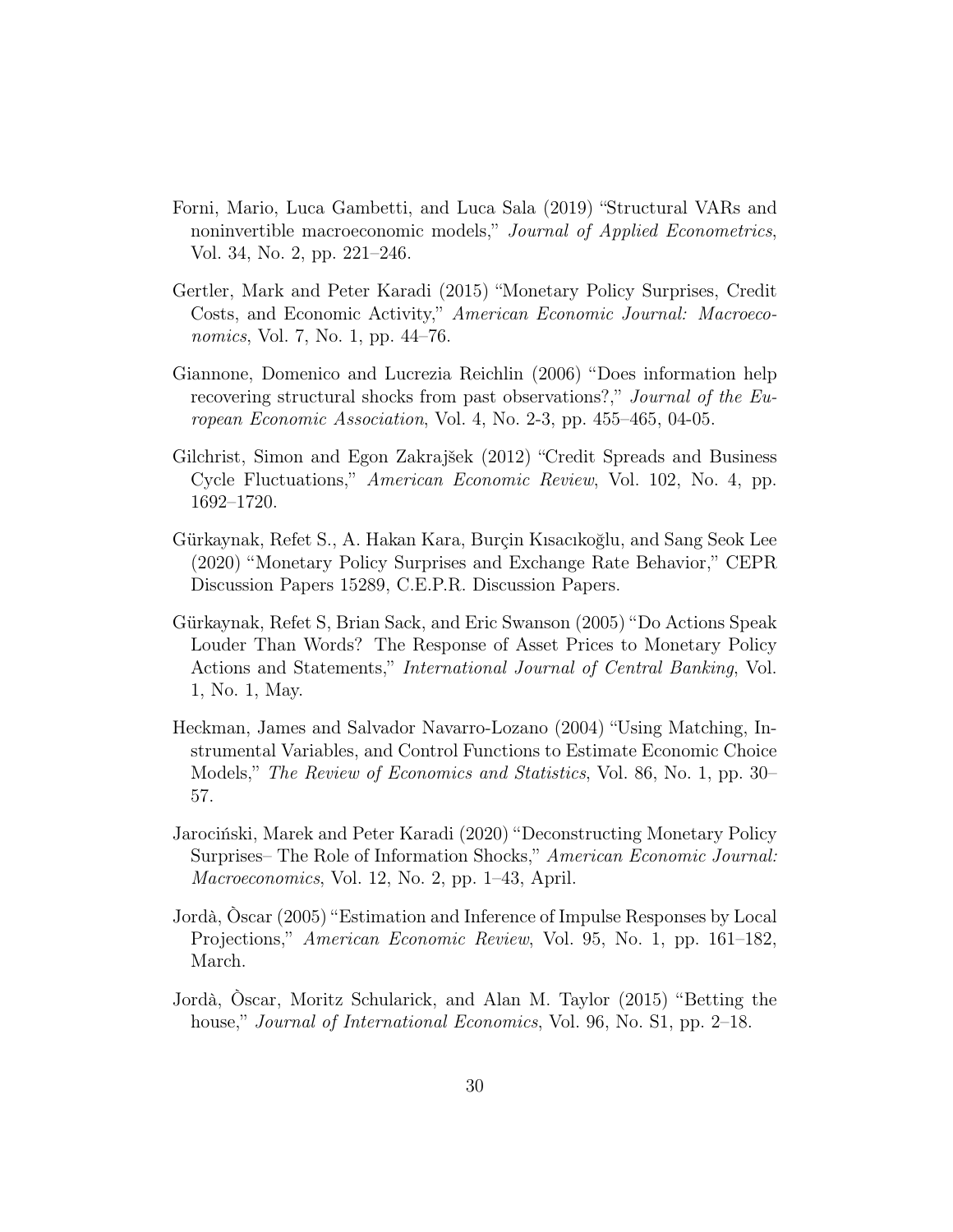- <span id="page-32-10"></span>Karnaukh, Nina (2020) "Growth Forecasts and News about Monetary Policy," working paper series, Ohio State University, Charles A. Dice Center for Research in Financial Economics.
- <span id="page-32-4"></span>Leeper, Eric M., Todd B. Walker, and Shu-Chun Susan Yang (2013) "Fiscal Foresight and Information Flows," Econometrica, Vol. 81, No. 3, pp. 1115– 1145, May.
- <span id="page-32-3"></span>Lippi, Marco and Lucrezia Reichlin (1993) "The Dynamic Effects of Aggregate Demand and Supply Disturbances: Comment," American Economic Review, Vol. 83, No. 3, pp. 644–652, June.

<span id="page-32-5"></span>(1994) "VAR analysis, nonfundamental representations, Blaschke matrices," *Journal of Econometrics*, Vol. 63, No. 1, pp. 307–325, July.

- <span id="page-32-1"></span>Lu, Xun and Halbert White (2014) "Robustness checks and robustness tests in applied economics," Journal of Econometrics, Vol. 178, pp. 194 – 206. Annals Issue: Misspecification Test Methods in Econometrics.
- <span id="page-32-9"></span>Lunsford, Kurt G. (2020) "Policy Language and Information Effects in the Early Days of Federal Reserve Forward Guidance," American Economic Review, Vol. 110, No. 9, pp. 2899–2934, September.
- <span id="page-32-6"></span>McCracken, Michael W. and Serena Ng (2015) "FRED-MD: A Monthly Database for Macroeconomic Research," Working Papers 2015-12, Federal Reserve Bank of St. Louis.
- <span id="page-32-8"></span>Melosi, Leonardo (2017) "Signaling Effects of Monetary Policy," Review of Economic Studies, Vol. forthcoming.
- <span id="page-32-2"></span>Mertens, Karel (2014) "Advances in Empirical Macroeconomics, Lecture 2," bonn summer school.
- <span id="page-32-0"></span>Mertens, Karel and Morten O. Ravn (2013) "The Dynamic Effects of Personal and Corporate Income Tax Changes in the United States," American Economic Review, Vol. 103, No. 4, pp. 1212–47, June.
- <span id="page-32-7"></span>Miranda-Agrippino, Silvia and Giovanni Ricco (2021) "The Transmission of Monetary Policy Shocks," American Economic Journal: Macroeconomics, Vol. 13, No. 3, pp. 74–107, July.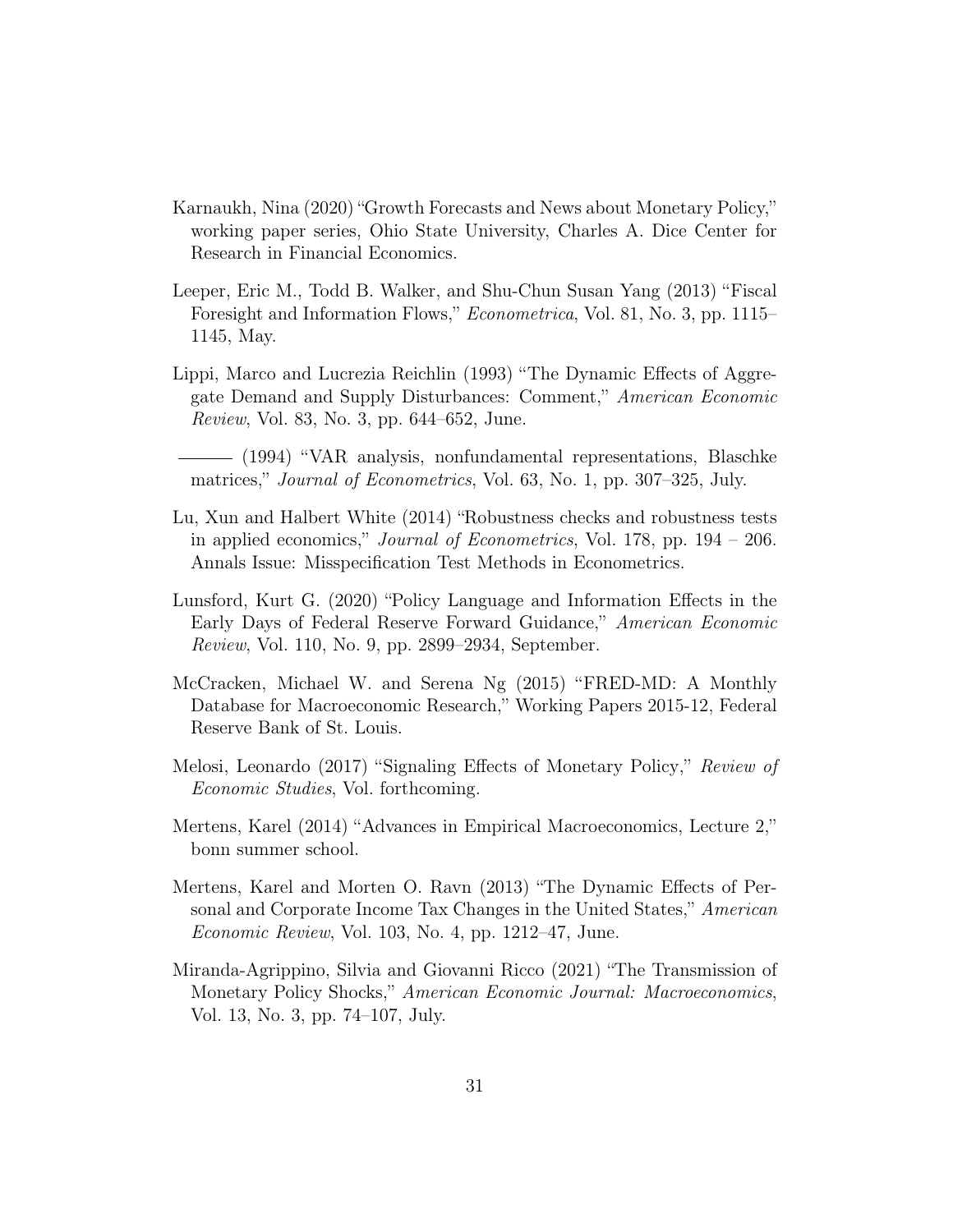- <span id="page-33-9"></span>Nakamura, Emi and Jón Steinsson (2018) "High-Frequency Identification of Monetary Non-Neutrality: The Information Effect<sup>\*</sup>," The Quarterly Journal of Economics, Vol. 133, No. 3, pp. 1283–1330, 01.
- <span id="page-33-8"></span>Plagborg-Møller, Mikkel and Christian K. Wolf (2018) "Local Projections and VARs Estimate the Same Impulse Responses," working paper.
- <span id="page-33-2"></span>Ramey, Valerie A. (2016) "Macroeconomic Shocks and Their Propagation," in John B. Taylor and Harald Uhlig eds. Handbook of Macroeconomics, Vol. 2 of Handbook of Macroeconomics: Elsevier, Chap. 2, pp. 71 – 162.
- <span id="page-33-7"></span>Ramey, Valerie A. and Sarah Zubairy (2018) "Government Spending Multipliers in Good Times and in Bad: Evidence from US Historical Data," Journal of Political Economy, Vol. 126, No. 2, pp. 850–901.
- <span id="page-33-3"></span>Romer, Christina D. and David H. Romer (2004) "A New Measure of Monetary Shocks: Derivation and Implications," American Economic Review, Vol. 94, No. 4, pp. 1055–1084, September.
- <span id="page-33-10"></span>Sastry, Karthik (2021) "Disagreement About Monetary Policy." Available at SSRN http://dx.doi.org/10.2139/ssrn.3421723.
- <span id="page-33-1"></span>Sims, Christopher A. and Tao Zha (2006) "Does Monetary Policy Generate Recessions?," Macroeconomic Dynamics, Vol. 10, No. 02, pp. 231–272, April.
- <span id="page-33-5"></span>Stock, James H. (2008) "What's New in Econometrics: Time Series, Lecture 7," nber summer institute, short course lectures.
- <span id="page-33-6"></span>Stock, James H. and Mark W. Watson (2012) "Disentangling the Channels of the 2007-09 Recession," Brookings Papers on Economic Activity, Vol. 44, No. 1 (Spring, pp. 81–156.
- <span id="page-33-0"></span>(2018) "Identification and Estimation of Dynamic Causal Effects in Macroeconomics Using External Instruments," The Economic Journal, Vol. 128, No. 610, pp. 917–948.
- <span id="page-33-4"></span>Swanson, Eric T. (2020) "Measuring the effects of federal reserve forward guidance and asset purchases on financial markets," Journal of Monetary Economics.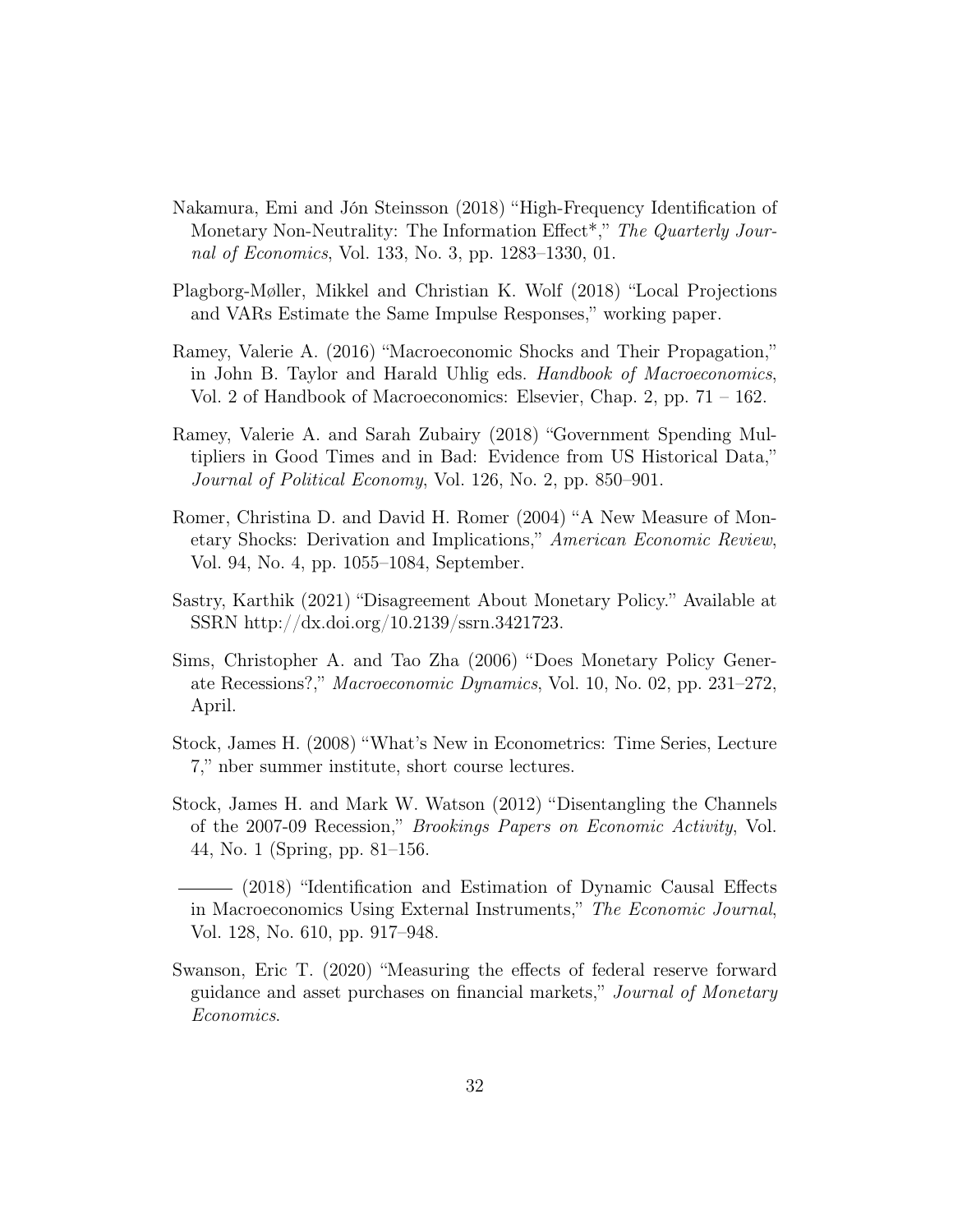<span id="page-34-0"></span>White, Halbert and Karim Chalak (2010) "Testing a conditional form of exogeneity," Economics Letters, Vol. 109, No. 2, pp. 88–90, November.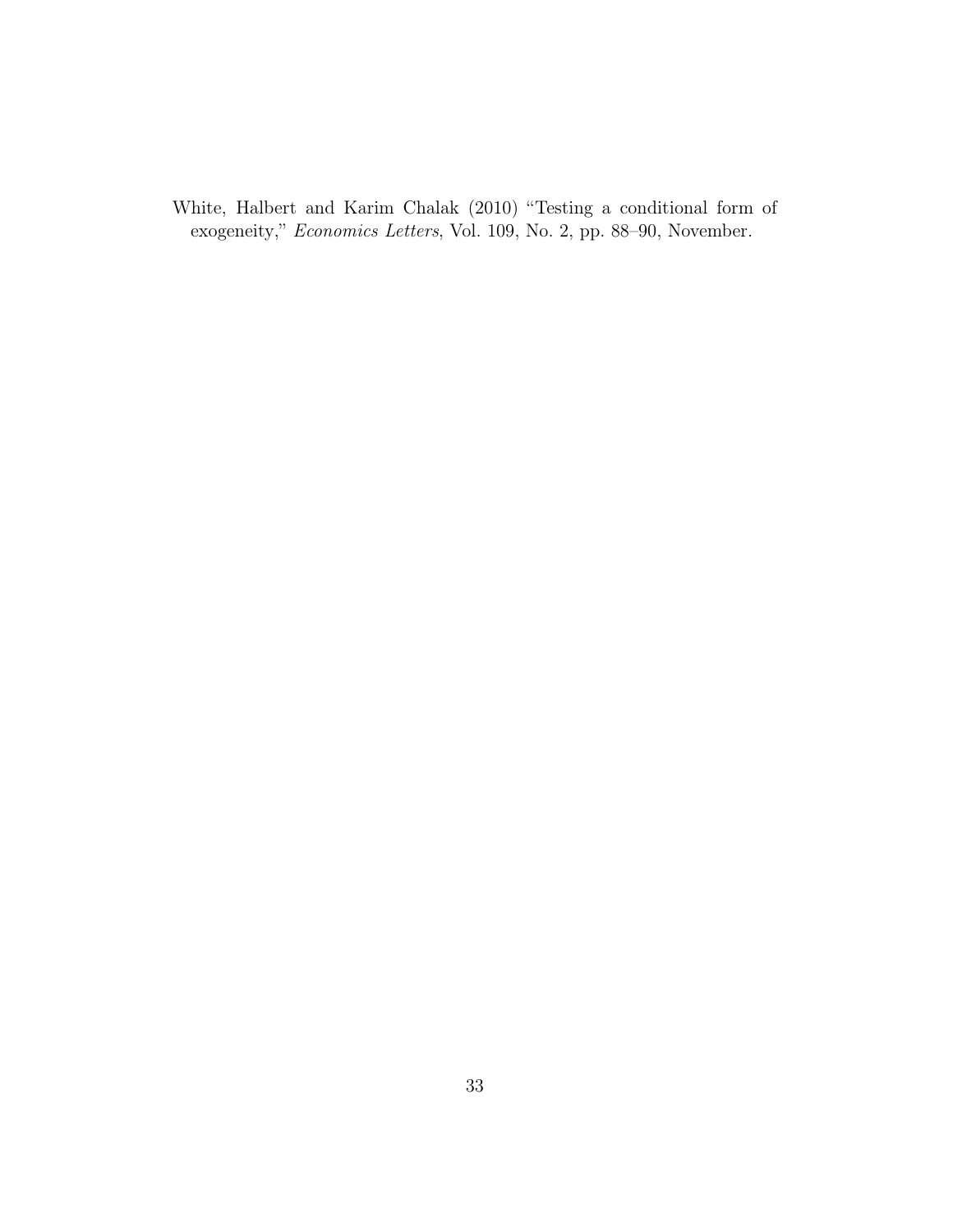#### Tables

TABLE 1: ESTIMATION OF THE DYNAMIC CAUSAL EFFECTS OF  $u_t^1$ 

|                                                                                                    |                 | $u_t^1$ invertible $u_t^1$ non-invertible |
|----------------------------------------------------------------------------------------------------|-----------------|-------------------------------------------|
| <b>Strong Lead-Lag Exogeneity</b>                                                                  |                 |                                           |
| $\mathbb{E}[u_{t-i}^i z_t] = 0 \ \forall i \ \& \ j \neq 0$                                        | LP-IV           | LP-IV                                     |
|                                                                                                    | SVAR-IV         | SVAR-H                                    |
|                                                                                                    | SVAR-H          |                                           |
|                                                                                                    |                 |                                           |
| Limited Lead-Lag Exogeneity but Contami-<br>nation by Past Shocks                                  |                 |                                           |
| $\mathbb{E}[u_{t-j}^i z_t] \neq 0$ for some $j > 0$ (= 0 for $j < 0$ )                             | $LP-IV^{\perp}$ | $LP-IV^{\perp}$                           |
| but $\mathbb{E}[u_{t-i}^i z_t^{\perp}] = 0$ and $\mathbb{E}[u_{t-i}^i \nu_t'] = 0$                 | SVAR-IV         | SVAR-H                                    |
|                                                                                                    | SVAR-H          |                                           |
|                                                                                                    |                 |                                           |
| Limited Lead-Lag Exogeneity but Contami-<br>nation by Future Shocks                                |                 |                                           |
| $\mathbb{E}[u_{t-j}^iz_t]\neq 0$ for some $j<0$                                                    | SVAR-IV         |                                           |
| but $\mathbb{E}[u_{t-i}^i z_t^{\perp}] = 0$ and $\mathbb{E}[u_{t-i}^i \nu_t'] = 0$                 |                 |                                           |
|                                                                                                    |                 |                                           |
| Violation of Limited Lead-Lag Exogeneity                                                           |                 |                                           |
| $\mathbb{E}[u_{t-i}^i z_t^{\perp}] \neq 0, j > 0$ and i s.t. $\mathbb{E}[u_{t-i}^i \nu'_t] \neq 0$ |                 |                                           |

Note: The table reports the methods that are able to correctly estimate the dynamic effects of  $u_t^1$  on a given vector  $Y_t$  depending on whether  $u_t^1$  is invertible or not, and on the properties of the instrument  $z_t$  (in rows).  $\perp$  denotes orthogonality with respect to  $\mathcal{H}_{t-1}^Y$ . It is assumed that the conditions of Relevance  $(\mathbb{E}[u_t^1 z_t] = \alpha)$  and Contemporaneous Exogeneity  $(\mathbb{E}[u_t^{2:n}z_t] = 0)$  hold throughout.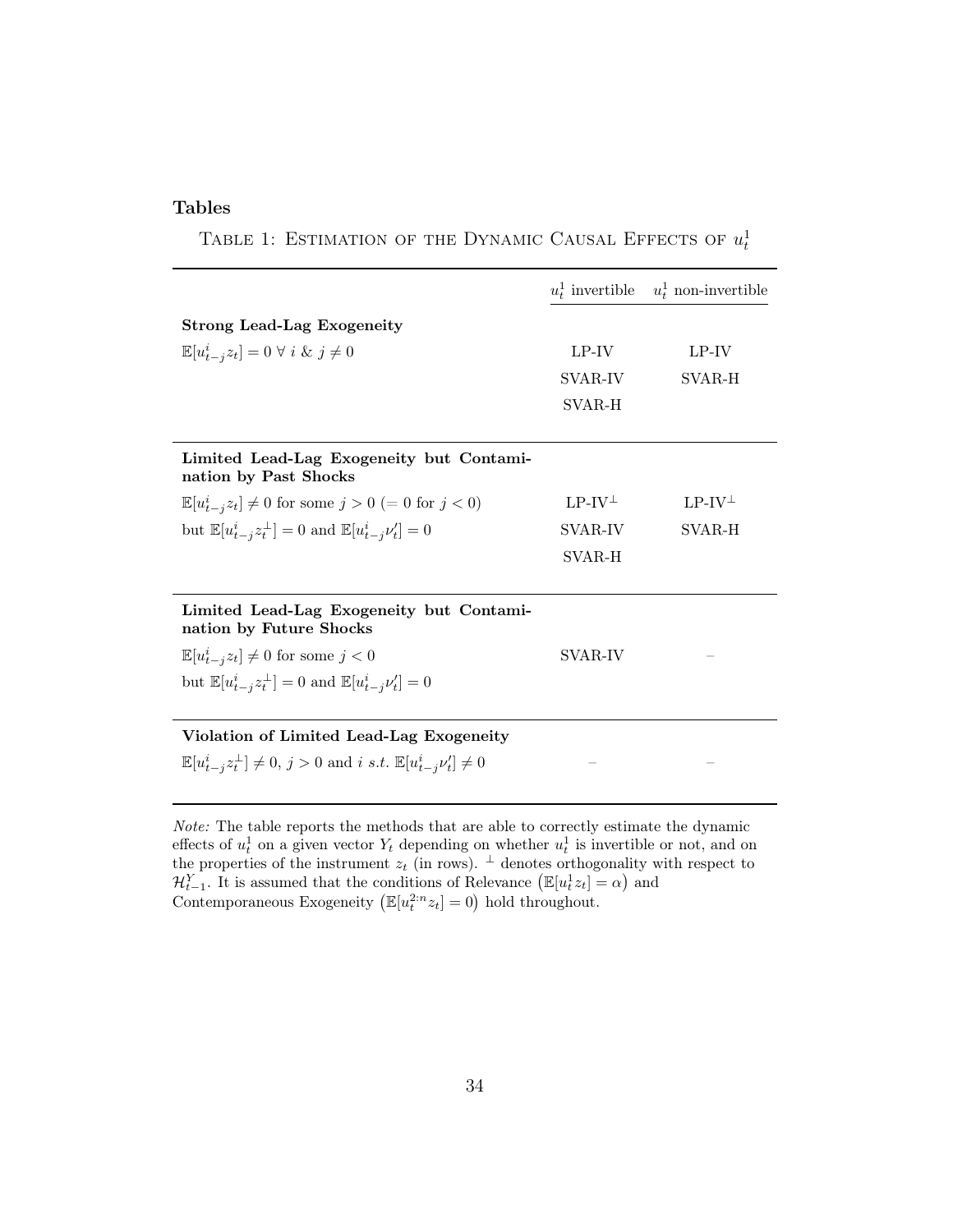| <b>UNRATE</b> | <b>CRBPI</b>                                             | <b>CPI</b> | EBP     | 1YR     |
|---------------|----------------------------------------------------------|------------|---------|---------|
|               |                                                          |            |         |         |
|               |                                                          |            |         |         |
|               |                                                          |            |         |         |
| 1.642         | 0.597                                                    | 0.800      | 0.358   | 0.270   |
| (0.093)       | (0.817)                                                  | (0.629)    | (0.964) | (0.987) |
|               |                                                          |            |         |         |
|               |                                                          |            |         |         |
| 1.687         | 0.408                                                    | 1.232      |         | 0.476   |
| (0.082)       | (0.943)                                                  | (0.269)    |         | (0.905) |
|               |                                                          |            |         |         |
|               |                                                          |            |         |         |
| 8.203         | 0.780                                                    | 1.675      |         | 0.956   |
| (0.000)       | (0.648)                                                  |            |         | (0.482) |
|               | 2.642<br>(0.004)<br>3.615<br>(0.000)<br>6.290<br>(0.000) |            | (0.085) |         |

Table 2: Test of Invertibility/Information Sufficiency

Note: F-statistic for the joint null that the lagged state variables do not granger cause the VAR residuals. IP: Industrial Production; UNRATE: Unemployment Rate; CRBPI: Commodity Price Index; CPI: Consumer Price Index; EBP: Excess Bond Premium; 1YR: 1-Year Interest Rate. Top panel: Baseline VAR(12), n=6; Middle panel: Coibion VAR(12),  $n=5$ ; Bottom panel: Coibion VAR(2),  $n=5$ . All VARs are estimated over the sample 1979:1-2012:12. Regressions include a constant and 10 lagged macro-financial factors. Robust standard errors. p-values in parentheses.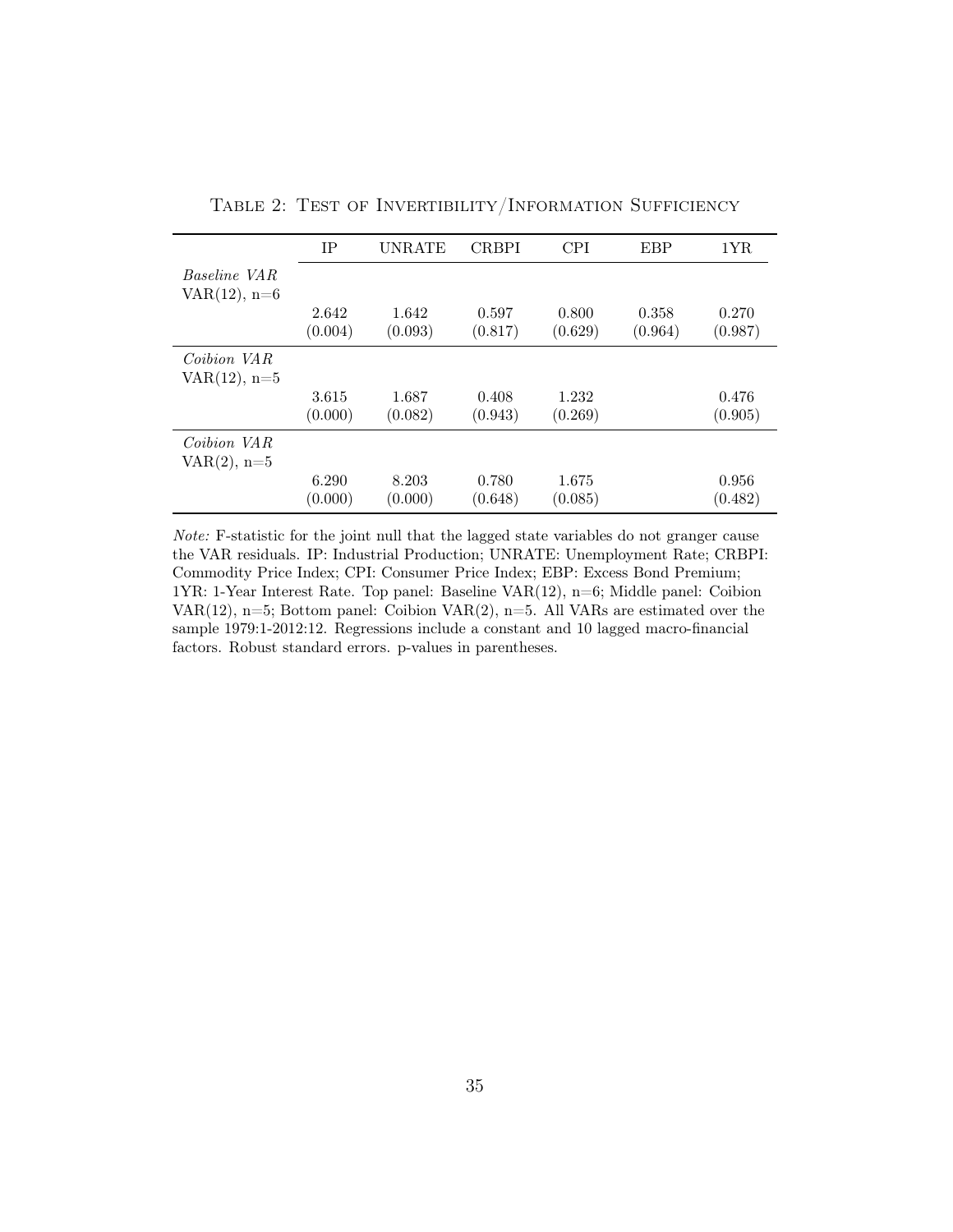|        | $z_{A,t}$        |                   | $z_{B,t}$        |                   | $z_{\mathrm{C},t}$ |                   |
|--------|------------------|-------------------|------------------|-------------------|--------------------|-------------------|
|        | $\left(1\right)$ | $\left( 2\right)$ | $\left(1\right)$ | $\left( 2\right)$ | $\left  \right $   | $\left( 2\right)$ |
| output | 8.01<br>(0.005)  | 6.45<br>(0.011)   | 4.94<br>(0.026)  | 7.09<br>(0.008)   | 1.11<br>(0.293)    | 0.05<br>(0.824)   |
| prices | 0.31<br>(0.579)  | 4.80<br>(0.029)   | 1.01<br>(0.315)  | 7.21<br>(0.007)   | 0.87<br>(0.351)    | 0.08<br>(0.775)   |
| N      | 270              | 270               | 270              | 270               | 228                | 228               |

Table 3: Test for Conditional Exogeneity of the High-Frequency IV: Short-Horizon MP

*Note:* Test ~  $\chi_{(1)}$ , p-values in parentheses. Simple model:  $y_t = bz_t + \gamma w_{1,t-1} + \nu_t$ , richer model:  $y_t = bz_t + \kappa w_{2,t-1} + \nu_t$ , where  $y_t$  is either output or prices,  $w_{1,t}$  includes IP, UNRATE, CPI, CRBPI, GS1, EBP, and  $w_{2,t}$  excludes the EBP. (1): the instrument is included as one of the endogenous variables. (2): residuals are estimated in a first stage, and the regression on the instrument run in a second stage.  $z_{A,t}$ : sum of high-frequency surprises within the month;  $z_{B,t}$ : moving average of high-frequency surprises within the month;  $z_{\text{C},t}$ : residuals of  $z_{\text{A},t}$  on Fed Greenbook forecasts.

|        |                  | $z_{\text{FWG},t}$ |                   | $z_{\text{LSAP},t}$ |  |
|--------|------------------|--------------------|-------------------|---------------------|--|
|        | $\left(1\right)$ | $\left( 2\right)$  | $\left( 1\right)$ | $\left( 2\right)$   |  |
| output | 2.77<br>(0.096)  | 3.56<br>(0.059)    | 7.55<br>(0.006)   | 21.54<br>(0.000)    |  |
| prices | 0.78<br>(0.378)  | 0.57<br>(0.449)    | 4.77<br>(0.029)   | 21.57<br>(0.000)    |  |
| N      | 134              | 134                | 134               | 134                 |  |

#### TABLE 4: TEST FOR CONDITIONAL EXOGENEITY OF THE High-Frequency IV: Longer-Horizon MP

*Note:* Test ~  $\chi_{(1)}$ , p-values in parentheses. Simple model:  $y_t = bz_t + \sum_{\ell=1}^2 \gamma_\ell w_{1,t-\ell} + \nu_t$ , richer model:  $y_t = bz_t + \sum_{\ell=1}^2 \gamma_\ell w_{2,t-\ell} + \nu_t$ .  $y_t$  is either output or prices,  $w_{1,t}$  includes IP, CPI, GS2, GS10,  $w_{2,t}$  includes IP, UNRATE, CPI, PPIACO, GS2, GS10, EBP. (1): the instrument is included as one of the endogenous variables. (2): residuals are estimated in a first stage, and the regression on the instrument run in a second stage.  $z_{\text{FWG},t}$ : Forward Guidance component of FOMC announcements;  $z_{\text{LSAP},t}$ : LSAP component of FOMC announcements. Sample: 2008-1:2019-4.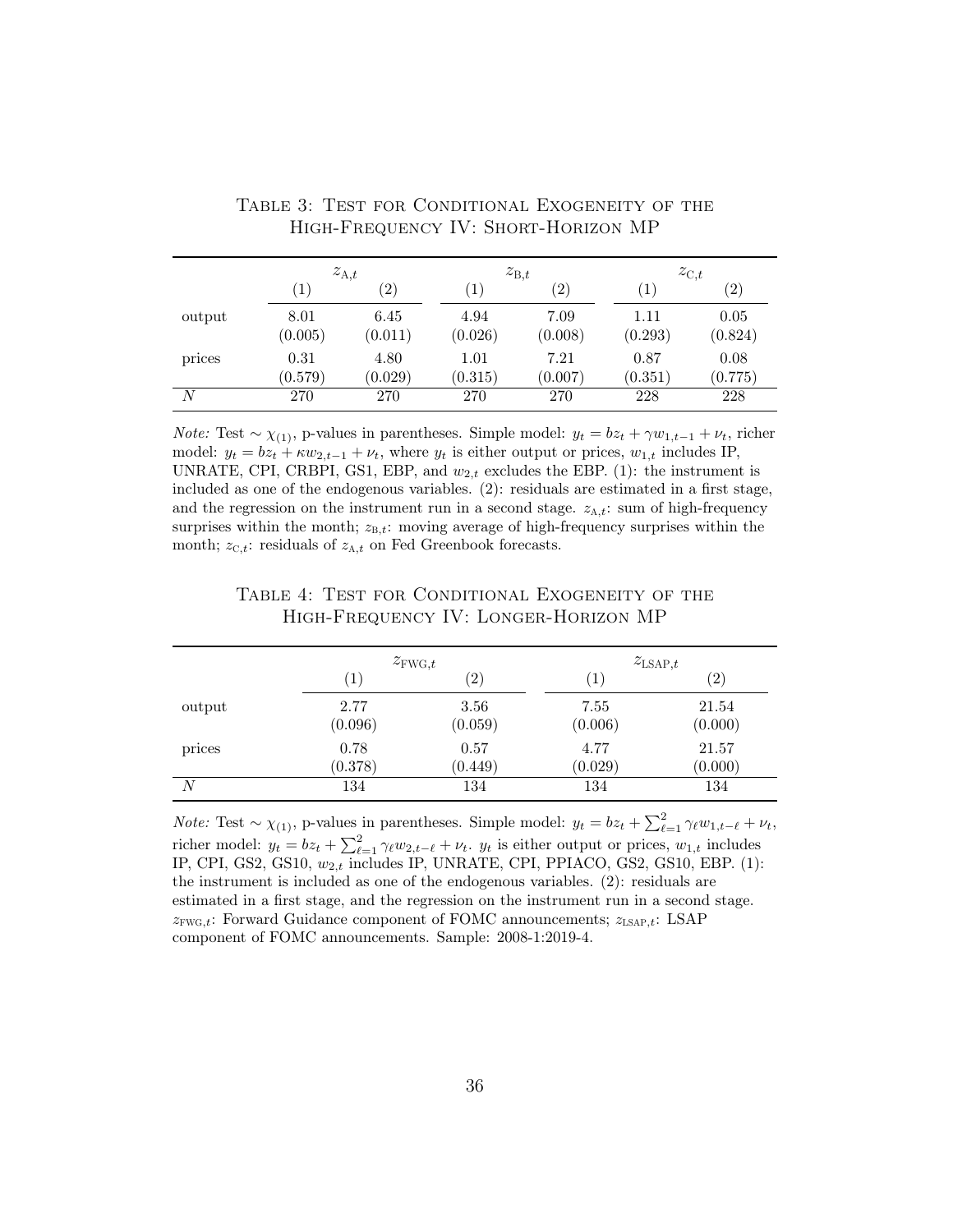### Figure Captions

Figure 1. IMPACT RESPONSES TO MONETARY POLICY SHOCK

Figure 2. RESPONSES TO MONETARY POLICY SHOCK - SIMULATION

Figure 3. Responses to Conventional MP Shocks: Narrative In-**STRUMENT** 

Figure 4. Impact Responses to Conventional MP Shocks – 1979:2012

Figure 5. Responses to Conventional MP Shocks – 1979:2012

Figure 6. Responses to Unconventional MP Shocks – 2008:2019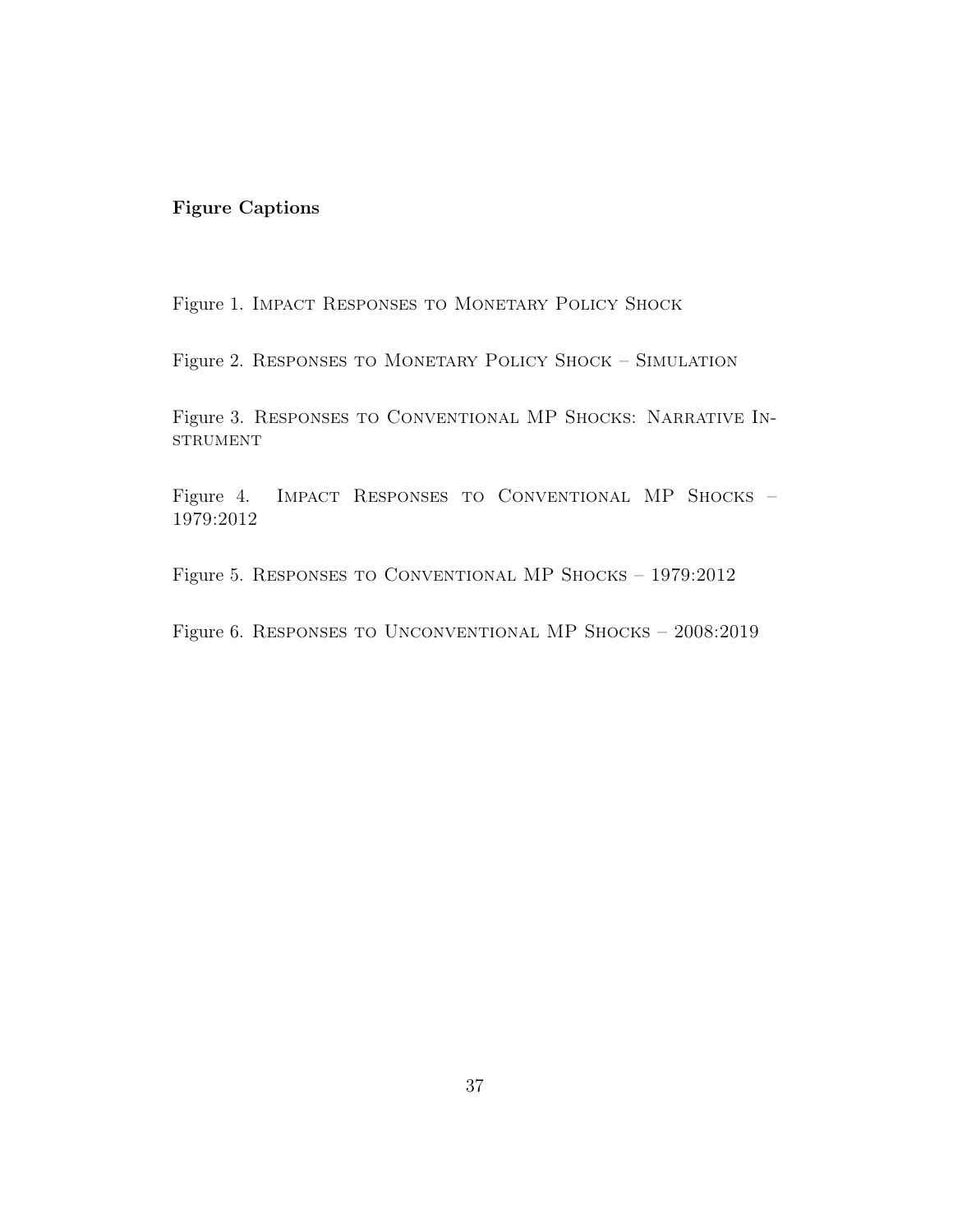#### Figures

Figure 1: Impact Responses to Monetary Policy Shock



Note: Impact responses to monetary policy shock from partially-invertible DSGE identified with external instruments and estimated with a VAR(4) in four observables.  $z_{0,t}$ : observed shock case;  $z_{1,t}$ : instrument correlates with monetary policy shock only;  $z_{2,t}$ : instrument also correlates with past spending shocks;  $z_{3,t}$  instrument correlates also with past technology shocks. Grey vertical lines are 2 standard deviations error bars from the distribution of impact responses across 5,000 simulated economies of sample size  $T = 300$  periods. True impact (blue circle), median across simulations (orange square), minimum distance from median (best) simulation (green triangle).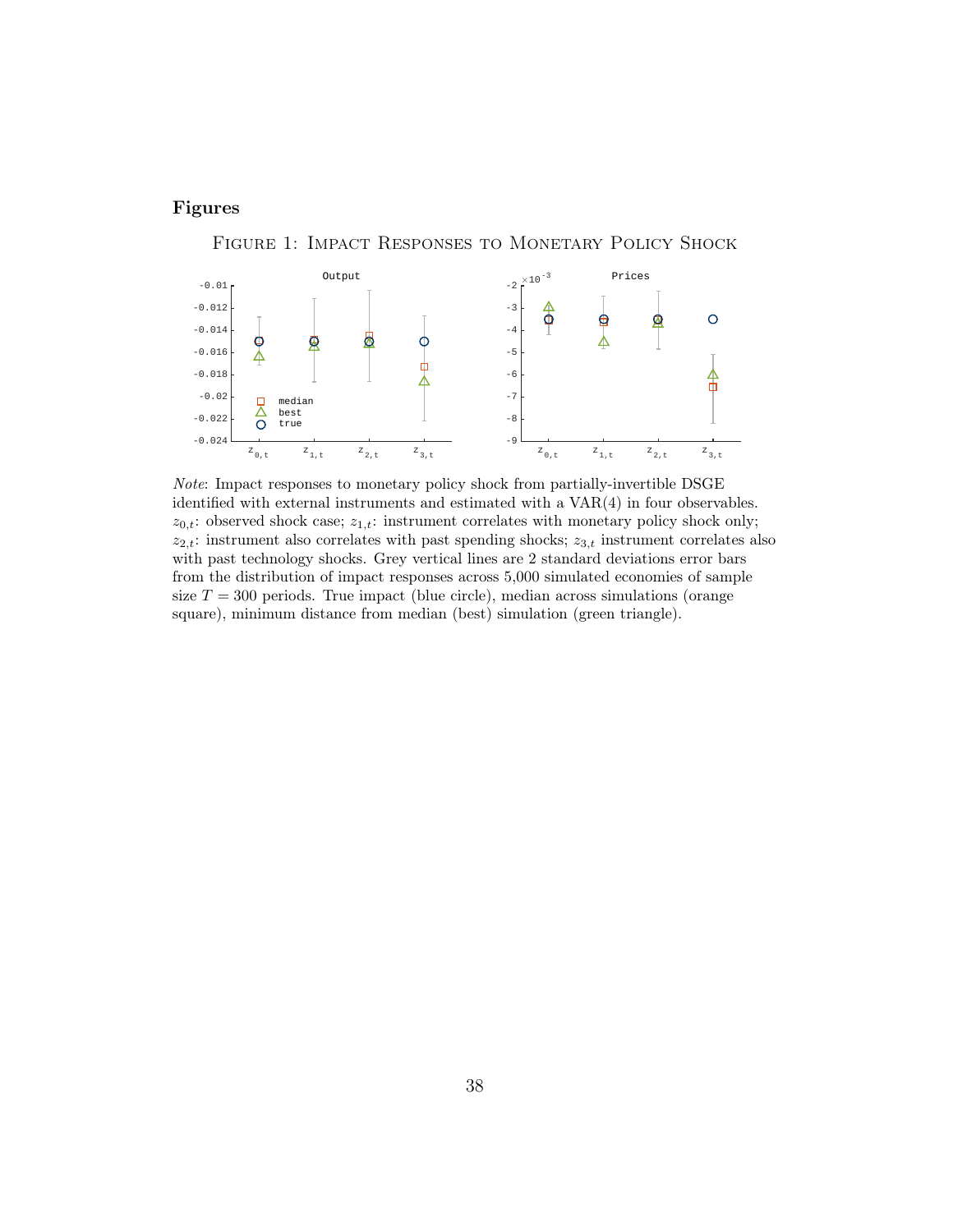Figure 2: Responses to Monetary Policy Shock – Simulation



(c)  $z_{3,t}$ : external instrument also correlates with lagged technology shocks

Notes: Impulse responses to monetary policy shock from partially-invertible DSGE identified with external instruments and estimated with a VAR(4) in four observables. Instrument correlates with monetary policy shock only (Panel A). Instrument correlates with monetary policy shock and lagged spending shocks (Panel B). Instrument correlates with monetary policy shock and lagged technology shocks (Panel C). Grey shaded areas denote 90th quantiles of the distribution of IRFs across 5,000 simulated economies of sample size  $T = 300$  periods. Model responses (true, blue solid), median across simulations (orange dashed), minimum distance from median (best) simulation (green dash-dotted). 39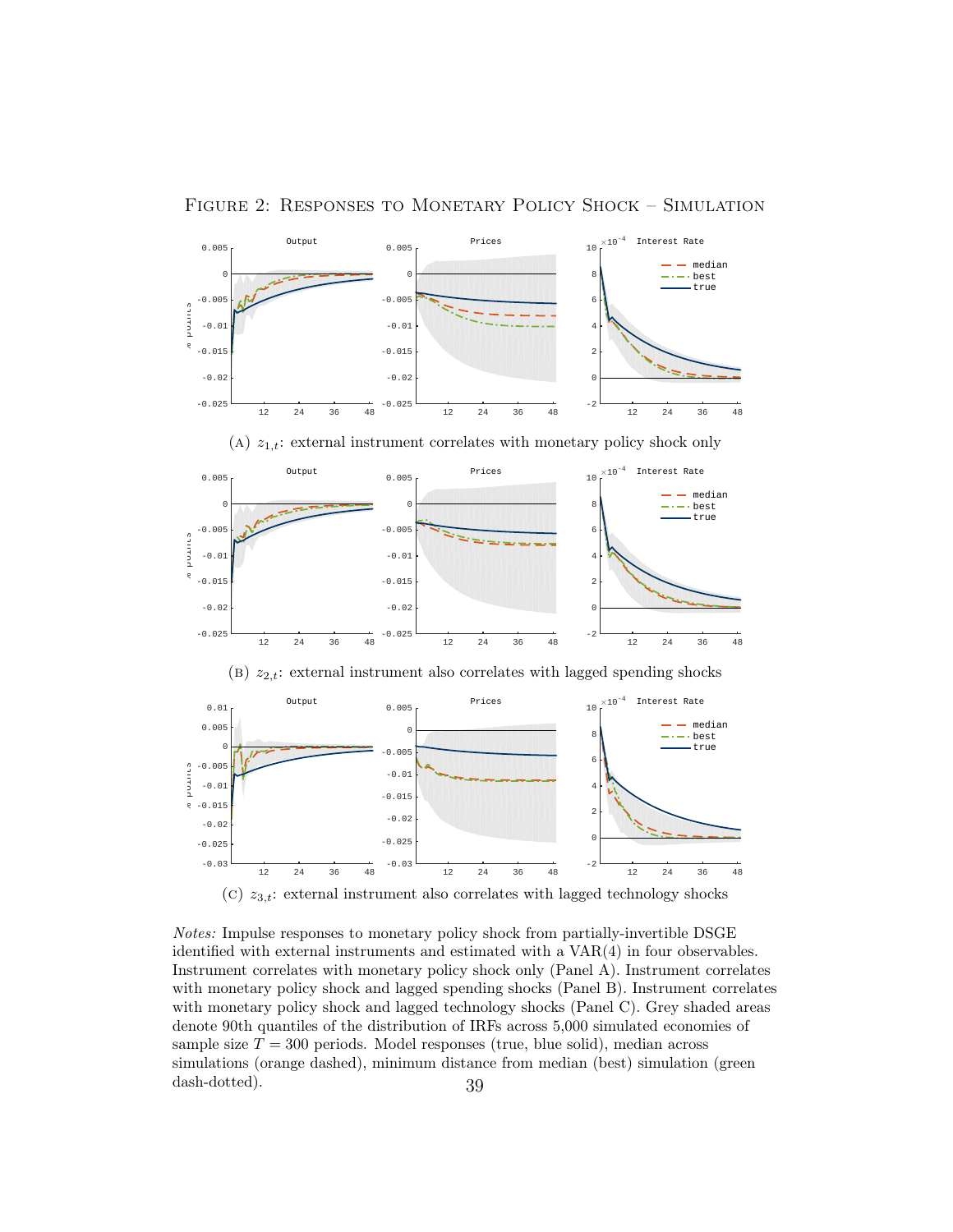

Figure 3: Responses to Conventional MP Shocks: Narrative **INSTRUMENT** 

*Notes:* Blue solid line, SVAR-IV with  $z_{N,t}$ . Blue dotted line, SVAR-IV with  $z_{N,t}$  regressed on its first 12 lags. Green line with markers, Hybrid VAR that adds  $z_{\mathrm{N},t}$  as first variable in the VAR. Orange dashed line, Hybrid VAR that adds  $z_{N,t}$  as last variable in the VAR. Sample 1969-1996, VAR(12). Shaded areas denote 90% posterior coverage bands. Bottom subplots highlight the impact IRFs.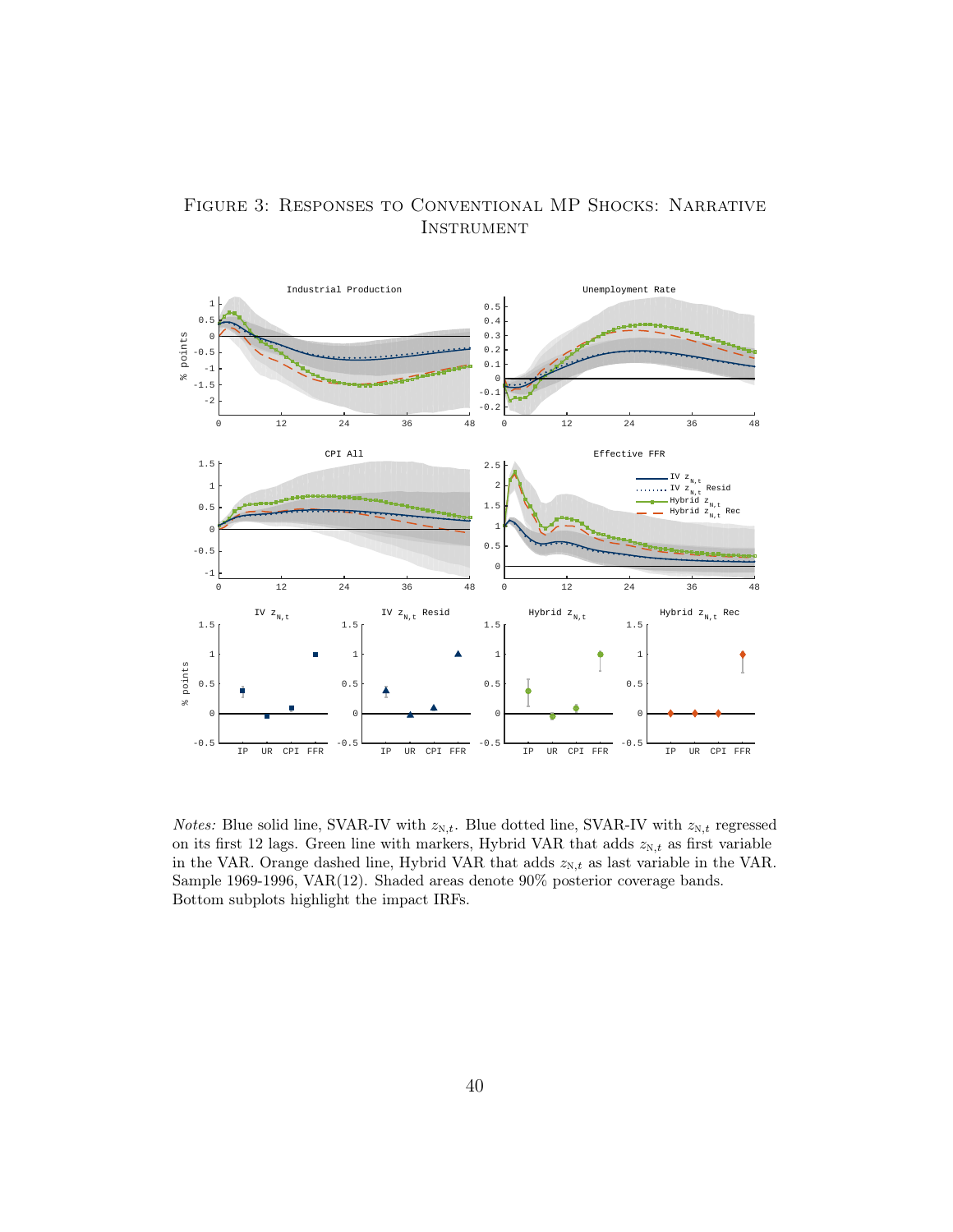

FIGURE 4: IMPACT RESPONSES TO CONVENTIONAL MP SHOCKS – 1979:2012

 $Notes: Baseline VAR(12)$  in all variables, top panel  $(A)$ . Coibion  $VAR(12)$ , middle panel (B). Coibion VAR(2), bottom panel (C). VARs estimated with standard macroeconomic priors. Identification in all cases uses the full length of the instruments.  $z_{A,t}$ : high-frequency surprises at scheduled FOMC meetings;  $z_{B,t}$ : moving average of high-frequency surprises within the month;  $z_{\text{C},t}$ : residuals of  $z_{\text{A},t}$  on Fed Greenbook forecasts. Shaded areas denote 90% posterior coverage bands.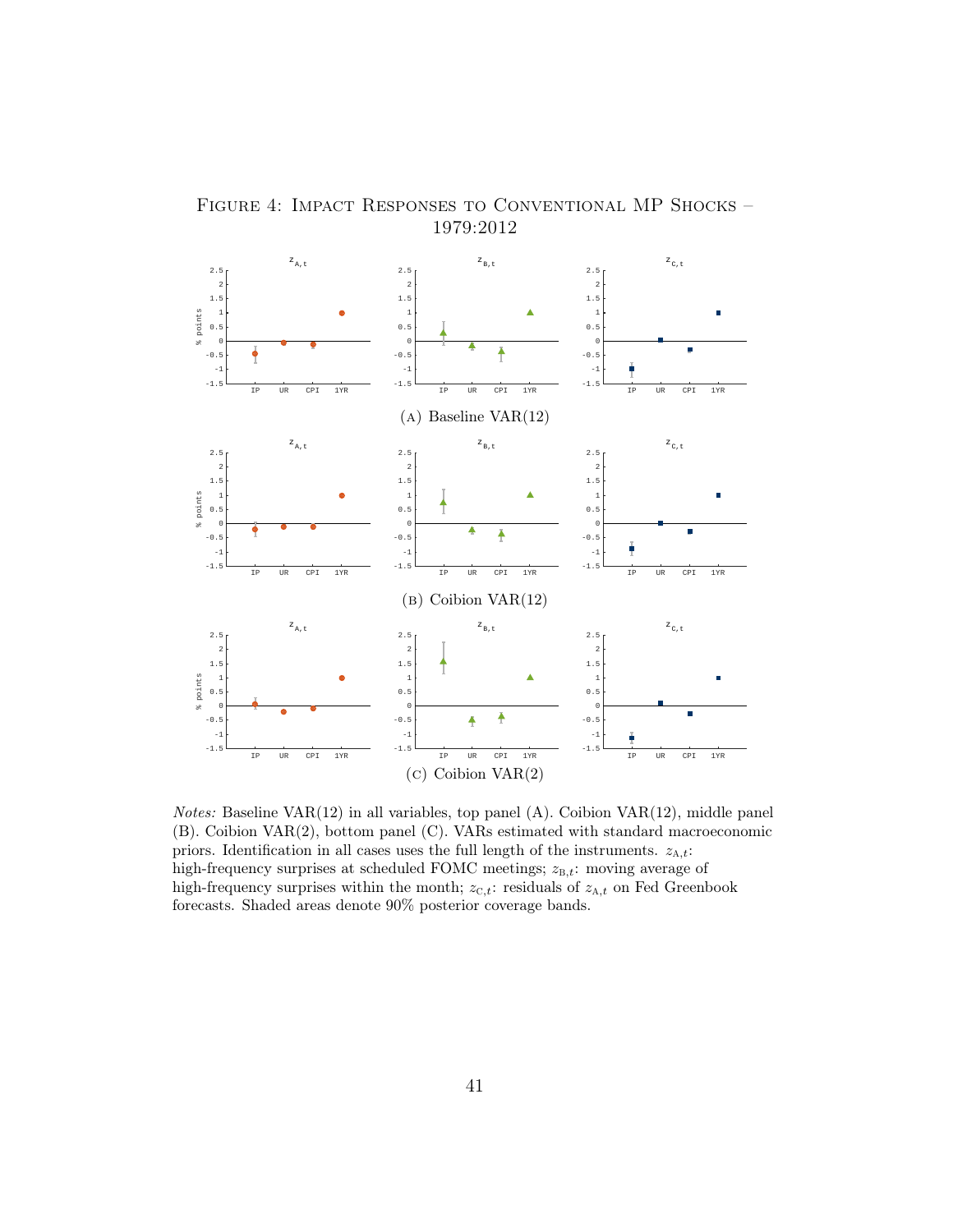

Figure 5: Responses to Conventional MP Shocks – 1979:2012

*Notes:* SVAR-IVs. Top panels:  $z_{A,t}$ : sum of high-frequency surprises within the month; Middle panels:  $z_{B,t}$ : moving average of high-frequency surprises within the month; Bottom panels:  $z_{C,t}$ : residuals of  $z_{A,t}$  on Fed Greenbook forecasts. In each subplot, the solid line is for the baseline VAR(12), the dash-dotted line for the Coibion VAR(12) and the dashed line for the Coibion  $VAR(2)$ . Identification in all cases uses the full length of the instruments. Shaded areas denote 90% posterior coverage bands.